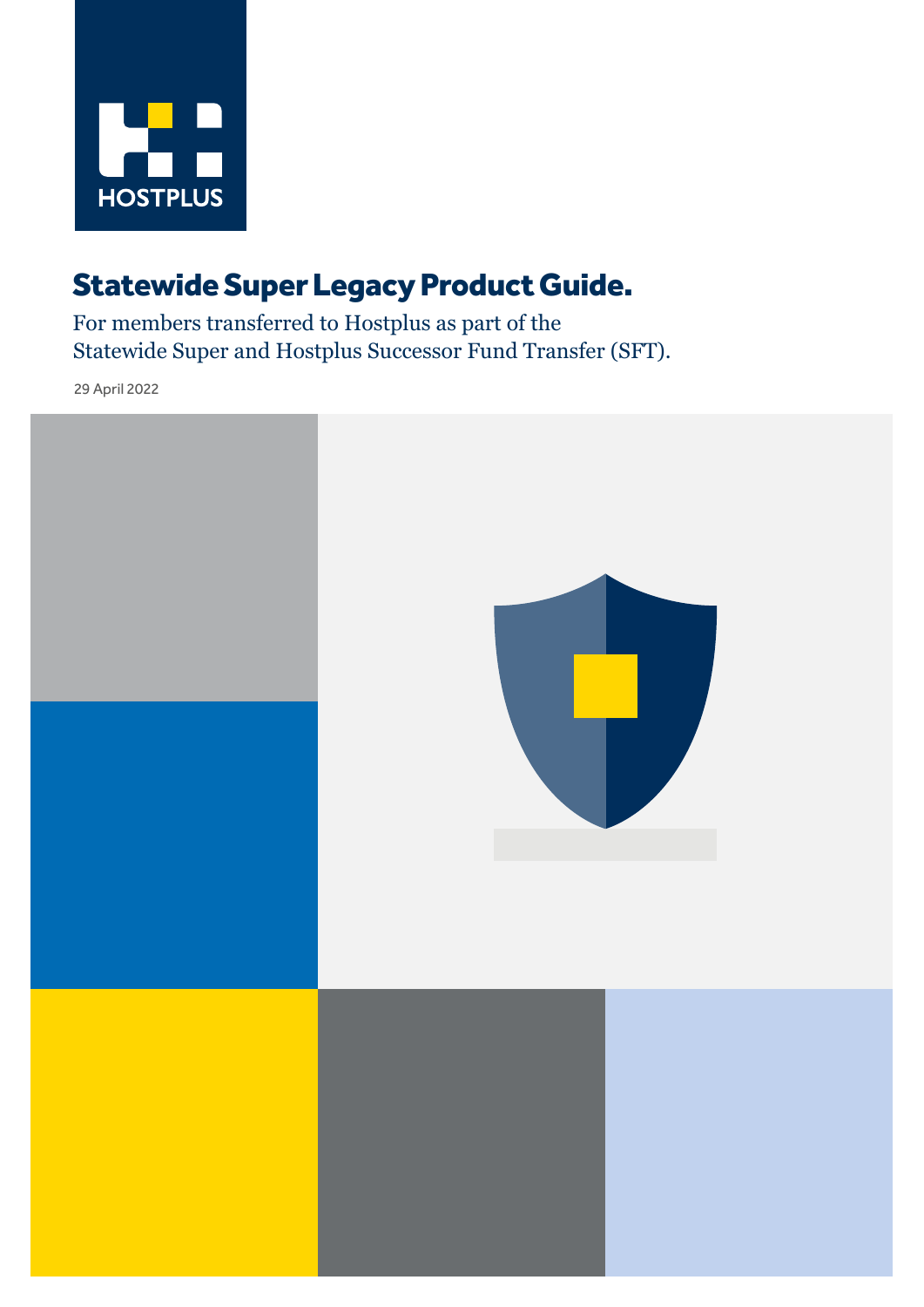#### **Important information**

The information in this guide is general information only and does not take into account your personal financial situation or needs. You should obtain financial advice tailored to your personal circumstances. The information in this guide is correct as at the date of publication. In the event of a material change occurring to any information contained in this guide, irrespective of whether it is adverse or not, the trustee will notify existing members in writing within the time frames required by law. Updated information is available online at [hostplus.com.au](https://hostplus.com.au). Where a change to information in the guide is not materially adverse, for example, changes to the net fund earning rate and individual investment manager options, the trustee will provide updated information at [hostplus.com.au](https://hostplus.com.au/).

Issued by Host-Plus Pty Limited ABN 79 008 634 704, AFSL No. 244392, as trustee for the Hostplus Superannuation Fund (the Fund) ABN 68 657 495 890, MySuper No. 68657495890198.

## Contents

| <b>Insurance Guide -</b><br><b>Transferred Statewide Super Members 3</b>           |    |
|------------------------------------------------------------------------------------|----|
|                                                                                    |    |
|                                                                                    |    |
|                                                                                    |    |
| Income protection insurance  12                                                    |    |
| Death and total and permanent<br>disablement (TPD) insurance  15                   |    |
|                                                                                    |    |
|                                                                                    |    |
|                                                                                    |    |
|                                                                                    |    |
|                                                                                    | 28 |
| Salarylink.                                                                        |    |
|                                                                                    |    |
|                                                                                    |    |
| Insurance options to suit                                                          | 36 |
|                                                                                    | 40 |
|                                                                                    |    |
|                                                                                    |    |
|                                                                                    |    |
| Contribution caps<br>for Salarylink members                                        | 50 |
| Impact of changes to<br><b>Superannuation Salary</b><br>under the Salarylink rules | 52 |
|                                                                                    |    |
| Term Pension Member Guide                                                          | 57 |
| <b>Term Allocated Pension Member Guide 59</b>                                      |    |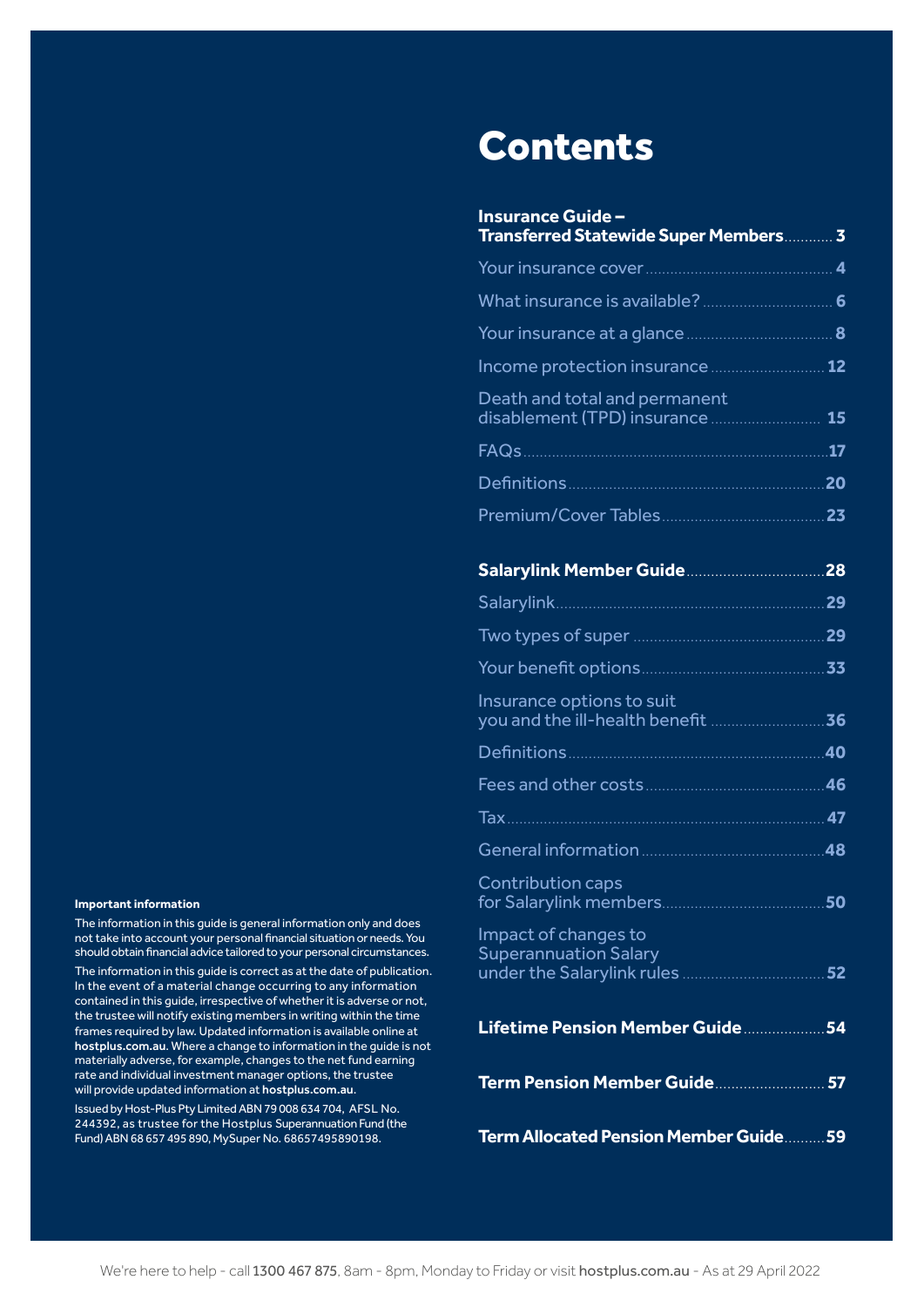# <span id="page-2-0"></span>Insurance Guide – Transferred Statewide Super **Members**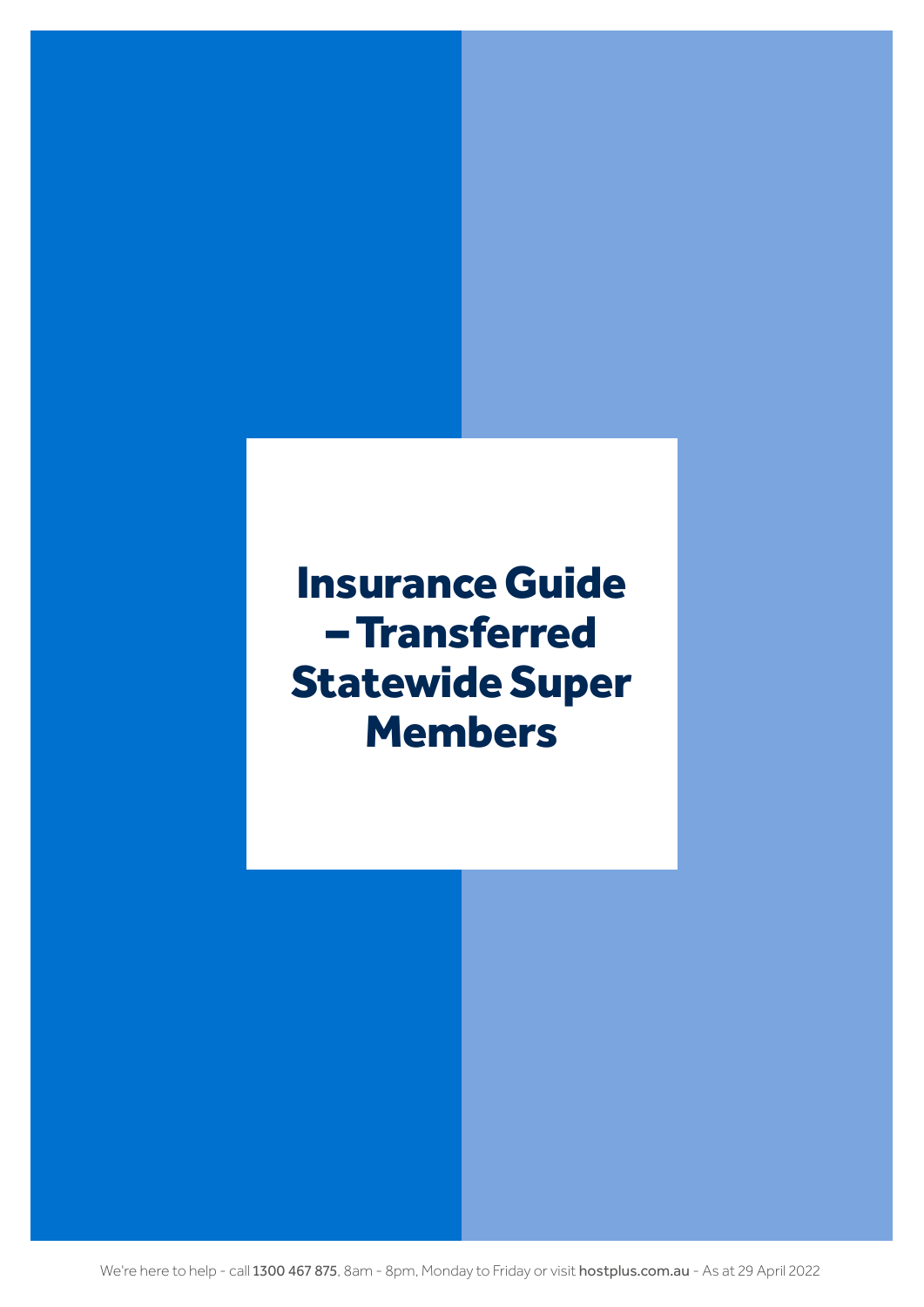## <span id="page-3-0"></span>Your insurance cover.

Following the Successor Fund Transfer (SFT) on 29 April 2022 and merger with Hostplus, all existing Statewide Super members that held insurance cover immediately prior to the SFT date will retain their insurance cover under identical policy terms and conditions as per the "Grandfathered Statewide Super" arrangement. This insurance cover is provided and maintained by Hostplus.

If you did not hold Death, TPD or Income Protection cover immediately prior to the SFT date, then please refer to the Hostplus Member Guide at [hostplus.com.au/pds](https://hostplus.com.au/pds)

This booklet provides you with all the details you need to know about the "Grandfathered Statewide Super" insurance so you can understand how to make the most of your options and ensure you've got the right level of cover to protect yourself and your family.

#### **Salarylink members**  Ш

 If you're a Salarylink member, you should read the information in this booklet together with the Salarylink Member Guide. You don't receive default insurance cover as you already have insurance cover under the Salarylink arrangement. The information in this booklet is relevant to any additional voluntary insurance you have or apply for. If your Salarylink insurance ceases (for example, if you cease employment or cease Salarylink contributions or if you move from permanent employment to casual employment), your Salarylink insurance cover may be converted to unitised or fixed insurance cover. Please call us on 1300 467 875 for further information.

## **It's important to have the right amount of cover**

Insurance information in this document has been prepared without taking into account your particular financial needs, circumstances or objectives. The right amount of cover for you depends on your unique circumstances. You should assess your own financial situation before making a decision about your insurance cover. This may involve seeking the help of an authorised adviser. Hostplus' financial adviser team' can assist you if you have any questions.

To contact a Hostplus adviser visit [hostplus.com.au/](mailto:https://hostplus.com.au/financial-planning?subject=) [financial-planning](mailto:https://hostplus.com.au/financial-planning?subject=)

As an ex-Statewide Super member that has retained cover after the merger with Hostplus, you are able to adjust your existing insurance cover, in accordance with the terms & conditions of the "Grandfathered Statewide Super" arrangement – details of the grandfathered arrangement are provided throughout this document.

Hostplus insurance cover is provided by MetLife Insurance Limited ABN 75 004 274 882 AFSL 238096 (MetLife) and the trustee of Hostplus owns this policy.

### **The duty to take reasonable care**

When applying for or seeking to increase your insurance cover, there is a duty to take reasonable care not to make a misrepresentation. A misrepresentation could be made if an answer is given that is false, only partially true, or that does not fairly reflect the truth. This means when answering the Insurer's questions, you should respond fully, honestly and accurately. The duty to take reasonable care not to make a misrepresentation applies any time you answer the Insurer's questions as part of an initial application for insurance, an application to extend or make changes to existing insurance, or an application to reinstate insurance. You are responsible for all answers given, even if someone assists you with your application. MetLife may later investigate the answers given in your application, including at the time of a claim.

1. Hostplus has engaged Industry Fund Services Limited (IFS) ABN 54 007 016 195, AFSL 232514 to facilitate the provision of personal financial advice to members of Hostplus. Advice is provided by financial planners who are Authorised Representatives of IFS. Fees may apply for Comprehensive Financial Advice, further information about the cost of comprehensive advice is set out in the relevant IFS Financial Services Guide, a copy of which is available from your financial planner.

Hostplus has engaged Link Advice Pty Ltd ABN 36 105 811 836, ASFL 258145 tofacilitate the provision of limited personal financial advice to members of Hostplus via the web-based product Super Adviser.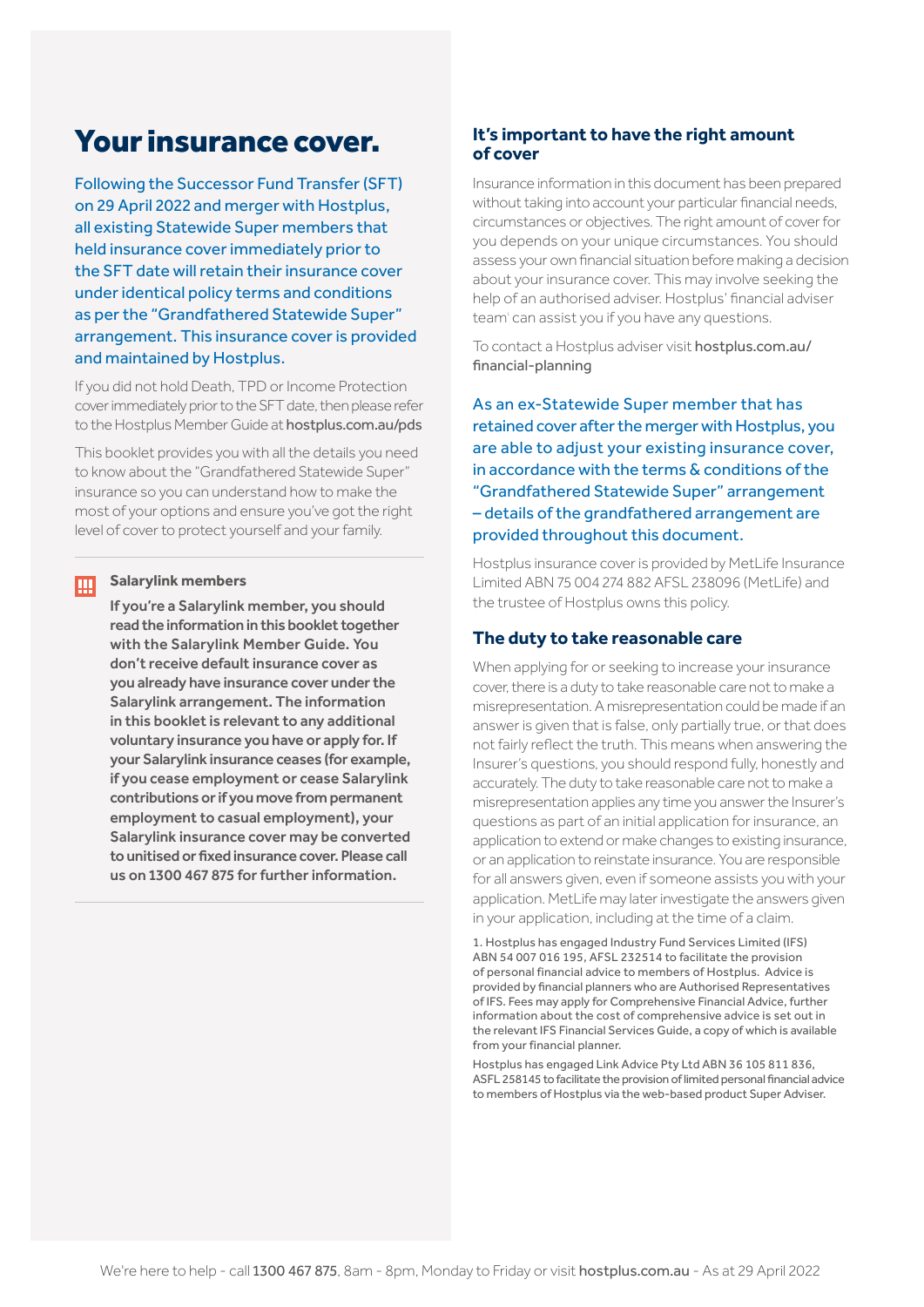## **Consequences of not complying with the duty**

If there is a failure to comply with the duty to take reasonable care not to make a misrepresentation, it can have serious consequences for your insurance, such as those explained below:

| <b>Potential</b><br>consequences             | <b>Additional</b><br>explanation                                                                                          | <b>Impact on claims</b>                                                                        |
|----------------------------------------------|---------------------------------------------------------------------------------------------------------------------------|------------------------------------------------------------------------------------------------|
| <b>Your cover</b><br>being avoided           | This means your<br>cover will be treated<br>as if it never existed                                                        | Any claim that has<br>been made will<br>not be payable                                         |
| The amount of<br>your cover being<br>changed | Your cover level<br>could be reduced                                                                                      | If a claim has been<br>made, a lower<br>benefit may be<br>payable                              |
| The terms of<br>your cover being<br>changed  | We could for<br>example, add an<br>exclusion to your<br>cover meaning claims<br>for certain events will<br>not be payable | If a claim has<br>been made for an<br>event that is now<br>excluded. it will<br>not be payable |

If the Insurer believes there has been a breach of the duty to take reasonable care not to make a misrepresentation, it will let you know its reasons and the information they relied on and give you an opportunity to provide an explanation. In determining if there has been a breach of the duty, the Insurer will consider all relevant circumstances. The rights the Insurer have if there has been a failure to comply with the duty will depend on factors such as what it would have done had a misrepresentation not been made during your application process and whether or not the misrepresentation was fraudulently made. If the Insurer decides to take action on your cover, it will advise you of its decision and the process to have this reviewed or make a complaint if you disagree with its decision.

#### **Guidance for answering our questions**

When answering MetLife's questions, please:

- **·** Think carefully about each question before you answer. If you are unsure of the meaning of any question, please ask MetLife before you respond.
- **·** Answer every question that MetLife ask you.
- **·** Do not assume that MetLife will contact your doctor for any medical information.
- **·** Answer truthfully, accurately and completely. If you are unsure about whether you should include information, please include it or check with us.
- **·** Review your application carefully. If someone else helped prepare your application (for example, your adviser), please check every answer (and make corrections if needed) before the application is submitted.

#### **Other important information**

Your application for cover or to increase existing cover will be treated as if you are applying for an individual 'consumer insurance contract'. For this reason, the duty to take reasonable care not to make a misrepresentation applies. Before any new cover starts, the Insurer may ask about any changes that mean you would now answer their questions differently. As any changes might require further assessment or investigation, it could save time if you let the Insurer know about any changes when they happen. If after any new cover starts, you think you may not have met your duty, please contact us immediately and we'll let you know whether it has any impact on your cover. It's important that you understand this information and the questions we ask, so if you have any queries please contact us on 1300 467 875.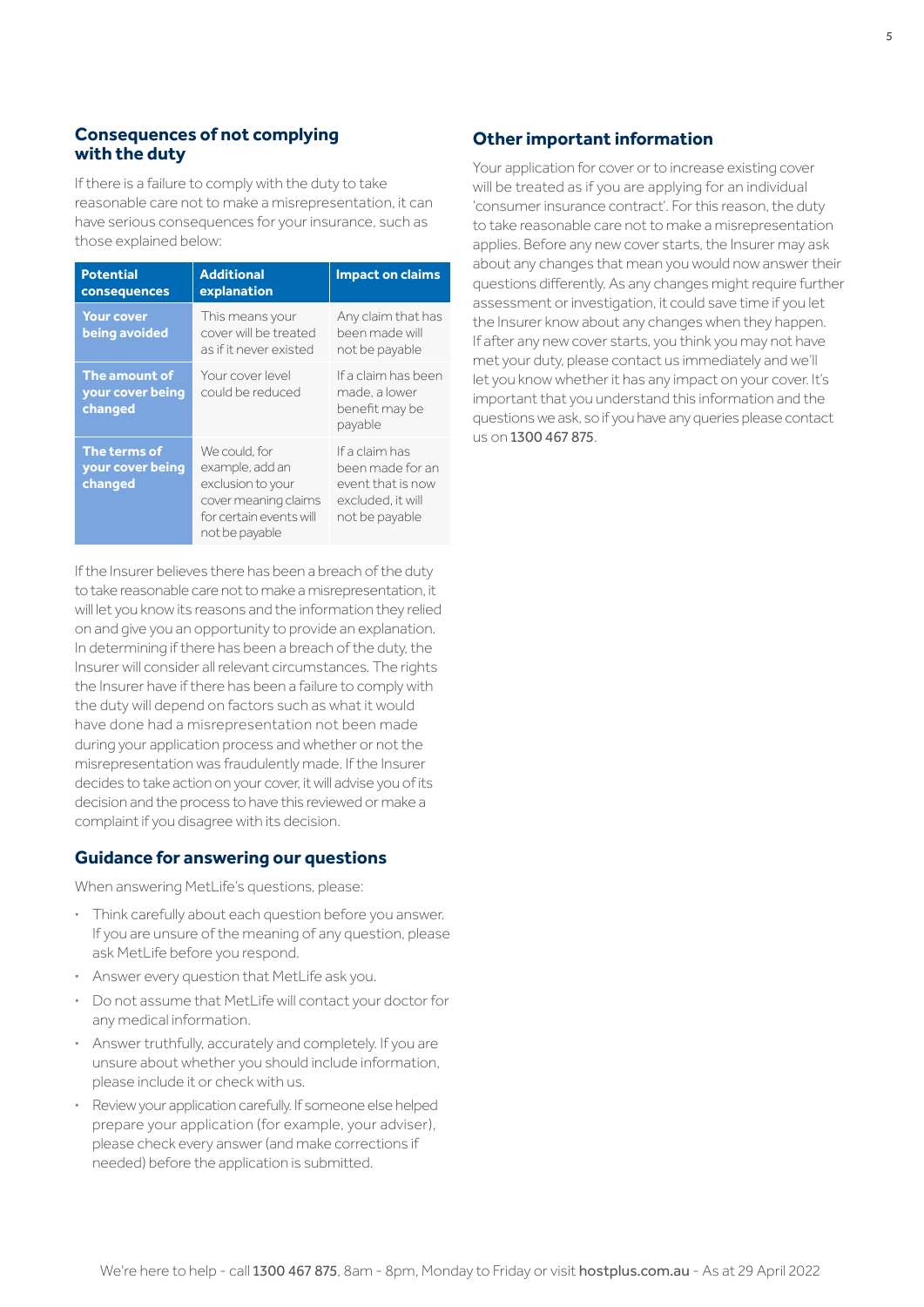## <span id="page-5-0"></span>What insurance is available?

## **Default Cover\***

As a "Transferred Statewide Super Member", you will automatically retain the level of death (including terminal illness), total permanent disablement (TPD) and income protection cover (including default and any additional cover) you held immediately prior to the Successor Fund Transfer (SFT) with Hostplus that occurred on 29 April 2022.

Please refer to Your insurance at a glance on [page 8](#page-7-0) and the table below, for details of the Default Cover you may have received, once you satisfied the eligibility requirements.

The amount of Default Cover you may currently hold will depend on your age:

| <b>Age last birthday</b> | Default death and<br><b>TPD units</b> | <b>Default income</b><br>protection units |
|--------------------------|---------------------------------------|-------------------------------------------|
| $15 - 18$                |                                       |                                           |
| $19 - 21$                |                                       |                                           |
| $22 - 25$                | ζ                                     |                                           |
| 26 and over              |                                       |                                           |

Members under 25 can receive cover if they have elected to receive Death and TPD insurance.

WARNING: The cost of this Default Cover will be deducted directly from your Hostplus account and is not tailored to your individual needs and circumstances.

#### **Additional Default Cover – only applies to members who were granted cover by Statewide Super within 90 days of SFT**

This is only available to members who were granted default cover by Statewide Super and apply within 90 days from when the cover was communicated.

If you are eligible and were automatically provided with Default Cover, you can apply for up to a further 4 units of additional death and TPD cover, and up to 6 units of additional income protection cover without answering any health questions.

You can also apply for Additional Default Cover by answering limited health questions, providing up to:

- **·** 10 additional units death & TPD, and/or
- **·** 12 additional units of income protection.

Members who opted-in to have Default Cover before age 25 with a balance less than \$6,000 or as an NTG member, may also apply for Additional Default Cover.

An application for Additional Default Cover:

- **·** must be lodged within 90 days of us issuing a letter confirming you have been granted Default Cover, and
- **·** will be subject to assessment by the insurer.

The maximum amount of Additional Default Cover you can apply for is:

- **·** 12 additional units of income protection, and/or
- **·** 10 additional units of death and/or TPD.

## **Life Events Cover**

If you are provided with Default Cover, you may be eligible to apply for 1 unit of (death and TPD) Life Events Cover upon any one of the following events occurring:

- **·** a valid marriage under the *Marriage Act 1961* (Cth),
- **·** the birth or adoption by you of a child, or
- **·** the grant of a new mortgage in respect of your place of residence.

Your application for Life Events cover must be lodged within 180 days of the event occurring and be accompanied by evidence of the event. You can only lodge one application for Life Events cover. If you have tailored your cover you are not eligible for Life Events Cover.

## **Transfer Cover**

If you have death, TPD and/or income protection cover under another policy and are an *eligible person^*, you can apply to have that cover transferred to this policy. When considering an application for Transfer Cover, the insurer may accept or refuse the application.

The maximum amount of cover that can be transferred is \$1 million for death and TPD insurance and \$15,000 per month for income protection insurance, subject to the maximum cover limits (see [page 8\)](#page-7-0).

You will need to provide information to the insurer about your health and the other cover as part of your application.

If your application for Transfer Cover is accepted:

- **·** any exclusions, restrictions, premium loadings and other special conditions which applied to your other cover will apply under this policy, until they expire according to their terms,
- **·** you will no longer be eligible to be granted Default Cover or Additional Default Cover, and
- **·** for IP cover, you will be provided with a waiting period of 60 days and a maximum benefit period of 2 years, regardless of the terms of the transferred cover.

The insurer will only consider applications for income protection where the other cover has a waiting period of 90 days or less.

^ To make an application to transfer death, TPD or income protection cover, the eligible person must be aged 15 to 65.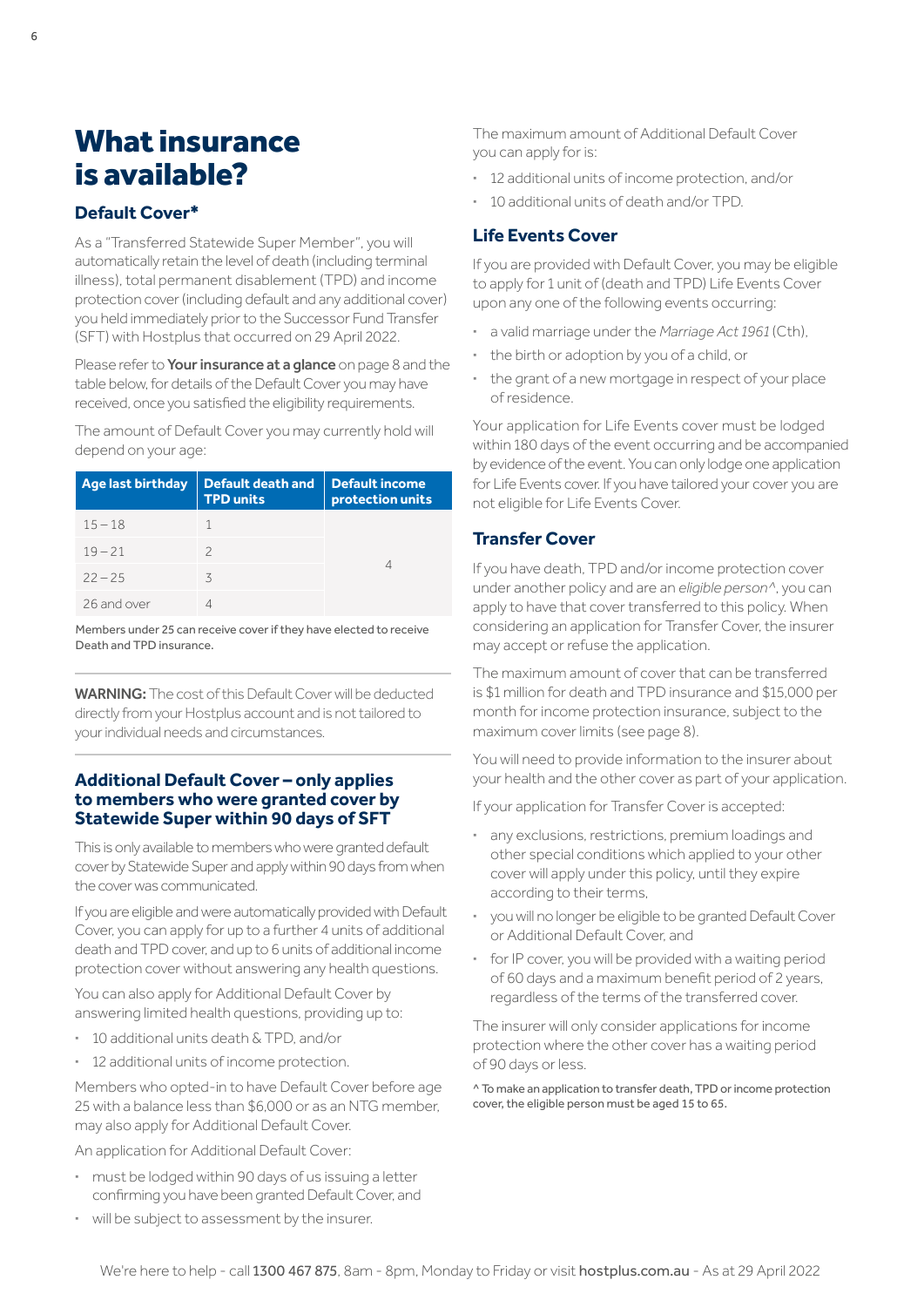## **Transfer your insurance cover to Hostplus**

You may also be eligible transfer your Death,TPD and/or Income Protection insurance cover from the "Grandfathered Statewide Super" arrangement to the Hostplus Group Life and Income Protection policies, where your existing cover will be converted to the equivalent level of cover under the Hostplus product, in either units or fixed cover, depending on how your existing Death TPD, and or Income Protection cover is structured.

Also, any individual loadings, restrictions or exclusions which apply to your existing cover, will continue to apply to your cover under the Hostplus Group Life and Income Protection policies.

Once the transfer is complete, you will be able to tailor your cover in accordance with the Hostplus Group Life and Income Protection policies, which includes access to either converting your cover to fixed cover, or from fixed to unitised cover.

Before electing to transfer your cover, you need to consider that the terms and conditions, including premium rates, may be different between the "Grandfathered Statewide Super" arrangement and the Hostplus Group Life and Income Protection policies. You should seek financial advice as to the appropriateness of the insurance to your objectives, financial situation and needs.

Please refer to the Hostplus Member Guide at [hostplus.com.au/pds](https://hostplus.com.au/pds) for more details.

To apply to transfer your existing cover to the Hostplus Group Life and or Income Protection policies, you need to fully complete this [form] and return via email at [info@hostplus.com.au](mailto:info%40hostplus.com.au?subject=) or by post to:

#### **HOSTPLUS**

Locked Bag 5046 Parramatta NSW 2124

#### **Tailored Cover**

You can also apply for cover that's outside the terms of Default Cover, Additional Default Cover, Transfer Cover or Life Events Cover. This is known as 'Tailored Cover'. When considering an application for Tailored Cover, the insurer will assess your insurability and may accept the application with or without conditions (such as exclusions, restrictions or premium loadings) or refuse the application.

If your application for Tailored Cover is accepted you will no longer be eligible to be granted Default Cover or Additional Default Cover.

The maximum amount of cover that can be provided as Tailored Cover is \$5 million for death, \$3 million for TPD cover and \$30,000 per month for income protection.

Limited cover conditions may apply to Default Cover, Additional Default Cover, Life Events Cover, Transfer Cover and Tailored Cover (see [pages 6 and 7](#page-5-0)).

### **NT government employees**

#### Are you an NT government employee?

If the NT government paid your super to Statewide Super prior to the SFT date, and you received Default Cover as a Statewide Super member, this cover will be retained under "Grandfathered Statewide Super" insurance arrangement with Hostplus from the SFT date. You can continue to transact on this cover in accordance with the terms and conditions outlined in this document.

Where you weren't eligible for Default Cover at any time up to the SFT date, or you hadn't previously opted-in to Default Cover, you still may be eligible for Default Cover, but under the Hostplus Group Life and Income Protection arrangement. Please refer to the Hostplus Member Guide at [hostplus.com.au/pds-exec](https://hostplus.com.au/pds-exec) for more details or contact the us on 1300 467 875 for further information.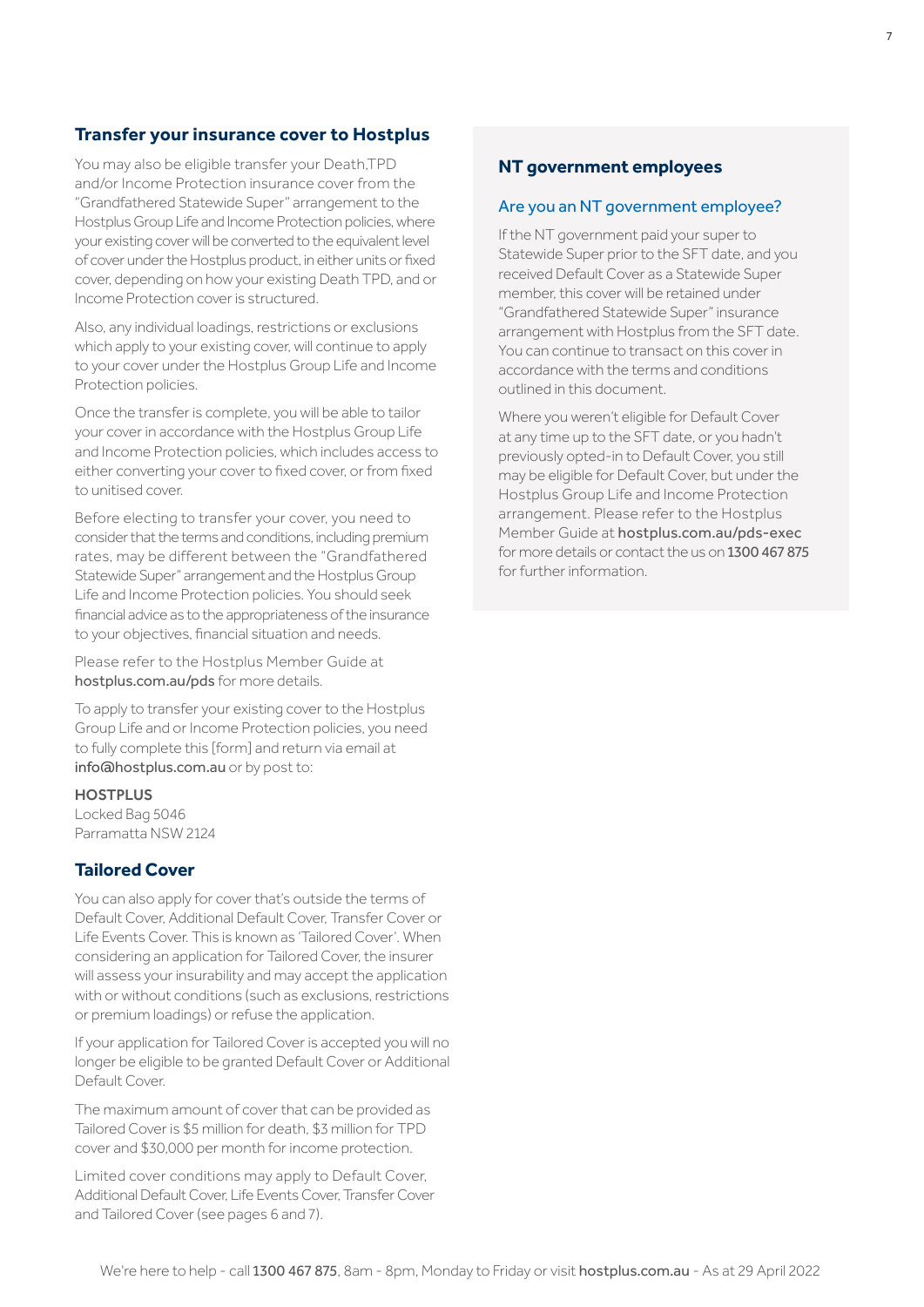## <span id="page-7-0"></span>Your insurance at a glance

## **Types of insurance that may be available to you, where you held such cover on the SFT date:**

| <b>Insurance type</b>                           | <b>Overview</b>                                                                                                                                                                                                                                                                                                                                                                     |                                                                                                                                                                                                                                                                                                |                           |
|-------------------------------------------------|-------------------------------------------------------------------------------------------------------------------------------------------------------------------------------------------------------------------------------------------------------------------------------------------------------------------------------------------------------------------------------------|------------------------------------------------------------------------------------------------------------------------------------------------------------------------------------------------------------------------------------------------------------------------------------------------|---------------------------|
| Income protection                               | Income protection insurance provides a regular income should you become temporarily disabled<br>through illness or injury and are unable to work for an extended period of time. Income protection<br>insurance has a waiting period of 60 days and a maximum benefit period of two years. Refer to<br>page 12 of this booklet for more information.<br>Cover is provided to age 67 |                                                                                                                                                                                                                                                                                                |                           |
|                                                 |                                                                                                                                                                                                                                                                                                                                                                                     | <b>Additional Default Cover</b>                                                                                                                                                                                                                                                                |                           |
|                                                 | <b>Default Cover</b>                                                                                                                                                                                                                                                                                                                                                                | Simple eligibility question*                                                                                                                                                                                                                                                                   | Limited health questions* |
|                                                 | 4 units                                                                                                                                                                                                                                                                                                                                                                             | Up to 6 additional units                                                                                                                                                                                                                                                                       | Up to 12 additional units |
|                                                 | <b>Transfer Cover Limit</b>                                                                                                                                                                                                                                                                                                                                                         | <b>Maximum Level of Cover</b>                                                                                                                                                                                                                                                                  |                           |
|                                                 | \$15,000 per month                                                                                                                                                                                                                                                                                                                                                                  | \$30,000 per month                                                                                                                                                                                                                                                                             |                           |
| <b>Total and permanent</b><br>disablement (TPD) | TPD insurance provides a lump sum benefit to you, if (amongst other criteria) an illness or injury is likely<br>to prevent you from ever working in any occupation for which you are reasonably suited by education,<br>training or experience. The insurer may also consider the possible effect that any reasonable retraining<br>will have on you when making a determination.   |                                                                                                                                                                                                                                                                                                |                           |
|                                                 |                                                                                                                                                                                                                                                                                                                                                                                     | If on the date of your disablement you are 65+ or you have been unemployed for at least 16 months prior<br>to your date of disablement, your TPD definition changes to TPD definition B (see page 42 for details).                                                                             |                           |
|                                                 | Cover is provided to age 70                                                                                                                                                                                                                                                                                                                                                         |                                                                                                                                                                                                                                                                                                |                           |
|                                                 |                                                                                                                                                                                                                                                                                                                                                                                     |                                                                                                                                                                                                                                                                                                |                           |
|                                                 |                                                                                                                                                                                                                                                                                                                                                                                     | <b>Additional Default Cover</b>                                                                                                                                                                                                                                                                |                           |
|                                                 | <b>Default Cover</b>                                                                                                                                                                                                                                                                                                                                                                | Simple eligibility question*                                                                                                                                                                                                                                                                   | Limited health questions* |
|                                                 | $4$ units <sup><math>**</math></sup>                                                                                                                                                                                                                                                                                                                                                | Up to 4 additional units<br>Up to 10 additional units                                                                                                                                                                                                                                          |                           |
|                                                 | <b>Transfer Cover Limit</b>                                                                                                                                                                                                                                                                                                                                                         | <b>Maximum Level of Cover</b>                                                                                                                                                                                                                                                                  |                           |
|                                                 | \$1,000,000                                                                                                                                                                                                                                                                                                                                                                         | \$3,000,000                                                                                                                                                                                                                                                                                    |                           |
| Death including<br><b>Terminal Illness</b>      |                                                                                                                                                                                                                                                                                                                                                                                     | Death insurance provides a lump sum benefit, which is generally paid to your legal personal<br>representative/s managing your estate and/or your dependents (e.g. spouse), once we are notified<br>of your death (see page 15), or to you if you're certified as terminally ill (see page 15). |                           |
|                                                 | If you are assessed to be terminally ill and hold death and TPD cover, we'll pay you the higher of the<br>amount of the insured cover for death and TPD as a lump sum payment. If you are insured with TPD<br>cover, we will consider that cover has ended on payment of a terminal illness benefit.<br>Cover is provided to age 70                                                 |                                                                                                                                                                                                                                                                                                |                           |
|                                                 |                                                                                                                                                                                                                                                                                                                                                                                     | <b>Additional Default Cover</b>                                                                                                                                                                                                                                                                |                           |
|                                                 | <b>Default Cover</b>                                                                                                                                                                                                                                                                                                                                                                | Simple eligibility question*                                                                                                                                                                                                                                                                   | Limited health questions* |
|                                                 | 4 units**                                                                                                                                                                                                                                                                                                                                                                           | Up to 4 additional units                                                                                                                                                                                                                                                                       | Up to 10 additional units |
|                                                 | <b>Transfer Cover Limit</b>                                                                                                                                                                                                                                                                                                                                                         | <b>Maximum Level of Cover</b>                                                                                                                                                                                                                                                                  |                           |
|                                                 | \$1,000,000                                                                                                                                                                                                                                                                                                                                                                         | \$5,000,000                                                                                                                                                                                                                                                                                    |                           |

\* You will only be eligible if you answer questions honestly and/or correctly.

\*\* Refer to [page 6](#page-5-0) for more details.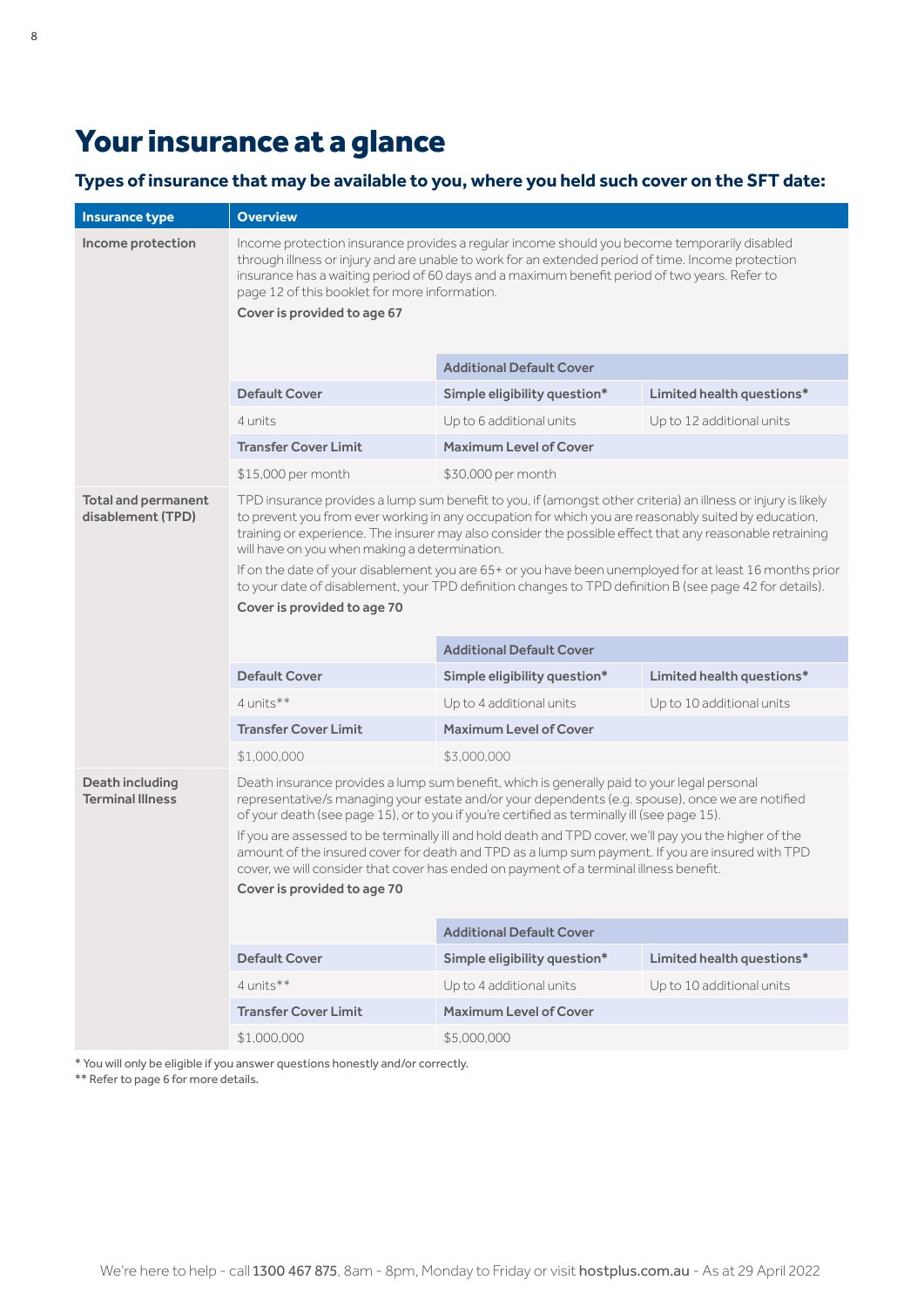## <span id="page-8-0"></span>**Occupation Categories**

Under the "Grandfathered Statewide Super" arrangement, we continue to offer insurance based on four occupational categories The table below outlines these categories.

You may be eligible to receive cover at a reduced cost if the insurer is satisfied you fall within the white collar or professional occupation categories.

Until you make us aware of your occupation, your premiums will be charged based on the highest premium rate table (see pages [23 to 27](#page-22-0)).

To change your insurance scale you can apply online at [hostplus.com.au](https://hostplus.com.au) by clicking here.

| <b>Occupation Category</b>            | <b>Important Information</b>                                                                                           | <b>Definitions</b>                                                                                                                                                                                                                                                                                                                                                                                                                                                                                                               |
|---------------------------------------|------------------------------------------------------------------------------------------------------------------------|----------------------------------------------------------------------------------------------------------------------------------------------------------------------------------------------------------------------------------------------------------------------------------------------------------------------------------------------------------------------------------------------------------------------------------------------------------------------------------------------------------------------------------|
| <b>Default Occupation</b><br>Category | Until you make us aware<br>of your occupation, your<br>premiums will be charged<br>based on the highest rate<br>table. | <b>Occupation Unknown</b><br>Members who have the occupation category "Standard" have<br>been moved to the "Occupation Unknown" category. This is to<br>prompt you to tell us more about your occupation and wherever<br>possible, move you to the other occupation categories to<br>reduce your insurance premiums.                                                                                                                                                                                                             |
| Active<br><b>Occupation Category</b>  | Premium rates remain the<br>same as the Occupation<br>Unknown category.                                                | Active<br>This new definition applies if the occupation you advise us<br>of does not meet the requirements for a white collar or<br>professional occupational category.                                                                                                                                                                                                                                                                                                                                                          |
| <b>White Collar</b>                   | You may be eligible for lower<br>premium rates if you meet<br>these definitions.                                       | <b>White Collar</b><br>Duties are of a clerical, administrative or management nature<br>in an office environment 90% of the time.                                                                                                                                                                                                                                                                                                                                                                                                |
| Professional                          |                                                                                                                        | Professional<br>You may be eligible for cover under the professional category<br>if you meet all of the criteria in the white collar occupation<br>category AND<br>• 100% of duties are undertaken in an office environment, and<br>• you earn in excess of \$100,000 per annum for your profession,<br>and either:<br>• hold a tertiary qualification relevant to your occupation,<br>or you are a member of a professional institute for your<br>occupation, or<br>• you are engaged as a senior member of the executive team. |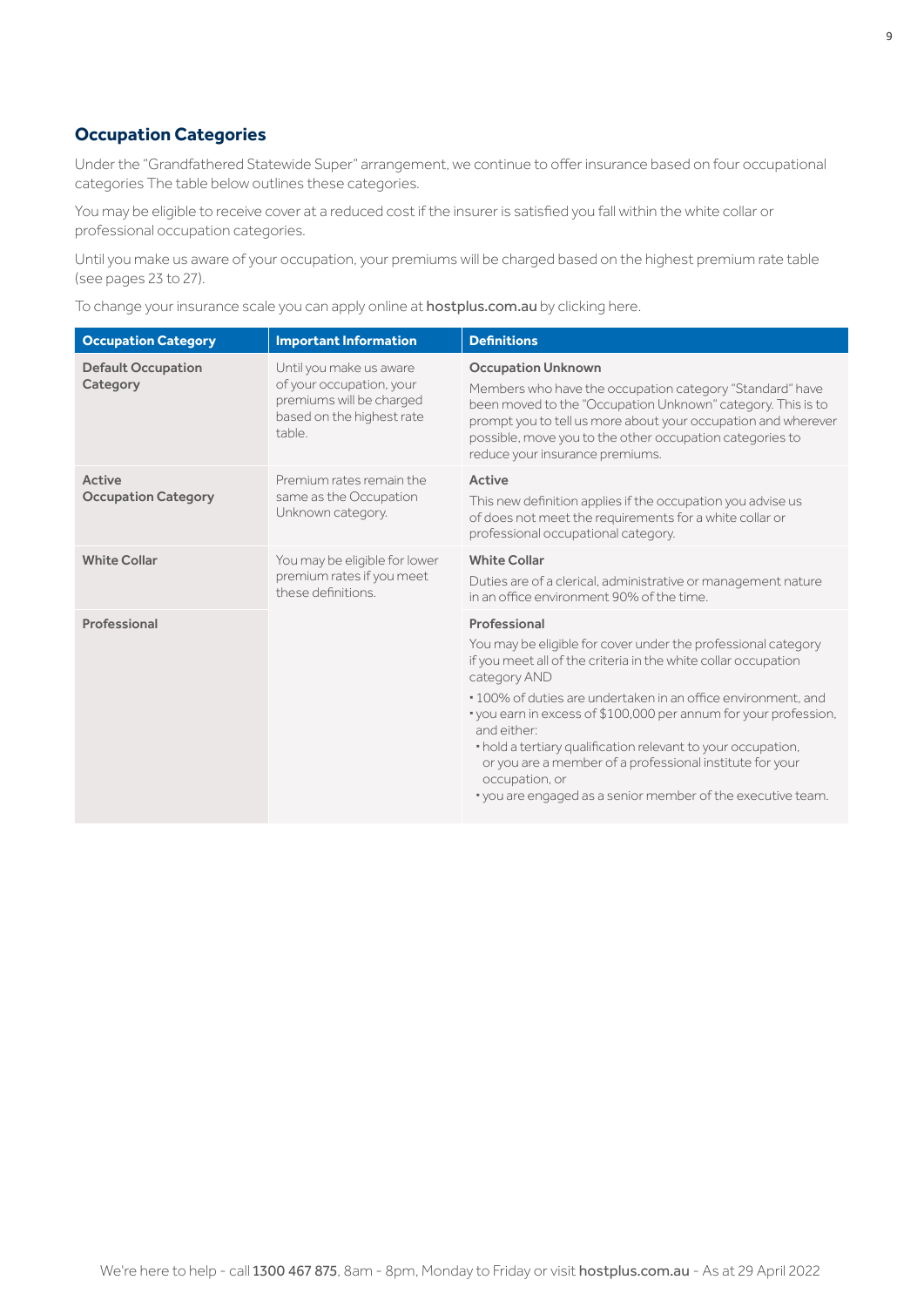## <span id="page-9-0"></span>**Limited cover conditions**

In some circumstances, your cover may have limitations placed on what and when you will be covered.

A pre-existing condition is an illness that first becomes apparent, or an injury that first occurs, before your insurance cover commenced, restarted or increased.

If limited cover conditions apply, you will not be paid a benefit for an illness or injury arising from a pre-existing condition.

#### Limited cover conditions apply as follows for existing Default Cover and any new Additional Default Cover provided after the SFT date:

| <b>Scenario</b>                                                                                                                                                                                                                                                                                                                                                                         | <b>Limited cover conditions</b><br>apply                                                                                                                                                                                                                                                               |
|-----------------------------------------------------------------------------------------------------------------------------------------------------------------------------------------------------------------------------------------------------------------------------------------------------------------------------------------------------------------------------------------|--------------------------------------------------------------------------------------------------------------------------------------------------------------------------------------------------------------------------------------------------------------------------------------------------------|
| Scenario 1<br>If you were not in active<br>employment for all of the<br>first 30 days of cover AND<br>Scenario 2 and scenario 3<br>do not apply.                                                                                                                                                                                                                                        | until the first to occur of:<br>• the date that you have<br>been in active employment<br>for 30 consecutive days<br>following the cover start<br>date, and<br>• the date that is 24<br>consecutive months after<br>your cover start date                                                               |
| Scenario 2<br>· Employer contributions<br>were not received for you<br>during the 90 days before<br>your cover start date<br><b>AND</b><br>• Your cover start date is<br>more than 180 days after<br>you first commenced work<br>with your employer, or if<br>you are an NTG member,<br>the date that the NT<br>government notifies us<br>that you have commenced<br>casual employment. | until the first of the following<br>dates to occur more than<br>12 consecutive months after<br>your cover start date:<br>• the date that is 24<br>consecutive months after<br>your cover start date, and<br>• the date that you have been<br>in active employment for at<br>least 30 consecutive days. |
| Scenario 3<br>In the 6 months before your<br>cover start date, you:<br>• were diagnosed with or<br>experienced symptoms of,<br>seeking medical opinion<br>for, under investigation<br>or advised to undergo<br>investigations for a<br>degenerative condition,<br>OR<br>• restricted from working for<br>more than 10 consecutive<br>working days due to injury                         | until the first of the following<br>dates to occur more than<br>12 consecutive months after<br>your cover start date:<br>• the date that is 24<br>consecutive months after<br>your cover start date, and<br>• the date that you have been<br>in active employment for at<br>least 30 consecutive days. |

or illness.

#### Limited cover conditions apply for Life Events Cover as described in the table below:

| <b>Scenario</b>                                        | <b>Limited cover conditions</b><br>apply                                                                             |
|--------------------------------------------------------|----------------------------------------------------------------------------------------------------------------------|
| Life Events Cover is granted<br>to the insured member. | until you have been in<br>active employment for<br>30 consecutive days after<br>your Life Events Cover<br>commences. |

Limited cover conditions may also apply if after your insurance cover lapses, it is reinstated. However, once cover ceases it can only be reinstated under the Hostplus Group Life and Income Protection policies. See [page 19](#page-18-0) for more information on cover restarting.

## **Parental leave premium waiver option**

If you are employed (other than self-employed) you may apply to have your insurance premiums waived for up to 12 months of employer approved parental leave, provided that:

- **·** you have been a member for at least 12 months at the date of application,
- **·** the application form is signed by the employer who approved your parental leave,
- **·** your application must specify the start and end date of the waiver. The end date must occur:
	- **·** during the period of parental leave, and
	- **·** no more than 12 months after the date the parental leave commenced.

The waiver will commence from the date the application is received. The premium will not be waived for any period you were on leave prior to your application being received.

You may apply to change your cover at any time during the premium waiver period, and:

- **·** the premium waiver will apply to any Additional Default Cover that commences during the premium waiver period, and
- **·** any change to your cover will continue to be maintained after the expiry of the premium waiver period.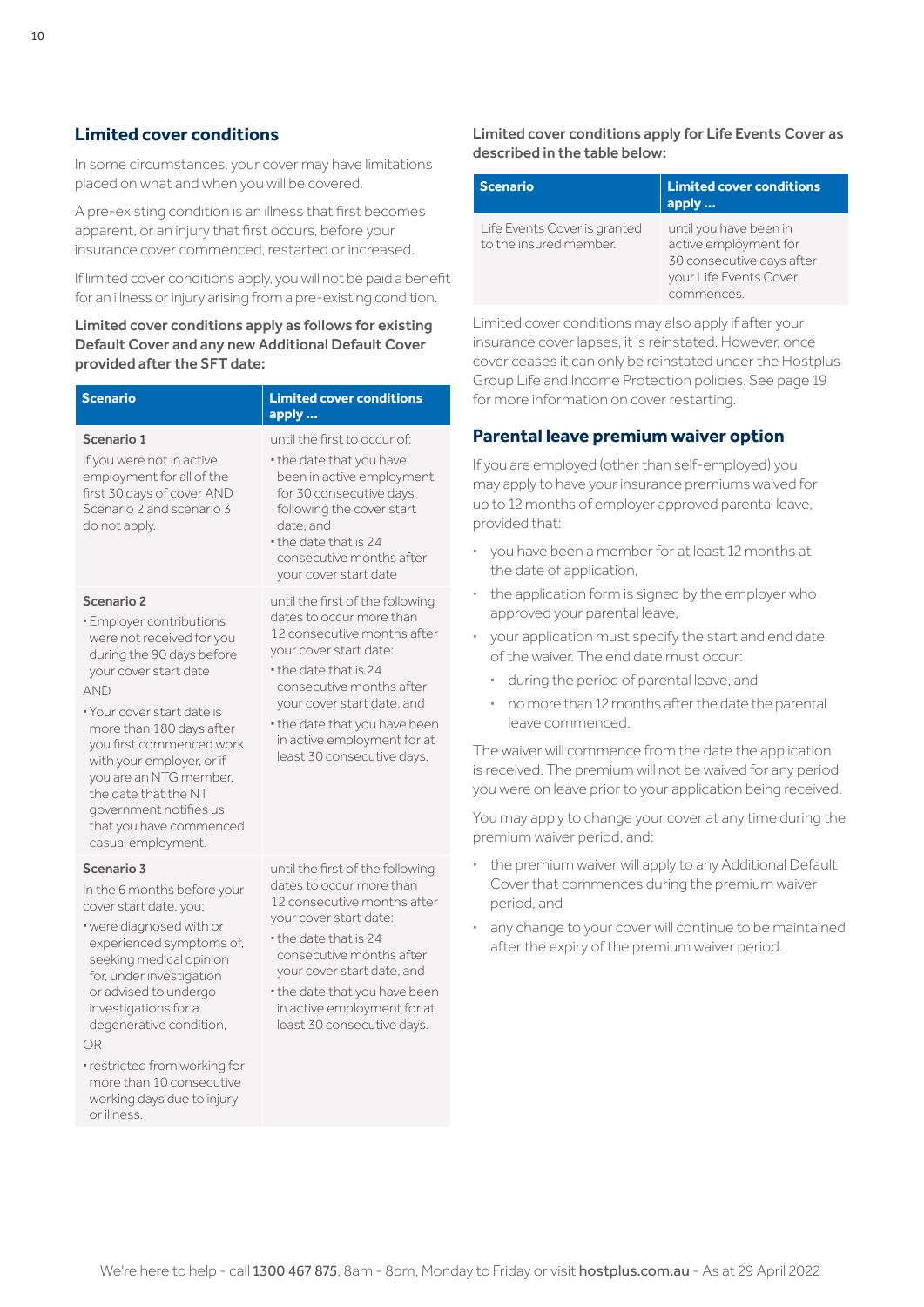## **What is active employment?**

This means that you are employed by your employer and, in the insurer's opinion, are:

- **·** employed to carry out identifiable duties and not absent from work or on leave due to illness or injury, and
- **·** not restricted by illness or injury from carrying out those duties for 35 hours per week, and
- **·** not entitled to or receiving income support benefits of any kind.

You don't need to be actually working 35 hours per week to meet this requirement though, only capable of doing so.

## **Are you covered while overseas?**

Yes, you are covered 24 hours a day on a worldwide basis; however if you lodge a claim while you are overseas, you may be required to return to Australia at your own expense for assessment. If you plan to travel outside Australia, you should be aware that there is an exclusion on claims that were caused by war or war-like activity outside of Australia.

#### **Are there any exclusions?**

There is general exclusion on suicide or attempted suicide or intentional self-inflicted injuries causing death, terminal illness, disablement or partial disablement:

- **·** within 12 months of your death, or death and TPD cover start date (or if you have increased your cover, in respect of the amount of increased cover), and
- **·** for the life of the policy for income protection cover.

There is also an exclusion for illness, injury or death arising from an act of war.

Income protection benefits will also not be paid where a disability is caused directly or indirectly by normal and uncomplicated pregnancy, caesarean birth, threatened miscarriage, participation in in-vitro fertilisation or other medically assisted fertilisation techniques and normal discomforts of pregnancy, including but not limited to morning sickness, backache, varicose veins, ankle swelling and bladder problems.

### **Sanctions and embargoes**

Hostplus and the insurer have a duty to comply with any applicable sanction and embargo regimes. As such there is no benefit payable for cases where sanctions, prohibition or restriction under United Nations resolutions or the trade or economic sanctions, laws or regulations of the European Union, USA or Australia.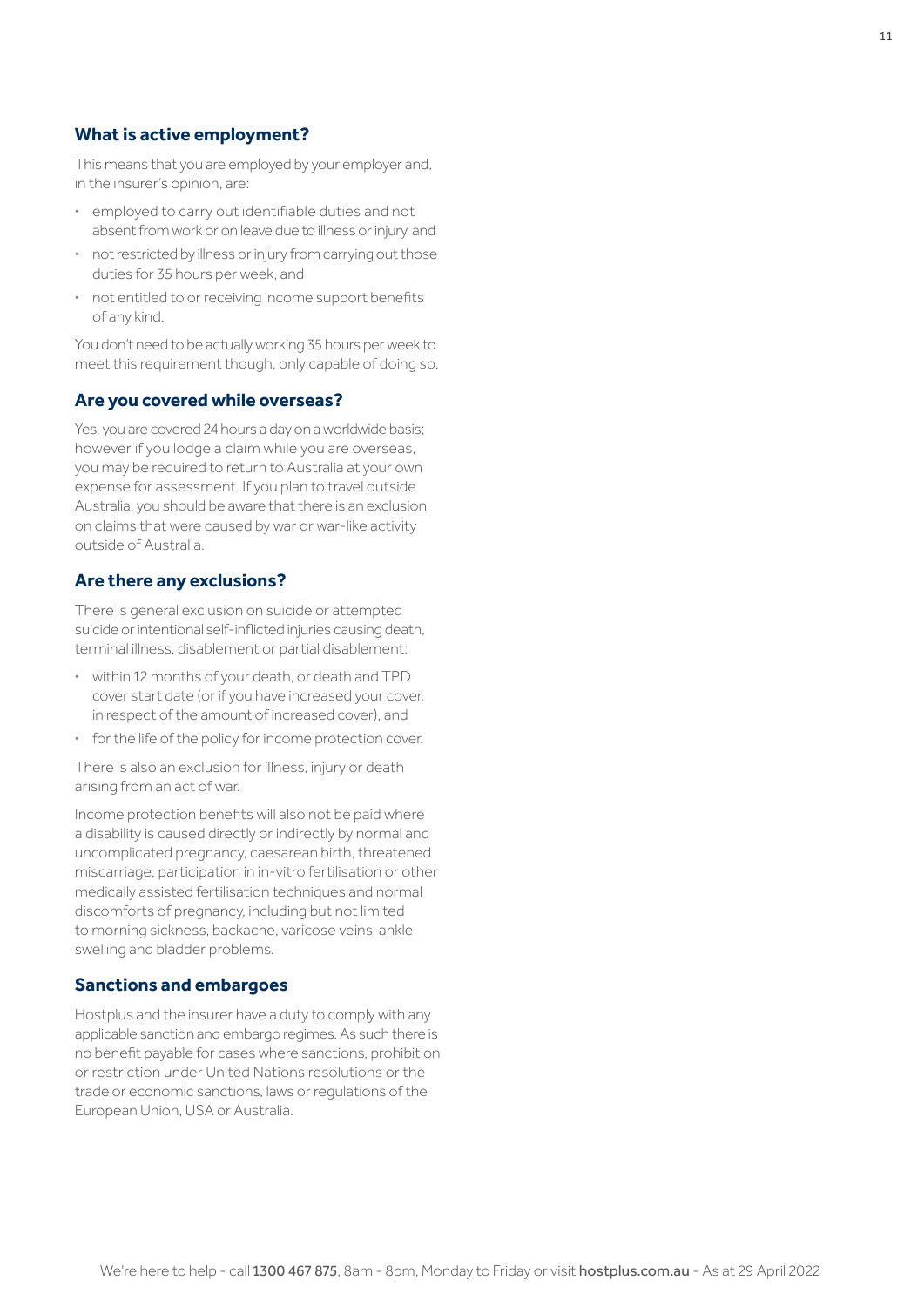## <span id="page-11-0"></span>Income protection insurance

If you're unable to work due to illness or injury you'll probably still need to pay bills, mortgage payments, credit card and other loan repayments. This is where income protection insurance can support you and your family.

Remember, you need to apply and be accepted ŢЩ for the white collar or professional categories to receive cover at a reduced cost. Eligibility for the white collar or professional occupation categories is determined by the insurer.

#### **What's income protection insurance worth?**

Income protection is provided on a unitised basis. Each unit of income protection insurance provides \$500 of cover per month for all occupation categories – Unknown Occupation, Active, White Collar or Professional. The cost varies depending on your age and occupation category.

In the event of your temporary disability, you'll receive a monthly benefit up to the amount covered (before tax), for a period of up to two years.

The maximum benefit payable is the lesser of the insured amount and 85% of your pre-disability salary, with 75% being paid to you, and 10% being paid into your Statewide Super account as a replacement SG contribution.

Regular income protection benefits may be paid up until the earlier of the end of the two year benefit period and your 67th birthday.

From 1 November 2018 Statewide Super's Long Term Income Protection Cover was closed to new applicants\*.

\* As this is a closed product, please contact us for premium rates.

## **How much will my income protection insurance cost?**

The cost of income protection insurance per unit, per week will be as follows for the four occupation categories:

| Age             | <b>Active or</b>     | <b>White Collar</b> | <b>Professional</b> |
|-----------------|----------------------|---------------------|---------------------|
| <b>Next</b>     | <b>Unknown</b>       | occupation \$       | occupation \$       |
| <b>Birthday</b> | <b>Occupation \$</b> |                     |                     |
| $16 - 26$       | \$0.218              | \$0.174             | \$0.148             |
| 27              | \$0.222              | \$0.178             | \$0.151             |
| 28              | \$0.228              | \$0.183             | \$0.155             |
| 29              | \$0.236              | \$0.189             | \$0.161             |
| 30              | \$0.247              | \$0.197             | \$0.168             |
| 31              | \$0.259              | \$0.207             | \$0.176             |
| 32              | \$0.272              | \$0.218             | \$0.185             |
| 33              | \$0.288              | \$0.230             | \$0.196             |
| 34              | \$0.305              | \$0.244             | \$0.207             |
| 35              | \$0.323              | \$0.259             | \$0.220             |
| 36              | \$0.344              | \$0.275             | \$0.234             |
| 37              | \$0.365              | \$0.292             | \$0.249             |
| 38              | \$0.389              | \$0.311             | \$0.264             |
| 39              | \$0.414              | \$0.331             | \$0.281             |
| 40              | \$0.440              | \$0.352             | \$0.299             |
| 41              | \$0.469              | \$0.375             | \$0.319             |
| 42              | \$0.499              | \$0.399             | \$0.339             |
| 43              | \$0.531              | \$0.425             | \$0.361             |
| 44              | \$0.565              | \$0.452             | \$0.384             |
| 45              | \$0.601              | \$0.481             | \$0.409             |
| 46              | \$0.639              | \$0.512             | \$0.435             |
| 47              | \$0.680              | \$0.544             | \$0.463             |
| 48              | \$0.724              | \$0.579             | \$0.492             |
| 49              | \$0.771              | \$0.617             | \$0.524             |
| 50              | \$0.821              | \$0.657             | \$0.558             |
| 51              | \$0.875              | \$0.700             | \$0.595             |
| 52              | \$0.933              | \$0.747             | \$0.635             |
| 53              | \$0.996              | \$0.797             | \$0.677             |
| 54              | \$1.065              | \$0.852             | \$0.724             |
| 55              | \$1.139              | \$0.911             | \$0.775             |
| 56              | \$1.346              | \$1.077             | \$0.915             |
| 57              | \$1.419              | \$1.135             | \$0.965             |
| 58              | \$1.498              | \$1.198             | \$1.018             |
| 59              | \$1.583              | \$1.266             | \$1.076             |
| 60              | \$1.675              | \$1.340             | \$1.139             |
| 61              | \$1.776              | \$1.421             | \$1.208             |
| 62              | \$1.886              | \$1.508             | \$1.282             |
| 63              | \$2.005              | \$1.604             | \$1.364             |
| 64              | \$2.183              | \$1.747             | \$1.485             |
| 65              | \$2.377              | \$1.902             | \$1.616             |
| 66              | \$1.783              | \$1.426             | \$1.212             |
| 67              | \$1.189              | \$0.951             | \$0.808             |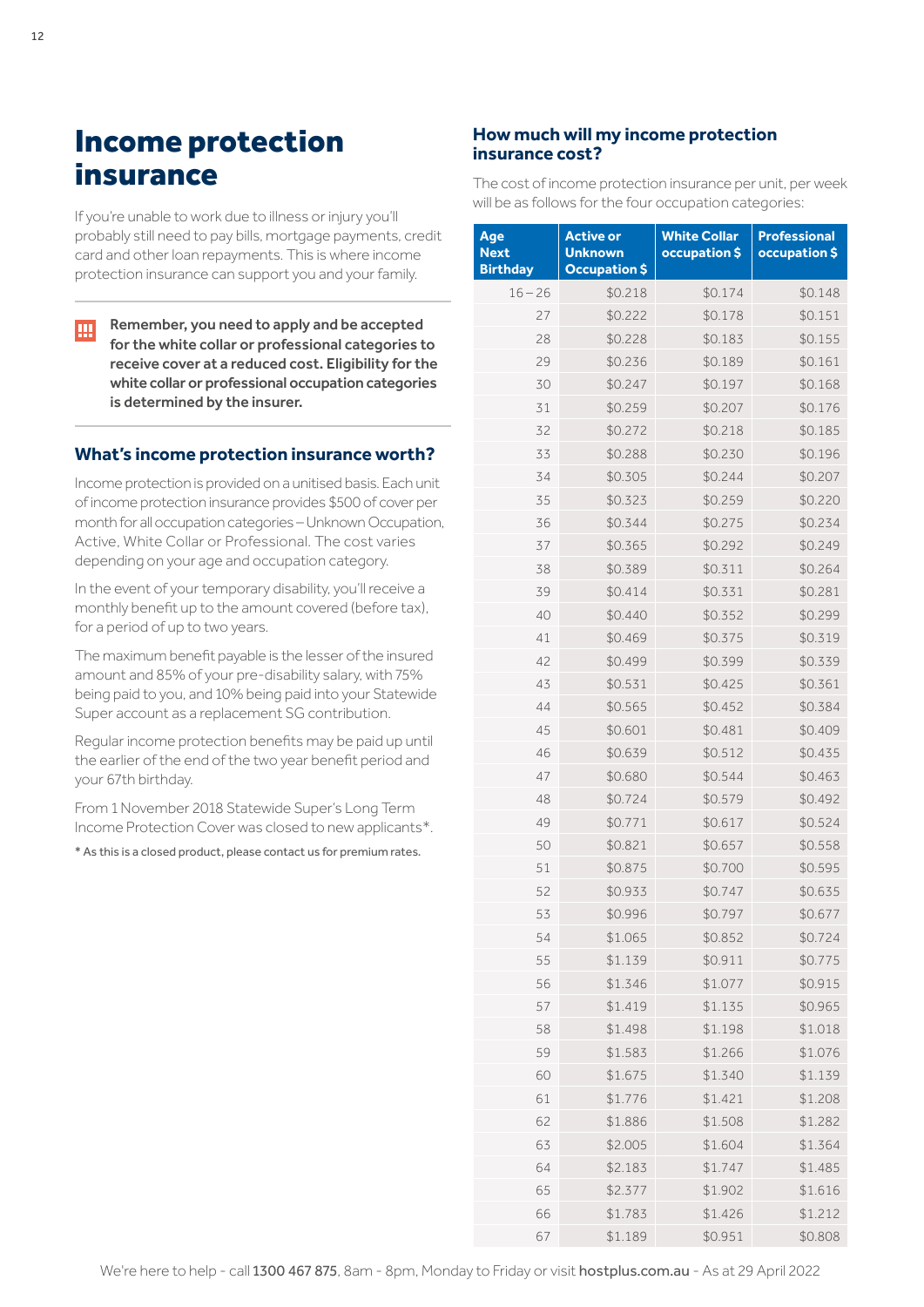### **What else do you need to know about income protection insurance?**

Generally, you need to be disabled and unable to work for 60 calendar days before a benefit becomes payable. This is known as the waiting period. If you're still unable to work due to your injury and/or illness after the end of the waiting period, income protection benefits may be payable for a maximum of two years.

Benefits are paid monthly in arrears and will be reduced by:

- **·** any payment made under a similar policy,
- **·** any Worker's Compensation entitlements or other statutory compensation,
- **·** entitlements to compensate for loss of income or loss of earning capacity as a result of personal injury (including an award of damages or a settlement of a claim for damages under common law),
- **·** paid sick leave, personal leave, annual leave, long service leave payments or parental leave from your employer, or
- **·** Social Security payments.

A proportional benefit is paid if you resume employment at a reduced rate of income while still partially disabled, provided the waiting period has ended.

The waiting period may be waived if you suffer a recurrence of a disability from the same or related injury or illness within six months of ceasing to receive benefits. However, the claim will be treated as a continuation of the previous claim for benefits.

#### **What is the definition of 'income' that will be used in calculating my income protection benefit?**

For employees who are in permanent employment, pre- disability 'income' is defined as the average monthly earnings received from your employer for personal exertion for your usual occupation (including salary sacrifice amounts). Pre- disability income does not include mandated superannuation (SG) contributions, overtime, profit distributions, director's fees, other non-regular payments or allowances paid to cover expenses whilst working (i.e. food allowances etc).

If your income includes commission and bonuses, these components will be averaged over the previous three years.

If you have had a pay rise in the last 12 months, your average monthly earnings will be calculated over the months since that increase.

If you were not employed 12 months prior to the date on which your average income is calculated, your average monthly earnings will be calculated over the period commencing on the date you were first employed within the previous 12 months (although this must be for a minimum of 6 months if you are not in permanent employment).

If you are on parental leave, your average monthly earnings will be calculated over the period commencing 12 months immediately before you commenced that period of parental leave.

If you directly or indirectly own part or all of the business or professional practice from which you earn a regular income, earnings will include the gross revenue generated by the business as a result of your personal exertion, less eligible business expenses, calculated over the previous 12 months.

Investment income, mandated superannuation contributions (SG contributions) and any component of income that does not cease upon ceasing work will be excluded.

### **What is the definition of 'disabled' that is used for income protection insurance?**

You will be regarded as being disabled or having a disability, if as a result of an illness or injury occurring you are:

- **·** unable to perform at least one income producing duty of your occupation (i.e. a duty that generates at least 20% of your monthly income),
- **·** not working in any occupation, whether or not for reward, and
- **·** under the regular care, as well as following the advice, of a medical practitioner.

#### **What limits will be applied to my income protection benefit?**

The following benefit limits apply to members who are eligible to receive income protection insurance benefits:

- **·** Income protection benefits paid are limited to a maximum of 85% of income, even if your level of insured cover exceeds this amount. This is made up of 75% of income paid to you (this reduces to 50% for any income between \$400,000 p.a. and \$520,000 p.a.) plus 10% of income which is paid into your Hostplus account as a replacement SG contribution. For example, if you held six units of cover your level of insured cover would be \$3,000 per month, or \$36,000 per year. If your salary was only \$35,000 then your benefit would be limited to:
	- **·** \$2,479 (85% of salary) per month, even though your insured cover was \$3,000 per month.
	- **·** It is therefore important to ensure that the number of units of cover you hold is appropriate for your income level.
- **·** The maximum amount of income protection insurance available is \$30,000 per month (inclusive of any superannuation contribution payments to your Hostplus account).
- **·** Superannuation contribution payments are limited to 10% of income and are paid to your Hostplus account.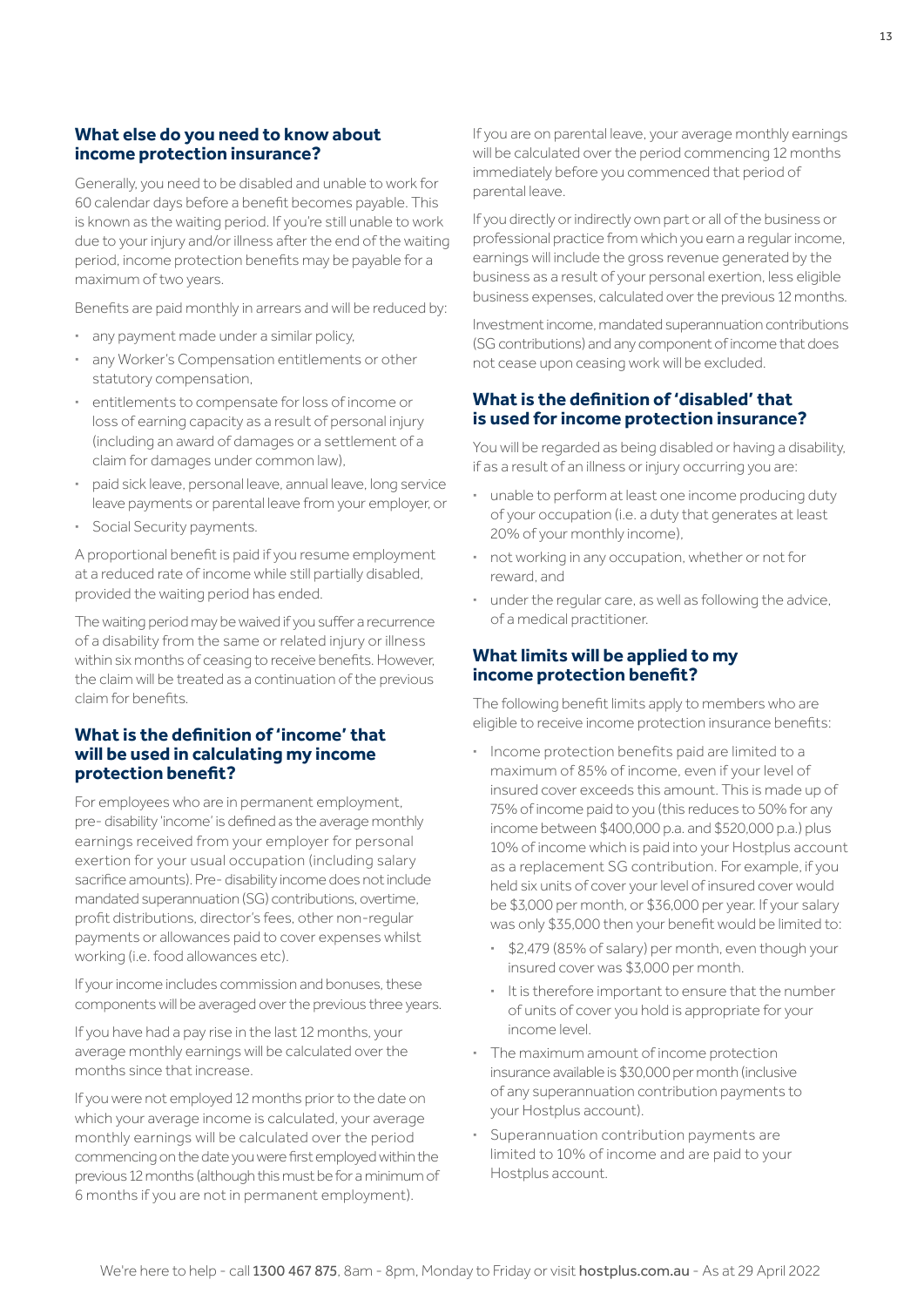## **Are benefits paid for a partial disability?**

You may be eligible to receive a partial disability benefit if you are partially disabled and the waiting period has ended. The benefit will be paid monthly in arrears and the amount of your benefit accrues daily on a pro-rata basis.

Partially disabled means you:

- **·** have been disabled for at least seven days out of the first 12 working days of the waiting period,
- **·** are unable to work in your occupation at full capacity as a result of the illness or injury resulting in disability,
- **·** are working in your occupation or any other occupation but only in a limited capacity,
- **·** are earning a monthly disability income less than your prior monthly income, and are under the regular care, and are following the advice, of a medical practitioner.

The amount of any partial disability benefit depends on how many hours you're able to continue in paid work.

## **To help you understand, let's have a look at Sarah.**

Sarah works on a full-time basis as a hairdresser earning \$3,000 per month. She is insured for four units of regular income protection insurance, giving her a maximum monthly benefit of \$2,000. She recently became ill and as a result, after temporarily ceasing work for seven out of twelve working days, Sarah returns to working three days a week in her normal job. She is therefore receiving a reduced salary of \$1,800 per month from her employer. Sarah continues to work on this part-time basis throughout the 60 day waiting period and beyond.

Sarah's partial benefit claim has been accepted by the insurer. Her benefit will be calculated as follows:

(previous monthly income – current monthly income) x disability monthly benefit / previous monthly income

#### (\$3,000 - \$1,800) x \$2,000 (her current insured cover) / \$3,000

Sarah will receive a partial disability benefit of \$800 per month for the remaining benefit period.

This example is for illustration purposes only.

## **When will my income protection benefit end?**

Disability benefits will cease to be paid when you:

- **·** are no longer disabled, or partially disabled, **·** die,
- **·** attain the maximum insured age,
- **·** have been disabled or partially disabled from the end of the waiting period for two years.

#### **Rehabilitation expense benefit**

If you become disabled or partially disabled, you may be able to receive a rehabilitation expense benefit to cover the cost of rehabilitation expenses, up to a maximum of six times the amount of your monthly disability benefit (or partially disabled benefit) and superannuation contributions benefit.

The rehabilitation benefit will be payable if you are disabled or partially disabled and:

- **·** the insurer approves the rehabilitation expenses in writing before they are incurred, and
- **·** the rehabilitation expenses are incurred to directly assist you to return to work or undertake a vocational retraining program.

The amount of the rehabilitation expense benefit will be reduced by any amounts that can be claimed for the rehabilitation expenses from any other source. Any rehabilitation expense benefit will be paid directly to the provider of the rehabilitation service.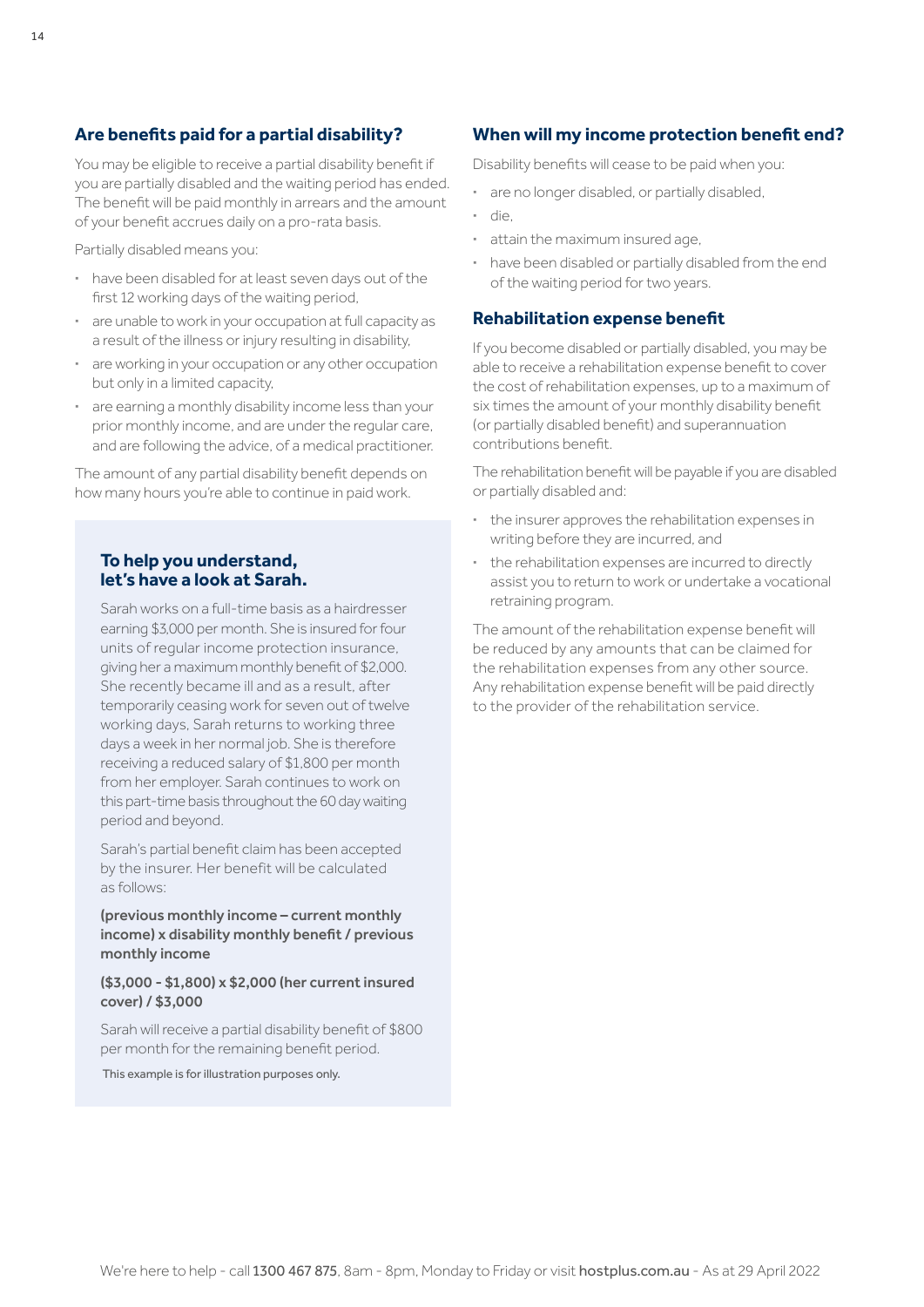## <span id="page-14-0"></span>Death and total and permanent disablement (TPD) insurance

Having death and/or TPD insurance can provide you and your family with peace of mind.

## **A closer look at death and TPD insurance**

You have the ability to hold differing amounts of death and TPD cover\*, including being able to have a higher level of TPD than death cover.

\* Even though you can hold different levels of death and TPD cover, they are still linked which mean a successful TPD claim will reduce the level of death cover by the amount of the TPD payment.

#### **Option One: Unitised death and TPD insurance**

When you were first provided with Default Cover, you would have automatically been provided with unitised cover for both death and TPD.

Taking advantage of the Additional Default Cover options would also be provided as unitised cover.

Unitised cover is designed to reduce the insured value of each unit of cover as you get older.

The value of each unit of insurance is provided in Table 1 on [page 23](#page-22-0).

The cost per unit of Death and TPD insurance is age based. Please refer to Tables 2 and 3 on [pages 24 and 25](#page-23-0)  for the cost of cover.

If you have cover based on the white collar or professional occupation category you'll receive the same level of cover at a reduced cost. Further information about occupation categories can be found on [page 9](#page-8-0).

## **Option Two: Fixed insurance**

You can apply to convert your unitised cover to fixed cover at any time.

This type of cover allows you to fix the value of your insurance. While the insured value is fixed and doesn't decrease over time, your premium will increase as you get older. The cost of cover is reduced for members who hold cover based on the white collar or professional category.

The cost of fixed cover for death and TPD can be found in Tables 4 and 5 on [pages 26 and 27.](#page-25-0)

#### **Death insurance**

Death insurance (including terminal illness cover) provides you with peace of mind. Should you die before age 70 and meet the eligibility criteria, your family or estate will be provided with a lump sum payment.

It's important to know that the insured value of each unit of death cover will decrease as you get older (see Table 1 on [page 23](#page-22-0) for unit values of death cover over time).

Death cover can also be held as fixed cover, with the value of your insurance 'fixed' and not decreasing over time. You'll see from Table 4 on [page 26](#page-25-0) that your premium will increase as you get older.

Any increase in your existing cover requires approval by the insurer and may be subject to limited cover conditions (see [page 10](#page-9-0)).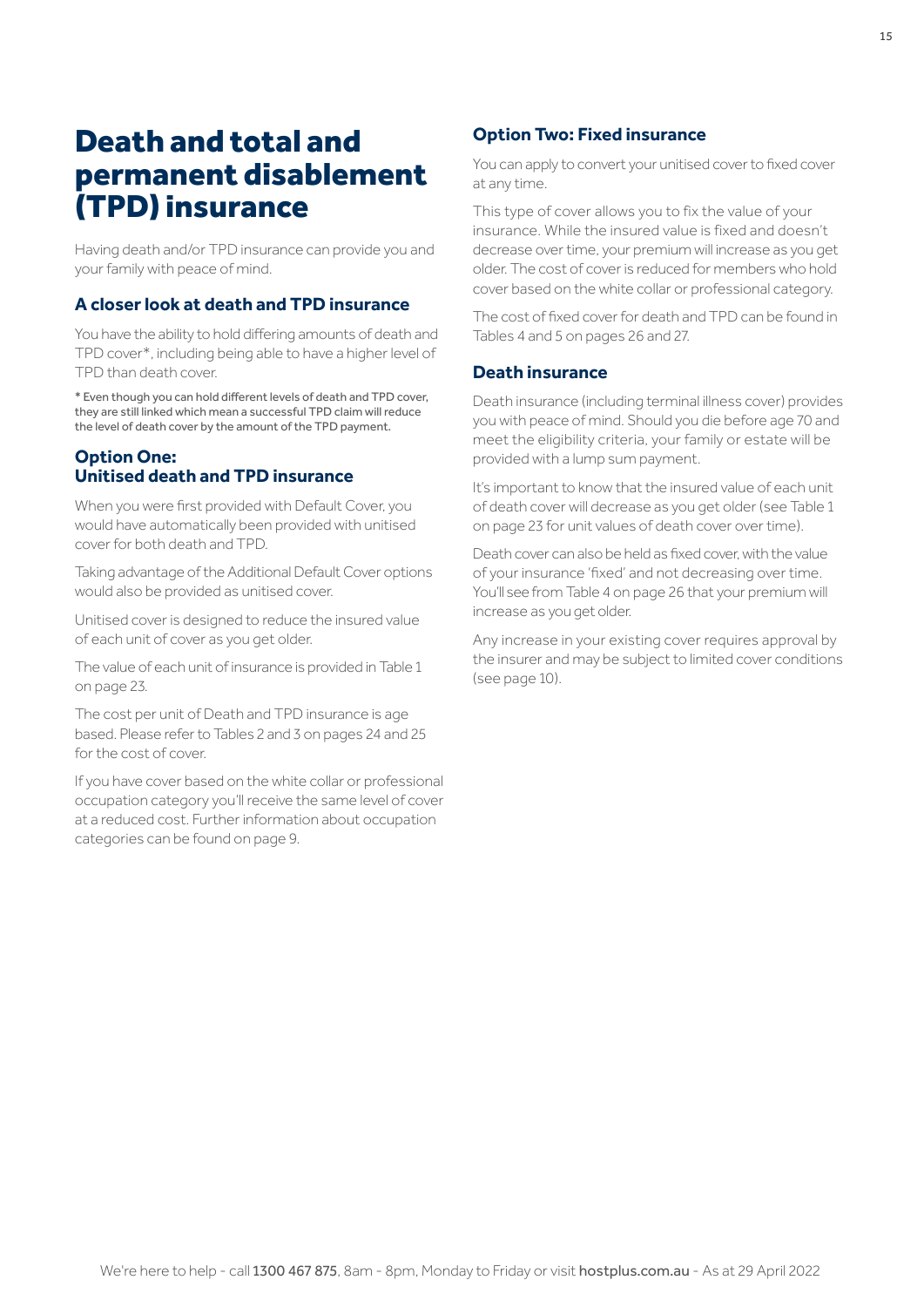## **Jenny's story**

Jenny is 44. She's recently commenced employment as a shop assistant with a Statewide Super employer.

The cost for each unit of death and TPD insurance is \$2.697 per week or \$10.788 in total per week (\$560.98pa), which is deducted from Jenny's super account and not her take home pay.

Jenny has consolidated all of her super accounts into Hostplus so she has a balance of \$35,000.

Should Jenny die or become totally and permanently disabled her Grandfathered Statewide Super insurance benefit would be made up of her:

| Super account balance              | $$35,000 +/-$ earnings      |
|------------------------------------|-----------------------------|
| Four units of standard death       | \$134,000 and TPD Insurance |
| Total benefit to be paid to Jenny  | $$169.000*$                 |
| (or her family in the event of her |                             |

*death at age 44)*

Jenny knows that the amount of her standard death and TPD benefit will decrease each year on her birthday.

#### What if Jenny changed to fixed insurance?

Jenny decided that she wanted to know exactly what her death and TPD cover would be in the event that a claim was made. She knew that her mortgage repayments would stay the same for the next four years, so decided to change to fixed insurance.

At the age of 44, each \$1,000 of fixed insurance would cost her \$4.186 . Jenny decided to increase her death and TPD insurance to \$200,000. This costs her \$837.20 per year which is deducted from Jenny's super account.

Jenny knows that the value of her insured benefit will always stay the same, but that her premium will increase as she ages.

In this case, with fixed insurance, should Jenny die or become totally and permanently disabled, her insurance benefit would be made up of her:

| Super account balance              | \$35,000+/- earnings |
|------------------------------------|----------------------|
| <b>Fixed insurance</b>             | \$200,000            |
| Total benefit to be paid to Jenny  | $$235,000*$          |
| (or her family in the event of her |                      |

*death at age 44)*

\* This amount would be variable as it changes depending on fees, future earnings, contributions, taxes, etc. This example is for illustration purposes only.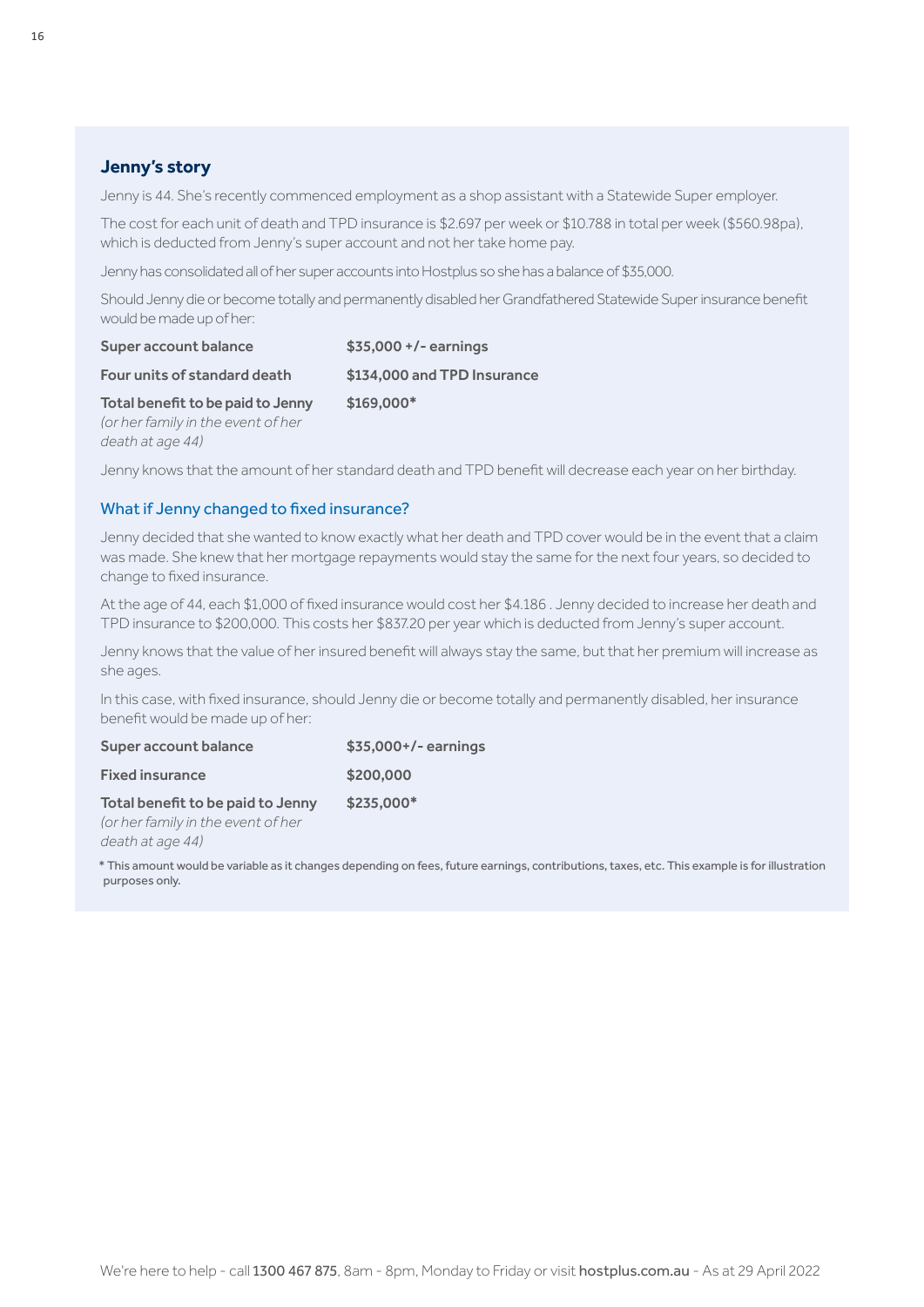## <span id="page-16-0"></span>**FAQ<sub>S</sub>**

## **How do I pay for my insurance?**

Insurance premiums are deducted from your super account on a monthly basis.

Your insurance premiums are used to cover the cost of the insurance policy as well as the cost of its administration. 0.745% of the death and TPD insurance premiums (0% of Income Protection) are retained by the fund and goes towards the administration cost of providing insurance.

#### **When does my death and TPD insurance cover end?**

Your cover for death and TPD insurance will end from the earliest date of the following:

- **·** the date you ceased to be a member of the fund,
- **·** your 70th birthday,
- **·** the day your cover is cancelled, or if you request cancellation within 90 days of insurance cover being provided, the day your insurance cover commenced,
- **·** the date of your death,
- **·** the date you are eligible to be paid a benefit, provided that where a TPD benefit is paid and your death cover is greater than your TPD cover, death cover will continue but only in respect of the difference in cover,
- **·** the date you are eligible to be paid a terminal illness benefit,
- **·** if you commence active duty with the military services of any country (other than the Australian Armed Forces Reserve on duty within Australia),
- **·** if your account is inactive (having not received an eligible contribution or rollover for the previous continuous period of 16 months) and you have not elected to retain your insurance,
- **·** the date there is insufficient money in your account to cover the next premium payment.

## **When will my income protection cover end?**

Your cover for income protection insurance will end from the earliest date of any of the following:

- **·** the day you cease to be a member of the fund,
- **·** your 67th birthday,
- **·** in the event of your death,
- **·** the day your cover is cancelled, or if you request cancellation within 90 days of insurance cover being provided, the day your insurance cover commenced,
- **·** if you commence active duty with the military services of any country (other than the Australian Armed Forces Reserve on duty within Australia),
- **·** if your account is inactive (having not received an eligible contribution or rollover for the previous continuous period of 16 months) and you have not elected to retain your insurance,
- **·** the date there is insufficient money in your Hostplus account to cover the next premium payment.

## **How do I make a claim?**

You should advise us of a claim as soon as reasonably possible. If you don't notify us within a reasonable time, the insurer may reduce or refuse to pay the insured benefit to the extent their assessment of your claim is prejudiced.

If you make a claim, the insurer reserves the right to investigate the claim including but not limited to the use of investigative agents, conducting surveillance and requesting information and medical examinations.

It is important to note that if you make a claim, you will only be entitled to an insured benefit if you meet the eligible criteria under the terms of the fund's insurance policy. The insured benefit is determined as at the date of the event occurring (e.g. for death event, date of death) and the level of insurance cover at that time. In circumstances where you are in the process of applying for additional cover but have not yet been accepted by the insurer, you will only be entitled to the lesser amount of cover applicable prior to the increase, in the event of a successful claim.

## **How do I cancel my cover?**

If you prefer not to have insurance cover, you can elect to cancel your cover [online] at any time or by sending us an email at info@hostplus.com or by writing to us at the address below.

You can also cancel your insurance by calling us on 1300 467 875.

#### **HOSTPLUS**

Locked Bag 5046 Parramatta NSW 2124

If you cancel your insurance cover and subsequently decide that you would like to re-apply for insurance cover down the track, you can do so by completing a new online insurance application online by clicking here. Any application for insurance made at this time will be subject to approval by the insurer and may require underwriting. We cannot reinstate your original cover once you have decided to cancel it.

Furthermore, where you elect to cancel all your cover, and subsequently request to apply for new cover, the cover will be assessed under the Hostplus insurance policy terms and conditions, and subject to the insurer approval.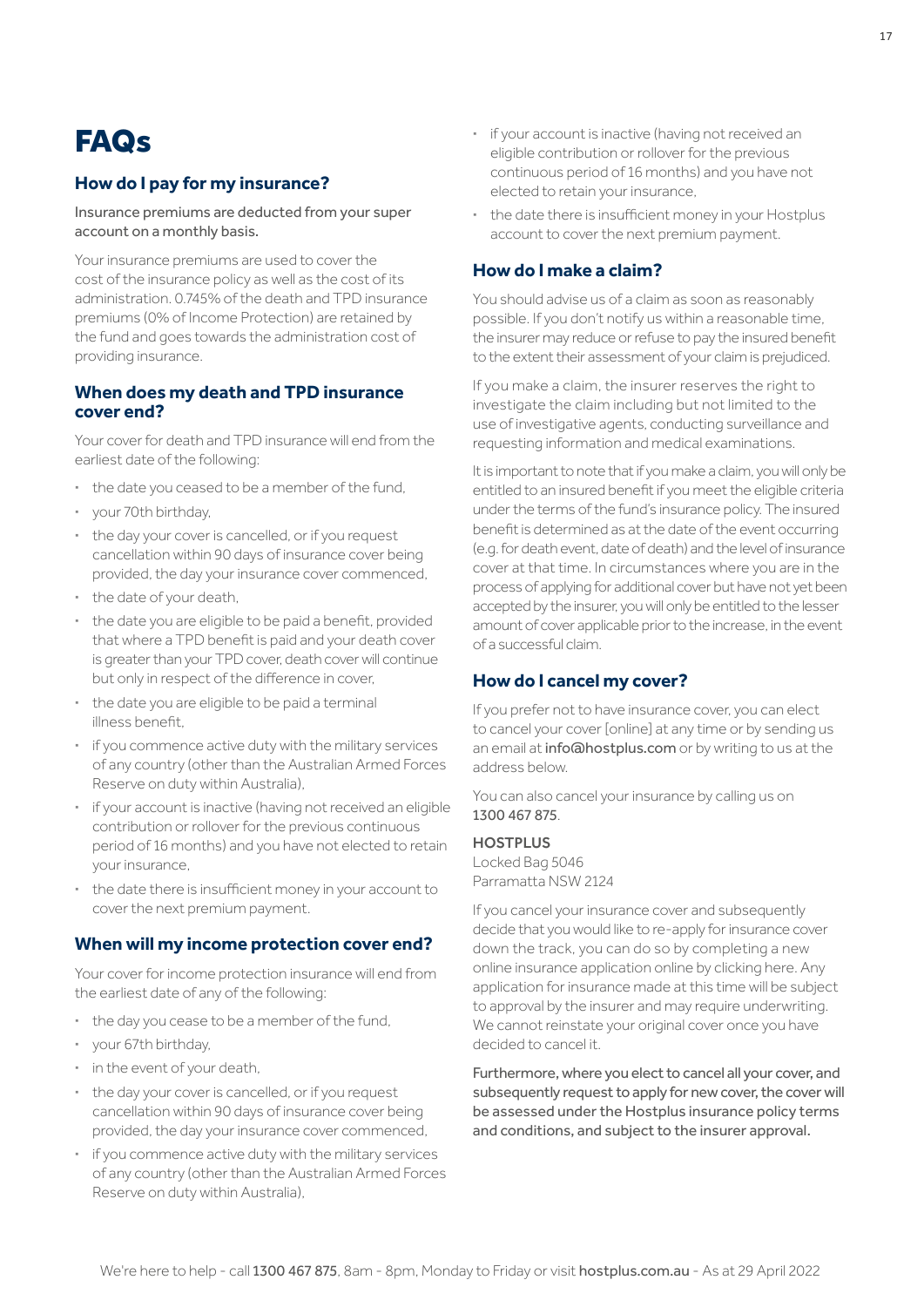## **Can I claim after my cover has ceased?**

If an event occurs prior to the date your cover stops or is terminated, and that event entitles you to make an insurance claim, you may still be eligible for that payment even after your cover has ceased.

#### **What happens if I have an accident before my cover is approved?**

If you've applied for Tailored Cover, interim accident cover may apply if you have an accident resulting in your death (if your application for Tailored Cover includes death cover) or total and permanent disablement (if your application for Tailored Cover includes total and permanent disablement cover), or temporary disablement (if your application for Tailored cover includes for income protection cover), during the insurance application assessment process.

In the case of death only or death and TPD insurance, the benefit payable will be limited to the amount of insurance cover you have applied for up to a maximum of \$1,000,000. Additionally, your death or total and permanent disablement must occur within 365 days of the injury (other conditions also apply).

In the case of income protection insurance, the benefit payable will be limited to the lesser of the amount of insurance cover you have requested; 75% of your monthly income plus the 10% superannuation contribution benefit (if applicable); or \$10,000 per month.

This cover starts from the date we receive your fully completed application for tailored cover and continues until:

- **·** you withdraw your application,
- **·** your application is accepted or denied, or
- **·** 90 days have passed from the date your application is received.

## **What if I have a terminal illness?**

The insurer will pay a terminal illness benefit where you have death cover and:

- **·** you suffer from an illness,
- **·** we are satisfied, on medical or other evidence, that despite reasonable medical treatment the illness will lead to your death within 24 months of the certification date, and
- **·** the illness from which you suffer, and the certification date takes place, while you are covered by this policy.

The amount of the terminal illness benefit will be the higher of your death and TPD cover (if you hold both death and TPD cover).

#### **Can I apply to transfer my current insurance that I have with another fund to Hostplus, under the "Grandfathered Statewide Super" arrangement?**

## **Can I apply for additional cover?**

Yes. See 'Additional Default Cover', 'Life Events Cover' and 'Tailored Cover' on [pages 6 and 7.](#page-5-0)

#### **Are there any circumstances where I can increase my insurance without providing extra health information?**

Yes. See 'Additional Default Cover' and 'Life Events Cover' on [page 6](#page-5-0).

### **What if Hostplus or previously Statewide Super has the wrong information in relation to my insurance?**

If your personal details are incorrect, the insurer has the right to adjust the premium or the benefit based on your correct information. This may mean that you will be refunded excess premiums you have paid, will need to pay an additional amount, or the insurer may cancel your cover\*.

\* See notice of the 'duty to take reasonable care not to make a misrepresentation' from our insurer to you on this page.

## **What if I don't have active TPD insurance cover?**

In the absence of TPD cover, the Trustee may be able to release your superannuation benefit on the basis of a permanent incapacity.

In order to facilitate this release, we require a statement from two qualified medical practitioners certifying that you are unlikely to ever engage in gainful employment for which you are reasonably qualified.

## **My insurance cover has ended. Can it be recommenced?**

There are some circumstances in which insurance cover that has ended can be recommenced.

If your cover ceases because your account has "insufficient balance" to pay for your insurance cover or having an "inactive" account, your Death, and TPD cover may recommence at a later date. However, the recommenced cover will be subject to the Hostplus insurance policy terms and conditions. Hostplus does not offer default Income Protection so this will not recommence and you will no longer receive Income Protection cover.

Cover under this grandfathered arrangement can not recommence once it had ceased.

Please refer to Recommencement of Cover details in the next section for more information on when your cover may recommence.

Yes. See 'Transfer Cover' on [page 6](#page-5-0).

18

We're here to help - call 1300 467 875, 8am - 8pm, Monday to Friday or visit [hostplus.com.au](https://hostplus.com.au) - As at 29 April 2022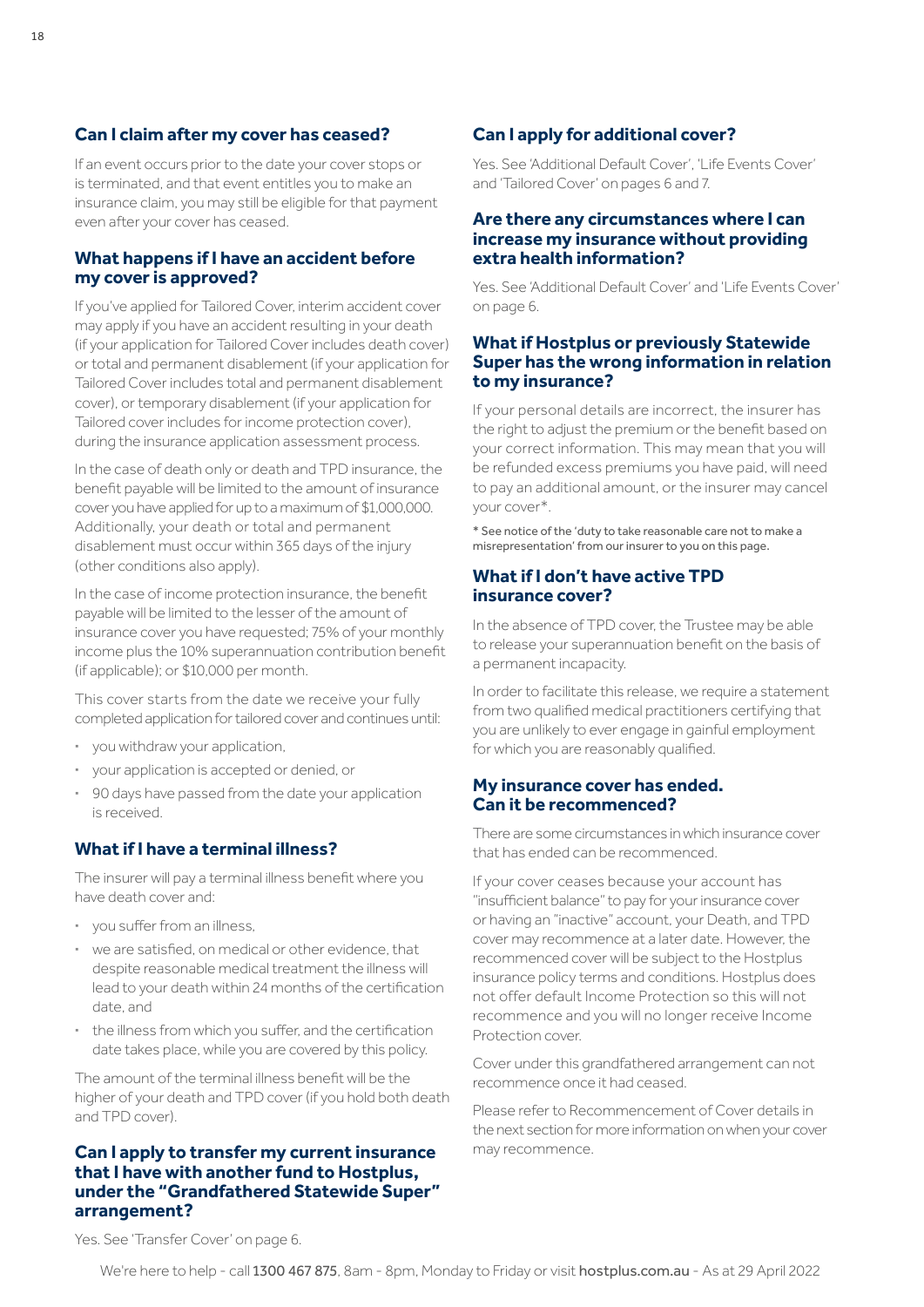#### <span id="page-18-0"></span>**Recommencement of Cover**

If your cover ceased as a result of "insufficient balance" to pay the insurance premiums or where your account has become "Inactive", your Death and TPD cover may recommence under the Hostplus insurance policy terms and conditions.

Where Hostplus receive an election from you to maintain your cover, within 30 days of your cover ceasing due to inactivity on your Hostplus account, and you provide an opt-in election (where required\*) even where your account is inactive, Death and TPD cover may recommence at the default cover level from the date the election was received.

Alternatively, if a contribution or rollover is received into your Hostplus account at any time beyond 30 days of your cover ceasing, your Death and TPD cover may recommence at the Hostplus default cover level, generally from the date the contribution or rollover is received by Hostplus.

You will need to satisfy the eligibility requirements of the Hostplus insurance policy terms and condition before your Death and TPD cover will recommence, and you should consider whether the default cover level under that product is suitable. Please refer to section 8.8.10 of the Hostplus Member Guide at [hostplus.com.au/pds](https://hostplus.com.au/pds) for more details and specific conditions that may apply to your recommenced default cover, including the occupation rating and the premium rates that applies.

\* If your Hostplus account balance has not reached \$6,000, and/or you are under 25 years, you must opt- in if you wish to be covered.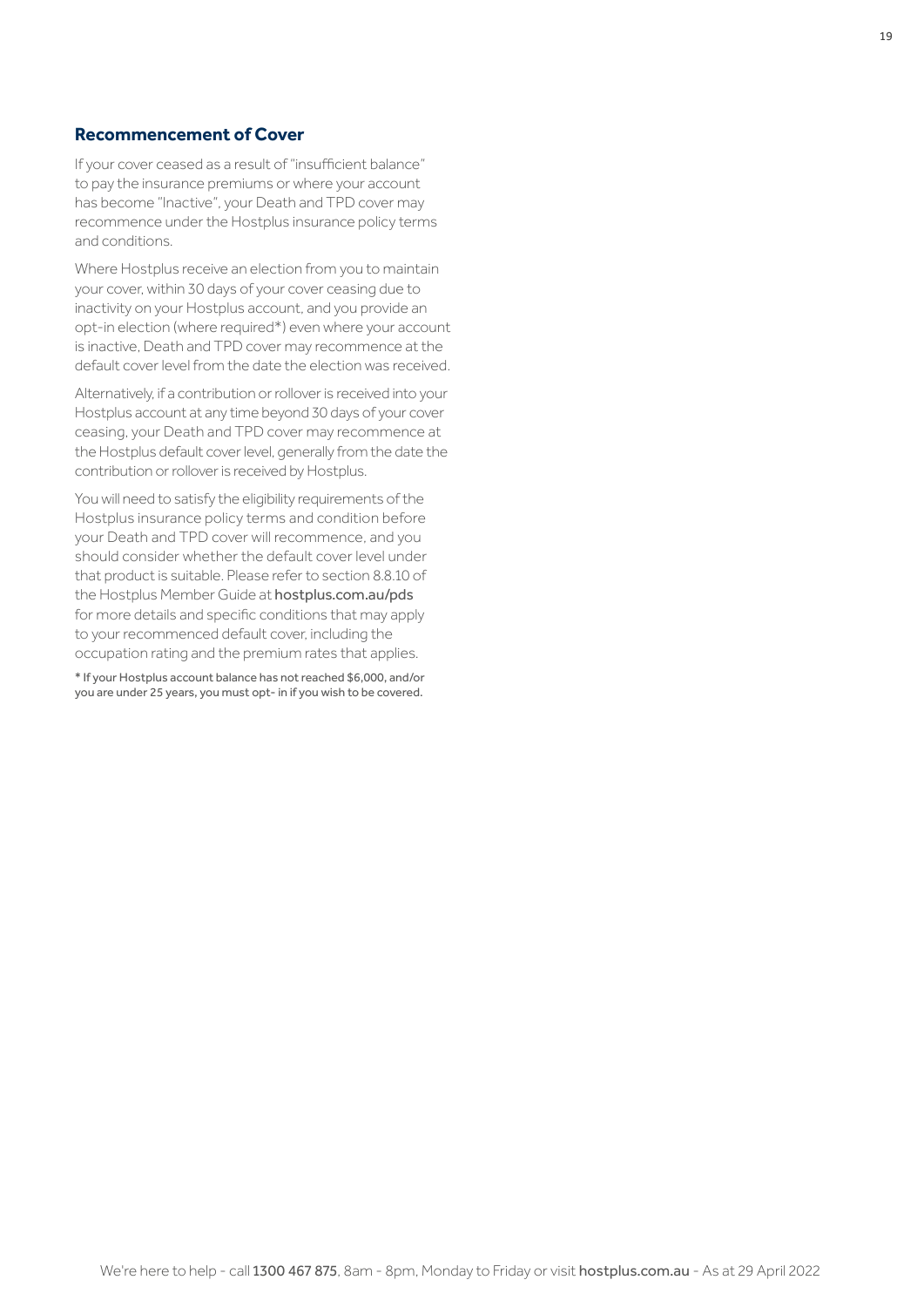## <span id="page-19-0"></span>**Definitions**

## **Definitions of bolded terms used**

| <b>Defined Term</b>                                                     | <b>Definition</b>                                                                                                                                                                                                                                                                                                                                                                                                                                                                                                                                                                                                                                                                                                                                                                                                                                                                                                                                                                                                                                                                                                                                                                                                                                                                                      |
|-------------------------------------------------------------------------|--------------------------------------------------------------------------------------------------------------------------------------------------------------------------------------------------------------------------------------------------------------------------------------------------------------------------------------------------------------------------------------------------------------------------------------------------------------------------------------------------------------------------------------------------------------------------------------------------------------------------------------------------------------------------------------------------------------------------------------------------------------------------------------------------------------------------------------------------------------------------------------------------------------------------------------------------------------------------------------------------------------------------------------------------------------------------------------------------------------------------------------------------------------------------------------------------------------------------------------------------------------------------------------------------------|
| <b>Active Employment</b>                                                | Means a person is:<br>. employed to carry out identifiable duties and not absent from work or on leave, due to illness<br>or injury,<br>. in the insurer's opinion, not restricted by illness or injury from carrying out those duties for<br>35 hours per week, even if they are not working 35 hours per week, and<br>. not entitled to or receiving income support benefits of any kind.                                                                                                                                                                                                                                                                                                                                                                                                                                                                                                                                                                                                                                                                                                                                                                                                                                                                                                            |
| <b>Activities of Daily Living</b><br>(Applicable until 31 October 2021) | Means:<br>• Bathing - to wash in a bath or shower (including getting into and out of the bath or shower)<br>or wash satisfactorily by other means<br>· Dressing-to put on, take off all garments and if needed any braces, artificial limbs or other<br>medical apparatus<br>• Feeding - the ability to feed oneself when food has been prepared and made available<br>• Mobility - to get out of a bed and into an upright chair or a wheelchair and back again<br>· Maintain Personal Hygiene - the ability to maintain a satisfactory level of personal hygiene<br>by using the toilet or otherwise managing bladder and bowel functions.                                                                                                                                                                                                                                                                                                                                                                                                                                                                                                                                                                                                                                                           |
| <b>Activities of daily work</b><br>(From 1 November 2021)               | Means:<br>. Bending - the ability to bend, kneel or squat to pick something up from the floor and<br>straighten up again, and the ability to get into and out of a standard sedan car.<br>. Communicating - the ability to:<br>- clearly hear with or without a hearing aid or alternative aid if required, and<br>- comprehend and express oneself by spoken or written language with clarity.<br>· Vision (reading) - the ability to read, with visual aids, to the extent that an ophthalmologist<br>can certify that:<br>- visual acuity is equal to, or better than, 6/48 in both eyes, or<br>- constriction is within or greater than 20 degrees of fixation in the eye with the better vision.<br>. Walking - the ability to walk more than 200 metres on a level surface without stopping due to<br>breathlessness, angina or severe pain elsewhere in the body.<br>. Lifting - the ability to lift from the ground an object weighing five kilograms, carry it a distance<br>of 10 metres, and place the item down at bench height.<br>. Manual dexterity - the ability, with reasonable precision and success, to:<br>- use at least one hand, its thumb and fingers, to manipulate small objects, or<br>- use a keyboard if the person was required to use a keyboard in ones previous job. |
| <b>Date of Disablement</b>                                              | Means the later of:<br>(a) the date a <b>Medical Practitioner</b> examines the <b>Insured Member</b> and certifies in writing<br>that they suffer from an <b>Illness</b> or an <b>Injury</b> which is the principal cause of the <b>TPD</b> for which<br>a claim is made, and<br>(b) the date the <b>Insured Member</b> ceases all work as a result of Illness or Injury.                                                                                                                                                                                                                                                                                                                                                                                                                                                                                                                                                                                                                                                                                                                                                                                                                                                                                                                              |
| <b>Eligible Contribution</b>                                            | An eligible contribution means an <i>Employer</i> , personal or spouse contribution or rollover<br>received by the fund, in respect of a member.                                                                                                                                                                                                                                                                                                                                                                                                                                                                                                                                                                                                                                                                                                                                                                                                                                                                                                                                                                                                                                                                                                                                                       |
| <b>Eligible person (Death/TPD)</b>                                      | A person who:<br>" is a member.<br>· is aged between 15 and 69,<br>· is not diagnosed with a terminal illness, and<br>· is not eligible to receive, and has not at any time received, a lump sum benefit for terminal<br>illness or total and permanent disability from any source.                                                                                                                                                                                                                                                                                                                                                                                                                                                                                                                                                                                                                                                                                                                                                                                                                                                                                                                                                                                                                    |
| <b>Eligible person</b><br>(Income protection)                           | A person who:<br>" is a member.<br>aged between 15 and 67,<br>· is not diagnosed with a terminal illness, and<br>· is not eligible to receive, and has not at any time received, a lump sum benefit for terminal<br>illness or total and permanent disability from any source.                                                                                                                                                                                                                                                                                                                                                                                                                                                                                                                                                                                                                                                                                                                                                                                                                                                                                                                                                                                                                         |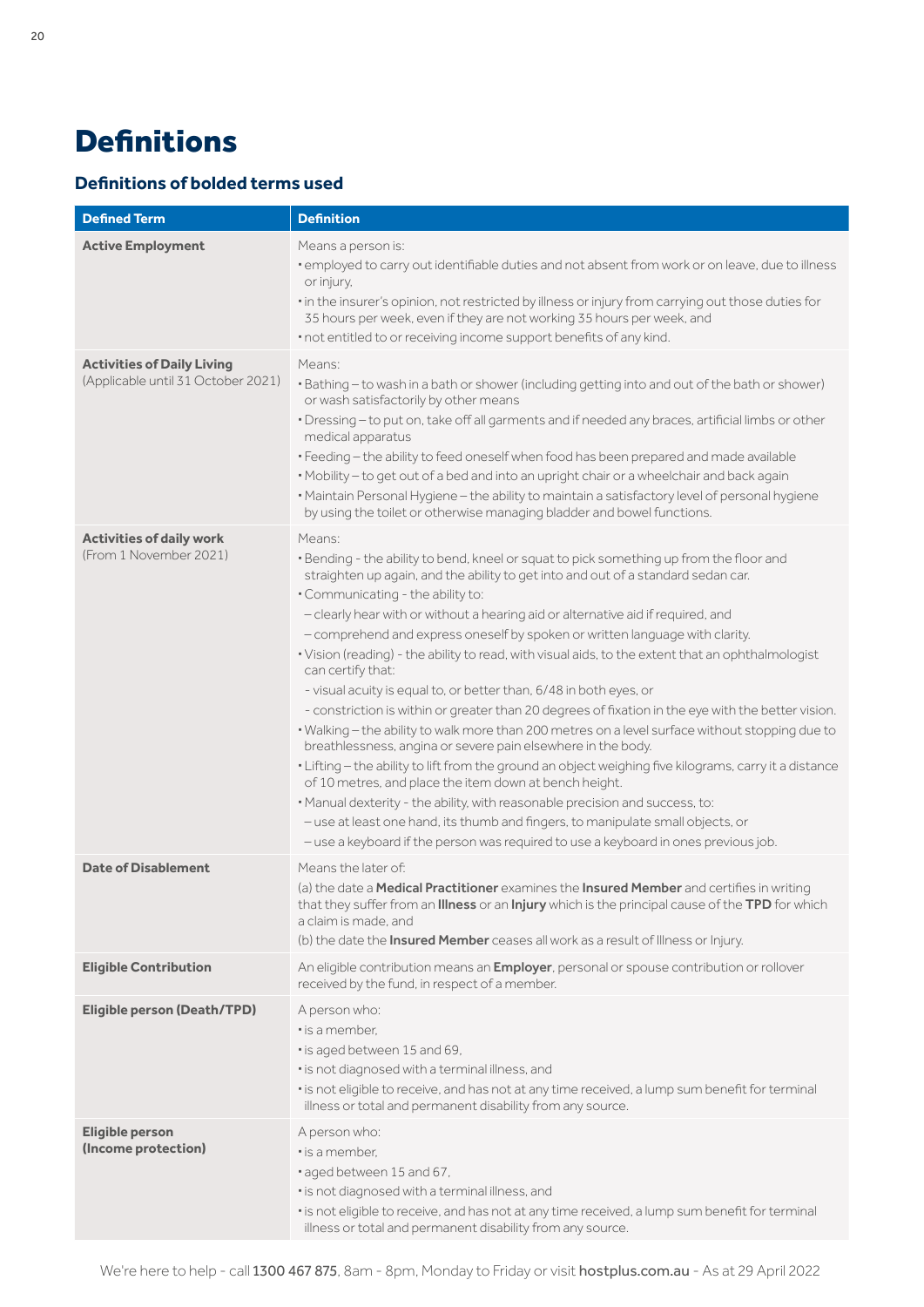## **Definitions of bolded terms used – continued**

| <b>Defined Term</b>                                                                   | <b>Definition</b>                                                                                                                                                                                                                                                                                                                                                                                                                                                                                                                                                                                                                                                                          |
|---------------------------------------------------------------------------------------|--------------------------------------------------------------------------------------------------------------------------------------------------------------------------------------------------------------------------------------------------------------------------------------------------------------------------------------------------------------------------------------------------------------------------------------------------------------------------------------------------------------------------------------------------------------------------------------------------------------------------------------------------------------------------------------------|
| <b>Employed or Employment</b>                                                         | Means being engaged by the <b>Employer</b> under a contract of employment.                                                                                                                                                                                                                                                                                                                                                                                                                                                                                                                                                                                                                 |
| <b>Employer</b>                                                                       | Means an employer contributing to the fund on whatever terms are acceptable to you from<br>time to time, in accordance with the trust deed and, in respect of an Insured Member, is the<br>employer making employer contributions to the fund in respect of the Insured Member.                                                                                                                                                                                                                                                                                                                                                                                                            |
| <b>Illness</b>                                                                        | Means sickness, disease or disorder.                                                                                                                                                                                                                                                                                                                                                                                                                                                                                                                                                                                                                                                       |
| <b>Injury</b>                                                                         | Means bodily injury which is caused solely and directly by external, violent and accidental<br>means and is independent of any other cause.                                                                                                                                                                                                                                                                                                                                                                                                                                                                                                                                                |
| <b>Insured Member</b>                                                                 | Means a member who has insured cover in force under this policy, other than interim<br>accident cover.                                                                                                                                                                                                                                                                                                                                                                                                                                                                                                                                                                                     |
| <b>Medical Practitioner</b>                                                           | Means:<br>(a) a person who:<br>(i) is registered and practising as a medical practitioner in Australia, or<br>(ii) in the insurer's opinion and absolute discretion, is:<br>1.1 appropriately qualified and practising medicine in their country, and<br>1.2 registered with the body responsible for the registration of medical practitioners in<br>the person's jurisdiction where they are practising, and<br>(b) a person who is not related or connected by personal relationship to the Insured Member,<br>their business partner, associate, employer or employee.                                                                                                                 |
| <b>Reasonable Retraining</b>                                                          | Means any further education, training or rehabilitation, which in the insurer's opinion based<br>on medical and other evidence satisfactory to the insurer, the person:<br>• has undertaken at any time<br>• has capacity to reasonably undertake.                                                                                                                                                                                                                                                                                                                                                                                                                                         |
| <b>Regular and Ongoing Care</b>                                                       | Means the <b>Insured Member:</b><br>(a) is under the regular and ongoing care of a Medical Practitioner who specialises in the<br>Illness or Injury who:<br>(i) reasonably expects the Injury or Illness will continue throughout the life of the<br>Insured Member (including after the expiry of cover and the commencement of<br>retirement), and<br>(ii) has given a clear prognosis for the Injury or Illness,<br>(b) is complying with reasonable medical advice and all treatment options, and<br>(c) has, in the insurer's opinion, reached maximal medical improvement possible for that<br>Insured Member despite reasonable treatment options based on their Illness or Injury. |
| <b>Total and permanent</b><br>disablement (TPD)<br>(Applicable until 31 October 2021) | Means that you meet one of the following definitions, either:<br>(a) TPD Definition A if you (the Insured Member):<br>(i) were aged less than 65 years on the date immediate prior to the Date of Disablement,<br>and<br>(ii) were employed at any time in the 12 months immediately prior to the Date of<br>Disablement.<br><b>OR</b><br>(b) TPD Definition B applies if you (the Insured Member):<br>(i) were aged 65 years or more on the date immediately prior to the Date of Disablement,<br>or<br>(ii) had not been employed at any time in the 12 months immediately prior to the Date of<br>Disablement.                                                                          |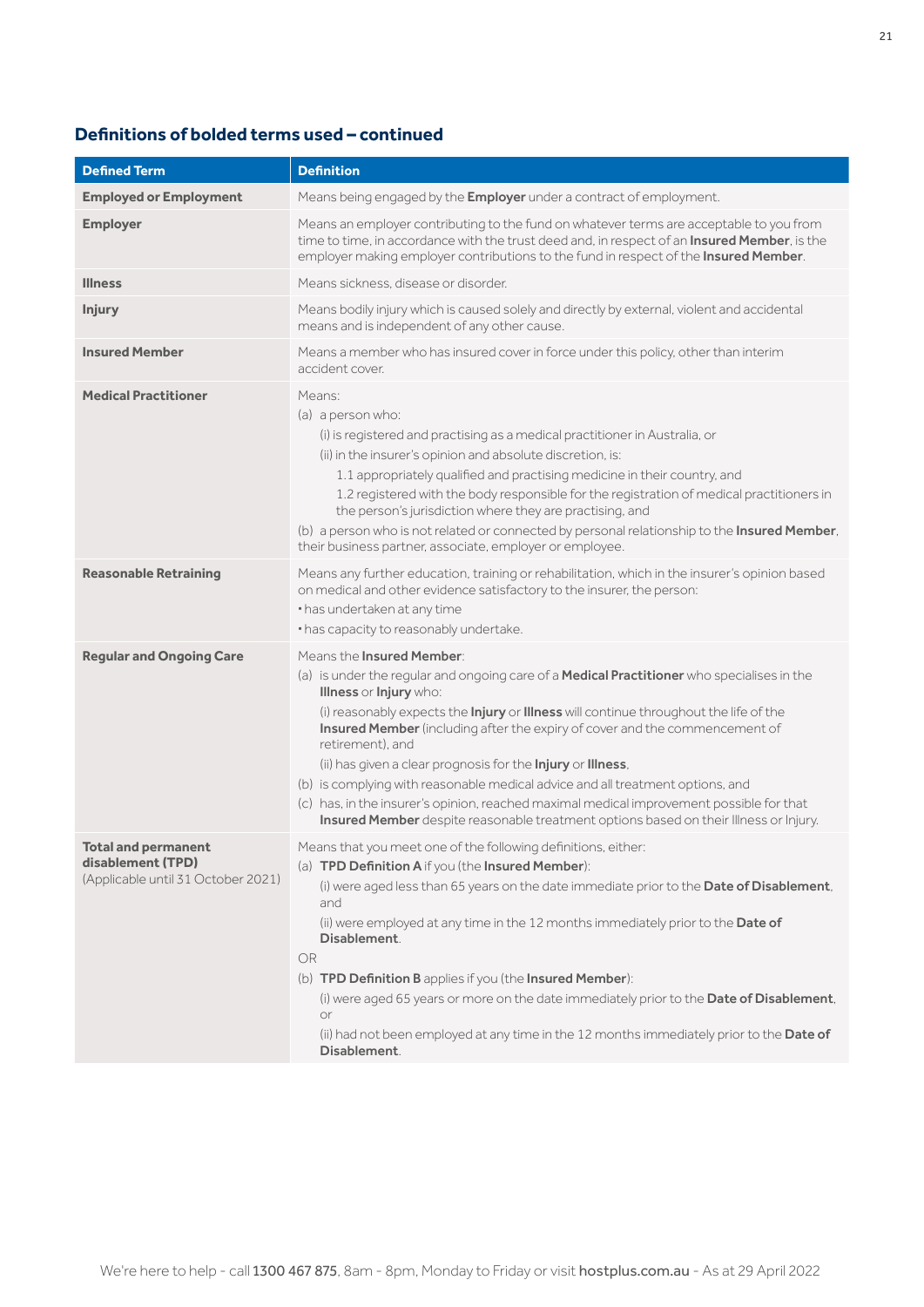## **Definitions of bolded terms used – continued**

| <b>Defined Term</b>                                                                                                          | <b>Definition</b>                                                                                                                                                                                                                                                                                                                                                                                                                                                                                                                                                                                                                                                                                                                                                                                                                |
|------------------------------------------------------------------------------------------------------------------------------|----------------------------------------------------------------------------------------------------------------------------------------------------------------------------------------------------------------------------------------------------------------------------------------------------------------------------------------------------------------------------------------------------------------------------------------------------------------------------------------------------------------------------------------------------------------------------------------------------------------------------------------------------------------------------------------------------------------------------------------------------------------------------------------------------------------------------------|
| <b>Total and permanent</b><br>disablement (TPD)/totally<br>and permanently disabled<br>(TPD cover)<br>(From 1 November 2021) | Means that you meet one of the following definitions, either:<br>(a) <b>TPD Definition A</b> – unlikely to do a suited occupation ever again if the insured member:<br>(i) was aged less than 65 years on the date immediately prior to the Date of Disablement.<br>and<br>(ii) was employed at any time in the 16 months immediately prior to the Date of<br>Disablement.<br><b>OR</b><br>(b) <b>TPD Definition B</b> – unlikely to do basic activities associated with work ever again applies<br>if the member:<br>(i) was aged 65 years or more on the date immediately prior to the Date of Disablement.<br>or<br>(ii) was not employed at any time in the 16 months immediately prior to the Date of<br>Disablement.                                                                                                       |
| <b>TPD Assessment Date</b>                                                                                                   | Means the date we determine to accept, reject or defer the Insured Member's application for<br>a TPD benefit, in the insurer's sole discretion.                                                                                                                                                                                                                                                                                                                                                                                                                                                                                                                                                                                                                                                                                  |
| <b>TPD Definition A</b><br>- unlikely to do a suited<br>occupation ever again                                                | Means that solely due to the same illness or injury the insured member:<br>(a) has been unable to work for the Waiting Period,<br>(b) has been continuously unable to work from the end of the waiting period until the TPD<br><b>Assessment Date</b><br>(c) is under <b>Regular and Ongoing Care</b> , and<br>(d) is, as at the Date of Disablement and continuously until the TPD Assessment Date,<br>unlikely to ever work in any occupation, for which he or she is or may become reasonably<br>suited by education, training or experience and we will consider the possible effect that<br>any Reasonable Retraining could have on you (the Insured Member) when we make the<br>determination according to this paragraph (d).                                                                                             |
| <b>TPD Definition B</b><br>(Applicable until 31 October 2021)                                                                | Means that solely due to Illness or Injury you (the Insured Member):<br>(a) have become permanently unable to perform at least two of the Activities of Daily Living:<br>(i) without the assistance of another adult person, and<br>(ii) with or without the use of suitable aids or equipment, for the <b>Waiting Period</b> ,<br>(b) are under <b>Regular and Ongoing Care</b> , and<br>(c) are, as at the Date of Disablement and continuously until the TPD Assessment Date,<br>unlikely to ever work in any occupation, for which you are or may become reasonably<br>suited by education, training or experience. The insurer will consider the possible effect<br>that any Reasonable Retraining could have on you (the Insured Member) when making<br>this determination according to this paragraph (c).                |
| TPD Definition B - unlikely to do<br>basic activities associated with<br>work ever again<br>(From 1 November 2021)           | Means that solely due to Illness or Injury the Insured Member:<br>(a) is, as at the end of the <b>Waiting Period</b> , permanently unable to perform at least two of the<br><b>Activities of Daily Work:</b><br>(i) without the assistance of another adult person, and<br>(ii) with or without the use of suitable aids or equipment,<br>(b) is under Regular and Ongoing Care, and<br>(c) is, as at the Date of Disablement and continuously until the TPD Assessment Date,<br>unlikely to work in any occupation, for which he or she is or may become reasonably suited<br>by education, training or experience and in making this determination, we will consider the<br>possible effect that any Reasonable Retraining could have on the Insured Member when<br>we make the determination according to this paragraph (c). |
| <b>Waiting Period (for TPD)</b>                                                                                              | Means 183 consecutive days immediately following the Date of Disablement.                                                                                                                                                                                                                                                                                                                                                                                                                                                                                                                                                                                                                                                                                                                                                        |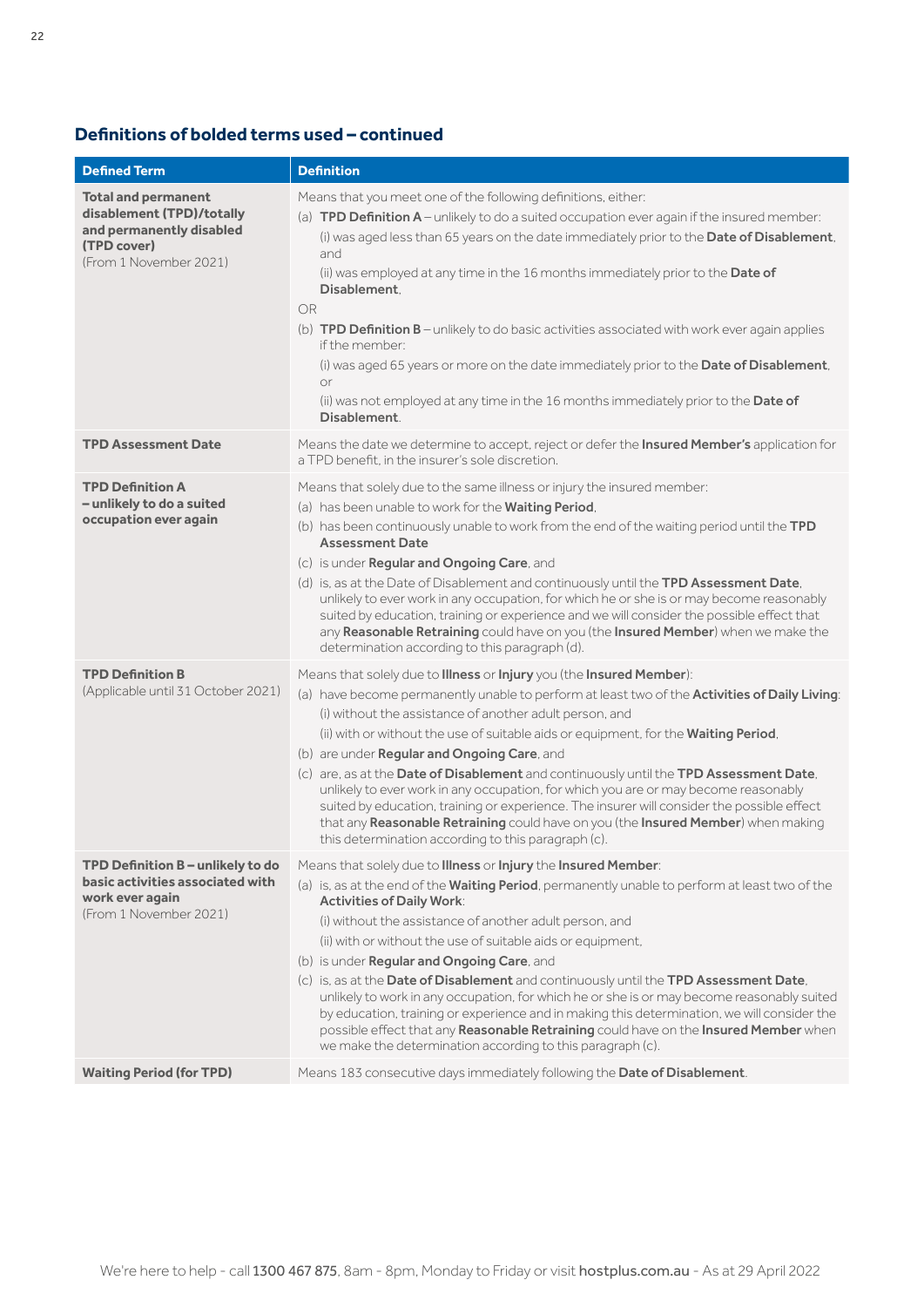## <span id="page-22-0"></span>Premium/Cover Tables

## Table 1

## **Insured Cover Amounts (Death/TPD)**

The insured cover per unit for unitised insurance (death and TPD) is outlined below:

| <b>Age Next Birthday</b> | <b>Insured cover</b><br>per unit of cover | <b>Age Next Birthday</b> | <b>Insured cover</b><br>per unit of cover |
|--------------------------|-------------------------------------------|--------------------------|-------------------------------------------|
| 16                       | \$61,000                                  | 44                       | \$37,000                                  |
| $17\,$                   | \$61,000                                  | 45                       | \$33,500                                  |
| 18                       | \$61,000                                  | 46                       | \$31,500                                  |
| 19                       | \$61,000                                  | $47\,$                   | \$29,500                                  |
| 20                       | \$61,000                                  | 48                       | \$27,000                                  |
| 21                       | \$61,000                                  | 49                       | \$24,500                                  |
| 22                       | \$61,000                                  | 50                       | \$22,500                                  |
| 23                       | \$61,000                                  | 51                       | \$20,500                                  |
| 24                       | \$61,000                                  | 52                       | \$19,000                                  |
| 25                       | \$61,000                                  | 53                       | \$17,000                                  |
| 26                       | \$61,000                                  | 54                       | \$15,500                                  |
| 27                       | \$61,000                                  | 55                       | \$13,500                                  |
| 28                       | \$61,000                                  | 56                       | \$12,500                                  |
| 29                       | \$61,000                                  | 57                       | \$11,000                                  |
| 30                       | \$61,000                                  | 58                       | \$9,000                                   |
| 31                       | \$61,000                                  | 59                       | \$8,000                                   |
| 32                       | \$61,000                                  | 60                       | \$6,500                                   |
| 33                       | \$61,000                                  | 61                       | \$6,000                                   |
| 34                       | \$61,000                                  | 62                       | \$5,500                                   |
| 35                       | \$61,000                                  | 63                       | \$5,000                                   |
| 36                       | \$59,000                                  | 64                       | \$4,500                                   |
| 37                       | \$56,000                                  | 65                       | \$4,000                                   |
| 38                       | \$53,000                                  | 66                       | \$4,000                                   |
| 39                       | \$50,000                                  | 67                       | \$3,500                                   |
| 40                       | \$47,000                                  | 68                       | \$3,500                                   |
| 41                       | \$45,000                                  | 69                       | \$3,500                                   |
| 42                       | \$42,000                                  | 70                       | \$3,000                                   |
| 43                       | \$39,000                                  |                          |                                           |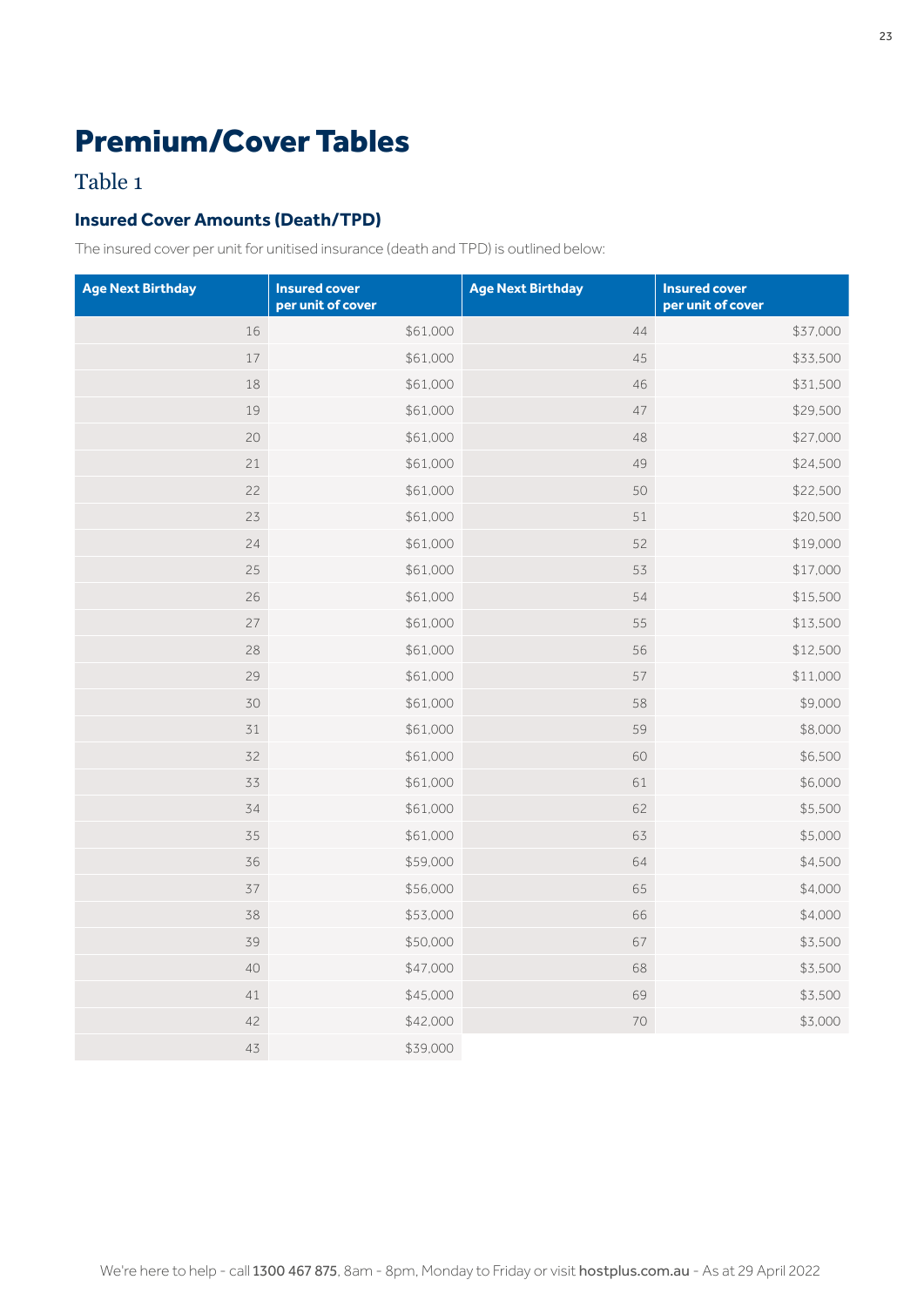## <span id="page-23-0"></span>**Death Cover Premiums – Unitised (cost per unit, per week)**

| Age<br><b>Next</b><br><b>Birthday</b> | <b>Active or</b><br><b>Unknown</b><br><b>Occupation</b> | <b>White Collar</b> | <b>Professional</b> | Age<br><b>Next</b><br><b>Birthday</b> | <b>Active or</b><br><b>Unknown</b><br><b>Occupation</b> | <b>White Collar</b> | <b>Professional</b> |
|---------------------------------------|---------------------------------------------------------|---------------------|---------------------|---------------------------------------|---------------------------------------------------------|---------------------|---------------------|
| 16                                    | \$0.300                                                 | \$0.166             | \$0.150             | 44                                    | \$0.824                                                 | \$0.458             | \$0.412             |
| 17                                    | \$0.318                                                 | \$0.177             | \$0.159             | 45                                    | \$0.784                                                 | \$0.435             | \$0.392             |
| 18                                    | \$0.337                                                 | \$0.186             | \$0.168             | 46                                    | \$0.790                                                 | \$0.439             | \$0.395             |
| 19                                    | \$0.356                                                 | \$0.197             | \$0.178             | 47                                    | \$0.793                                                 | \$0.440             | \$0.397             |
| 20                                    | \$0.376                                                 | \$0.210             | \$0.188             | 48                                    | \$0.779                                                 | \$0.432             | \$0.389             |
| 21                                    | \$0.398                                                 | \$0.221             | \$0.198             | 49                                    | \$0.757                                                 | \$0.420             | \$0.379             |
| 22                                    | \$0.421                                                 | \$0.234             | \$0.211             | 50                                    | \$0.746                                                 | \$0.414             | \$0.373             |
| 23                                    | \$0.445                                                 | \$0.247             | \$0.223             | 51                                    | \$0.728                                                 | \$0.404             | \$0.364             |
| 24                                    | \$0.472                                                 | \$0.261             | \$0.235             | 52                                    | \$0.723                                                 | \$0.402             | \$0.362             |
| 25                                    | \$0.499                                                 | \$0.277             | \$0.250             | 53                                    | \$0.694                                                 | \$0.386             | \$0.347             |
| 26                                    | \$0.527                                                 | \$0.293             | \$0.264             | 54                                    | \$0.678                                                 | \$0.377             | \$0.340             |
| 27                                    | \$0.558                                                 | \$0.309             | \$0.279             | 55                                    | \$0.634                                                 | \$0.352             | \$0.316             |
| 28                                    | \$0.589                                                 | \$0.327             | \$0.294             | 56                                    | \$0.630                                                 | \$0.350             | \$0.315             |
| 29                                    | \$0.624                                                 | \$0.347             | \$0.312             | 57                                    | \$0.594                                                 | \$0.330             | \$0.297             |
| 30                                    | \$0.660                                                 | \$0.367             | \$0.329             | 58                                    | \$0.523                                                 | \$0.290             | \$0.261             |
| 31                                    | \$0.697                                                 | \$0.388             | \$0.349             | 59                                    | \$0.499                                                 | \$0.277             | \$0.250             |
| 32                                    | \$0.737                                                 | \$0.410             | \$0.369             | 60                                    | \$0.435                                                 | \$0.242             | \$0.218             |
| 33                                    | \$0.780                                                 | \$0.434             | \$0.390             | 61                                    | \$0.431                                                 | \$0.240             | \$0.216             |
| 34                                    | \$0.825                                                 | \$0.458             | \$0.412             | 62                                    | \$0.424                                                 | \$0.236             | \$0.213             |
| 35                                    | \$0.874                                                 | \$0.485             | \$0.436             | 63                                    | \$0.414                                                 | \$0.230             | \$0.208             |
| 36                                    | \$0.887                                                 | \$0.493             | \$0.443             | 64                                    | \$0.400                                                 | \$0.223             | \$0.200             |
| 37                                    | \$0.885                                                 | \$0.492             | \$0.441             | 65                                    | \$0.382                                                 | \$0.213             | \$0.191             |
| 38                                    | \$0.879                                                 | \$0.489             | \$0.439             | 66                                    | \$0.420                                                 | \$0.234             | \$0.211             |
| 39                                    | \$0.870                                                 | \$0.485             | \$0.436             | 67                                    | \$0.404                                                 | \$0.225             | \$0.203             |
| 40                                    | \$0.859                                                 | \$0.479             | \$0.430             | 68                                    | \$0.445                                                 | \$0.247             | \$0.223             |
| 41                                    | \$0.864                                                 | \$0.481             | \$0.432             | 69                                    | \$0.490                                                 | \$0.272             | \$0.245             |
| 42                                    | \$0.848                                                 | \$0.472             | \$0.424             | 70                                    | \$0.461                                                 | \$0.256             | \$0.231             |
| 43                                    | \$0.827                                                 | \$0.459             | \$0.413             |                                       |                                                         |                     |                     |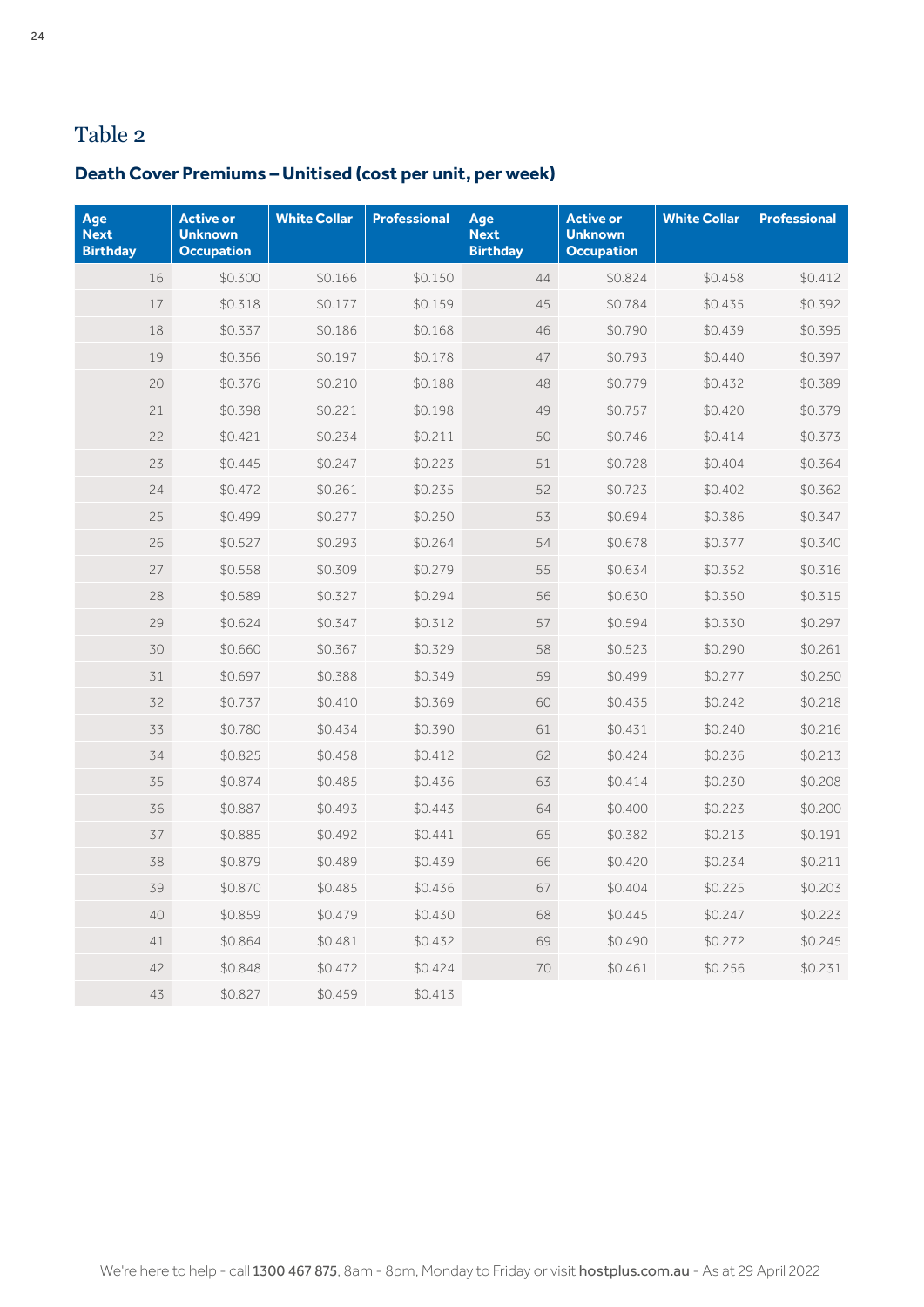## **TPD Cover Premiums – Unitised (cost per unit, per week)**

| Age<br><b>Next</b><br><b>Birthday</b> | <b>Active or</b><br><b>Unknown</b><br><b>Occupation</b> | <b>White Collar</b> | <b>Professional</b> | Age<br><b>Next</b><br><b>Birthday</b> | <b>Active or</b><br><b>Unknown</b><br><b>Occupation</b> | <b>White Collar</b> | <b>Professional</b> |
|---------------------------------------|---------------------------------------------------------|---------------------|---------------------|---------------------------------------|---------------------------------------------------------|---------------------|---------------------|
| 16                                    | \$0.190                                                 | \$0.105             | \$0.095             | 44                                    | \$1.943                                                 | \$1.080             | \$0.971             |
| 17                                    | \$0.206                                                 | \$0.114             | \$0.103             | 45                                    | \$1.913                                                 | \$1.063             | \$0.956             |
| 18                                    | \$0.221                                                 | \$0.123             | \$0.111             | 46                                    | \$1.905                                                 | \$1.059             | \$0.953             |
| 19                                    | \$0.239                                                 | \$0.132             | \$0.119             | 47                                    | \$1.891                                                 | \$1.051             | \$0.945             |
| 20                                    | \$0.259                                                 | \$0.143             | \$0.129             | 48                                    | \$1.834                                                 | \$1.019             | \$0.917             |
| 21                                    | \$0.279                                                 | \$0.155             | \$0.139             | 49                                    | \$1.763                                                 | \$0.979             | \$0.882             |
| 22                                    | \$0.301                                                 | \$0.168             | \$0.151             | 50                                    | \$1.716                                                 | \$0.953             | \$0.857             |
| 23                                    | \$0.342                                                 | \$0.189             | \$0.170             | 51                                    | \$1.656                                                 | \$0.920             | \$0.828             |
| 24                                    | \$0.387                                                 | \$0.216             | \$0.192             | 52                                    | \$1.626                                                 | \$0.904             | \$0.813             |
| 25                                    | \$0.437                                                 | \$0.244             | \$0.219             | 53                                    | \$1.541                                                 | \$0.856             | \$0.771             |
| 26                                    | \$0.496                                                 | \$0.275             | \$0.247             | 54                                    | \$1.489                                                 | \$0.827             | \$0.745             |
| 27                                    | \$0.560                                                 | \$0.311             | \$0.280             | 55                                    | \$1.374                                                 | \$0.764             | \$0.687             |
| 28                                    | \$0.635                                                 | \$0.353             | \$0.316             | 56                                    | \$1.357                                                 | \$0.755             | \$0.679             |
| 29                                    | \$0.718                                                 | \$0.400             | \$0.360             | 57                                    | \$1.274                                                 | \$0.708             | \$0.637             |
| 30                                    | \$0.813                                                 | \$0.451             | \$0.407             | 58                                    | \$1.112                                                 | \$0.618             | \$0.556             |
| 31                                    | \$0.920                                                 | \$0.511             | \$0.459             | 59                                    | \$1.054                                                 | \$0.585             | \$0.527             |
| 32                                    | \$1.041                                                 | \$0.579             | \$0.521             | 60                                    | \$0.914                                                 | \$0.508             | \$0.457             |
| 33                                    | \$1.180                                                 | \$0.655             | \$0.589             | 61                                    | \$0.900                                                 | \$0.500             | \$0.450             |
| 34                                    | \$1.334                                                 | \$0.742             | \$0.668             | 62                                    | \$0.880                                                 | \$0.489             | \$0.440             |
| 35                                    | \$1.510                                                 | \$0.839             | \$0.756             | 63                                    | \$0.853                                                 | \$0.474             | \$0.426             |
| 36                                    | \$1.589                                                 | \$0.883             | \$0.795             | 64                                    | \$0.819                                                 | \$0.455             | \$0.409             |
| 37                                    | \$1.639                                                 | \$0.911             | \$0.819             | 65                                    | \$0.777                                                 | \$0.431             | \$0.388             |
| 38                                    | \$1.687                                                 | \$0.937             | \$0.843             | 66                                    | \$0.838                                                 | \$0.465             | \$0.419             |
| 39                                    | \$1.729                                                 | \$0.961             | \$0.865             | 67                                    | \$0.793                                                 | \$0.440             | \$0.396             |
| 40                                    | \$1.767                                                 | \$0.981             | \$0.884             | 68                                    | \$0.856                                                 | \$0.476             | \$0.428             |
| 41                                    | \$1.840                                                 | \$1.022             | \$0.920             | 69                                    | \$0.925                                                 | \$0.514             | \$0.462             |
| 42                                    | \$1.867                                                 | \$1.037             | \$0.933             | 70                                    | \$0.855                                                 | \$0.476             | \$0.428             |
| 43                                    | \$1.885                                                 | \$1.047             | \$0.942             |                                       |                                                         |                     |                     |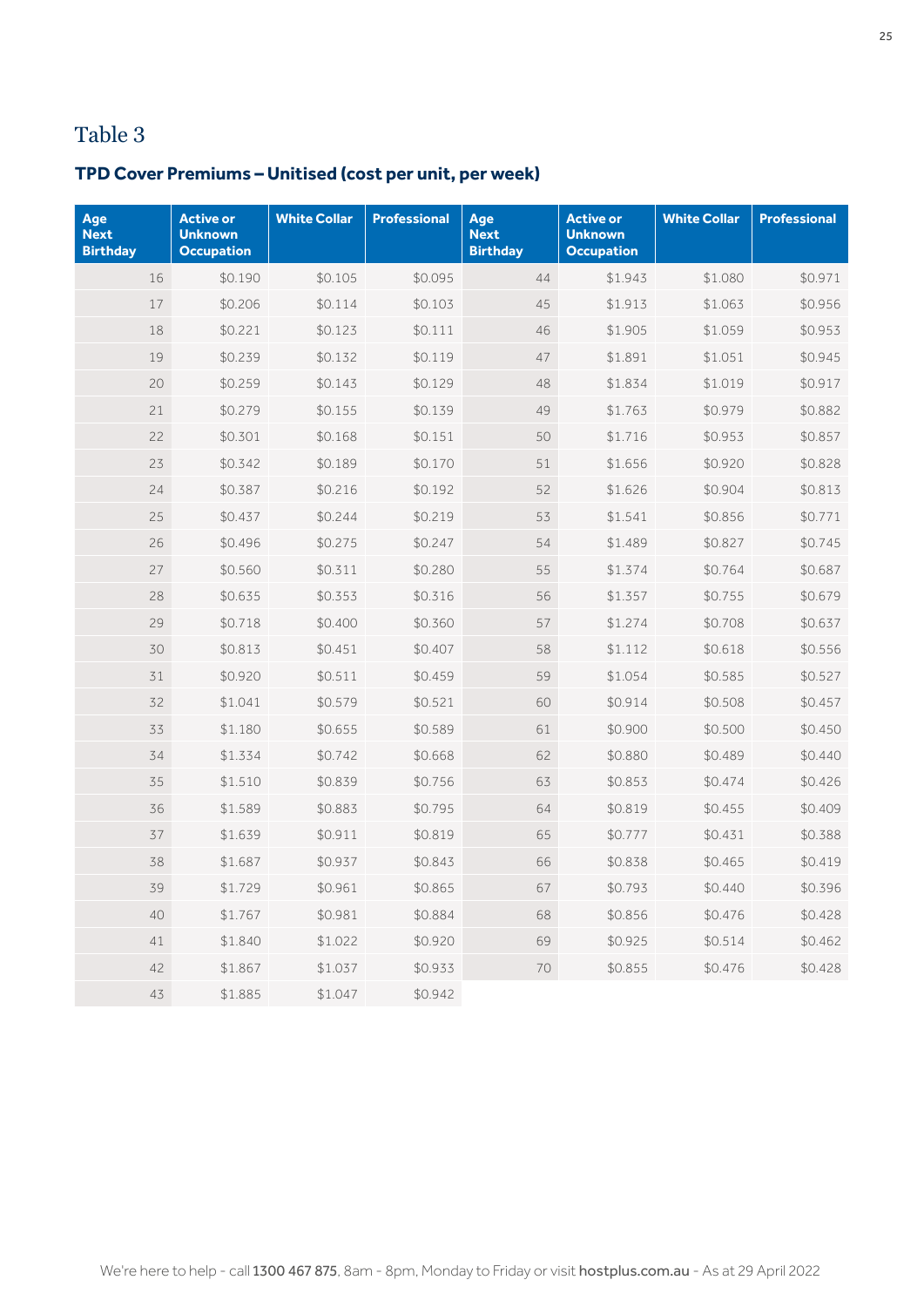## <span id="page-25-0"></span>**Death Annual Premiums – Fixed cover**

The annual premium for fixed insurance per \$1,000 of insured benefit.

| Age<br><b>Next</b><br><b>Birthday</b> | <b>Active or</b><br><b>Unknown</b><br><b>Occupation</b> | <b>White Collar</b> | <b>Professional</b> | Age<br><b>Next</b><br><b>Birthday</b> | <b>Active or</b><br><b>Unknown</b><br><b>Occupation</b> | <b>White Collar</b> | <b>Professional</b> |
|---------------------------------------|---------------------------------------------------------|---------------------|---------------------|---------------------------------------|---------------------------------------------------------|---------------------|---------------------|
| 16                                    | \$0.256                                                 | \$0.142             | \$0.128             | 44                                    | \$1.159                                                 | \$0.644             | \$0.579             |
| $17\,$                                | \$0.271                                                 | \$0.151             | \$0.136             | 45                                    | \$1.217                                                 | \$0.676             | \$0.609             |
| 18                                    | \$0.287                                                 | \$0.159             | \$0.143             | 46                                    | \$1.305                                                 | \$0.724             | \$0.652             |
| 19                                    | \$0.303                                                 | \$0.168             | \$0.152             | 47                                    | \$1.398                                                 | \$0.777             | \$0.699             |
| 20                                    | \$0.320                                                 | \$0.178             | \$0.160             | 48                                    | \$1.499                                                 | \$0.833             | \$0.750             |
| 21                                    | \$0.340                                                 | \$0.188             | \$0.169             | 49                                    | \$1.607                                                 | \$0.893             | \$0.803             |
| 22                                    | \$0.359                                                 | \$0.199             | \$0.179             | 50                                    | \$1.723                                                 | \$0.957             | \$0.861             |
| 23                                    | \$0.380                                                 | \$0.211             | \$0.189             | 51                                    | \$1.847                                                 | \$1.026             | \$0.923             |
| 24                                    | \$0.402                                                 | \$0.223             | \$0.200             | 52                                    | \$1.980                                                 | \$1.100             | \$0.989             |
| 25                                    | \$0.425                                                 | \$0.236             | \$0.213             | 53                                    | \$2.122                                                 | \$1.179             | \$1.061             |
| 26                                    | \$0.449                                                 | \$0.250             | \$0.225             | 54                                    | \$2.275                                                 | \$1.264             | \$1.137             |
| 27                                    | \$0.476                                                 | \$0.264             | \$0.238             | 55                                    | \$2.439                                                 | \$1.355             | \$1.219             |
| 28                                    | \$0.503                                                 | \$0.279             | \$0.251             | 56                                    | \$2.619                                                 | \$1.455             | \$1.310             |
| 29                                    | \$0.532                                                 | \$0.295             | \$0.266             | 57                                    | \$2.812                                                 | \$1.562             | \$1.405             |
| 30                                    | \$0.562                                                 | \$0.312             | \$0.281             | 58                                    | \$3.018                                                 | \$1.677             | \$1.509             |
| 31                                    | \$0.594                                                 | \$0.330             | \$0.297             | 59                                    | \$3.241                                                 | \$1.800             | \$1.621             |
| 32                                    | \$0.629                                                 | \$0.350             | \$0.314             | 60                                    | \$3.480                                                 | \$1.933             | \$1.740             |
| 33                                    | \$0.665                                                 | \$0.370             | \$0.332             | 61                                    | \$3.737                                                 | \$2.075             | \$1.868             |
| 34                                    | \$0.703                                                 | \$0.391             | \$0.352             | 62                                    | \$4.012                                                 | \$2.229             | \$2.006             |
| 35                                    | \$0.745                                                 | \$0.413             | \$0.372             | 63                                    | \$4.308                                                 | \$2.393             | \$2.154             |
| 36                                    | \$0.782                                                 | \$0.434             | \$0.391             | 64                                    | \$4.625                                                 | \$2.569             | \$2.312             |
| 37                                    | \$0.821                                                 | \$0.456             | \$0.410             | 65                                    | \$4.966                                                 | \$2.759             | \$2.482             |
| 38                                    | \$0.862                                                 | \$0.480             | \$0.431             | 66                                    | \$5.463                                                 | \$3.035             | \$2.731             |
| 39                                    | \$0.906                                                 | \$0.504             | \$0.453             | 67                                    | \$6.009                                                 | \$3.338             | \$3.004             |
| 40                                    | \$0.951                                                 | \$0.529             | \$0.476             | 68                                    | \$6.609                                                 | \$3.672             | \$3.305             |
| 41                                    | \$0.999                                                 | \$0.555             | \$0.500             | 69                                    | \$7.270                                                 | \$4.039             | \$3.635             |
| 42                                    | \$1.050                                                 | \$0.583             | \$0.525             | 70                                    | \$7.998                                                 | \$4.443             | \$3.999             |
| 43                                    | \$1.102                                                 | \$0.613             | \$0.551             |                                       |                                                         |                     |                     |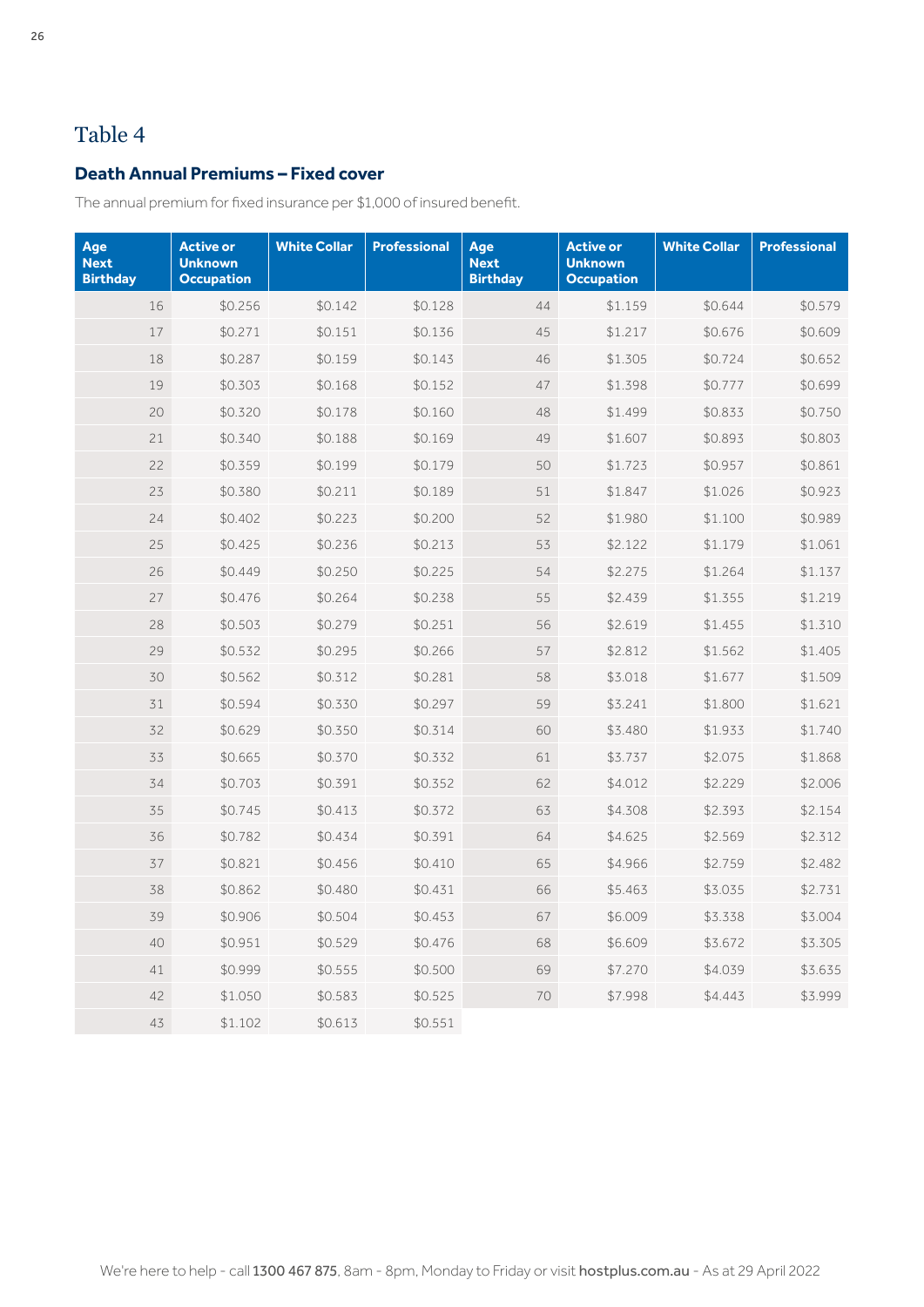## **TPD Annual Premium – Fixed Cover**

The annual premium for fixed insurance per \$1,000 of insured benefit.

| Age<br><b>Next</b><br><b>Birthday</b> | <b>Active or</b><br><b>Unknown</b><br><b>Occupation</b> | <b>White Collar</b> | <b>Professional</b> | Age<br><b>Next</b><br><b>Birthday</b> | <b>Active or</b><br><b>Unknown</b><br><b>Occupation</b> | <b>White Collar</b> | <b>Professional</b> |
|---------------------------------------|---------------------------------------------------------|---------------------|---------------------|---------------------------------------|---------------------------------------------------------|---------------------|---------------------|
| 16                                    | \$0.162                                                 | \$0.090             | \$0.081             | 44                                    | \$2.731                                                 | \$1.517             | \$1.365             |
| 17                                    | \$0.175                                                 | \$0.097             | \$0.088             | 45                                    | \$2.969                                                 | \$1.649             | \$1.484             |
| 18                                    | \$0.188                                                 | \$0.105             | \$0.095             | 46                                    | \$3.145                                                 | \$1.748             | \$1.573             |
| 19                                    | \$0.204                                                 | \$0.113             | \$0.102             | 47                                    | \$3.333                                                 | \$1.852             | \$1.666             |
| 20                                    | \$0.221                                                 | \$0.122             | \$0.110             | 48                                    | \$3.531                                                 | \$1.962             | \$1.766             |
| 21                                    | \$0.238                                                 | \$0.132             | \$0.119             | 49                                    | \$3.742                                                 | \$2.078             | \$1.871             |
| 22                                    | \$0.257                                                 | \$0.143             | \$0.129             | 50                                    | \$3.965                                                 | \$2.202             | \$1.982             |
| 23                                    | \$0.291                                                 | \$0.161             | \$0.145             | 51                                    | \$4.200                                                 | \$2.333             | \$2.101             |
| 24                                    | \$0.329                                                 | \$0.183             | \$0.164             | 52                                    | \$4.450                                                 | \$2.472             | \$2.226             |
| 25                                    | \$0.373                                                 | \$0.208             | \$0.186             | 53                                    | \$4.715                                                 | \$2.620             | \$2.358             |
| 26                                    | \$0.422                                                 | \$0.235             | \$0.211             | 54                                    | \$4.996                                                 | \$2.776             | \$2.498             |
| 27                                    | \$0.478                                                 | \$0.265             | \$0.239             | 55                                    | \$5.293                                                 | \$2.941             | \$2.647             |
| 28                                    | \$0.541                                                 | \$0.300             | \$0.270             | 56                                    | \$5.646                                                 | \$3.137             | \$2.823             |
| 29                                    | \$0.613                                                 | \$0.341             | \$0.306             | 57                                    | \$6.023                                                 | \$3.346             | \$3.011             |
| 30                                    | \$0.693                                                 | \$0.385             | \$0.347             | 58                                    | \$6.425                                                 | \$3.570             | \$3.212             |
| 31                                    | \$0.784                                                 | \$0.435             | \$0.392             | 59                                    | \$6.853                                                 | \$3.807             | \$3.427             |
| 32                                    | \$0.888                                                 | \$0.494             | \$0.444             | 60                                    | \$7.310                                                 | \$4.061             | \$3.655             |
| 33                                    | \$1.005                                                 | \$0.558             | \$0.503             | 61                                    | \$7.798                                                 | \$4.332             | \$3.899             |
| 34                                    | \$1.137                                                 | \$0.632             | \$0.569             | 62                                    | \$8.318                                                 | \$4.621             | \$4.159             |
| 35                                    | \$1.288                                                 | \$0.715             | \$0.644             | 63                                    | \$8.873                                                 | \$4.930             | \$4.436             |
| 36                                    | \$1.400                                                 | \$0.778             | \$0.700             | 64                                    | \$9.465                                                 | \$5.258             | \$4.732             |
| 37                                    | \$1.522                                                 | \$0.845             | \$0.761             | 65                                    | \$10.096                                                | \$5.609             | \$5.048             |
| 38                                    | \$1.654                                                 | \$0.919             | \$0.827             | 66                                    | \$10.903                                                | \$6.057             | \$5.452             |
| 39                                    | \$1.798                                                 | \$0.999             | \$0.900             | 67                                    | \$11.776                                                | \$6.542             | \$5.888             |
| 40                                    | \$1.956                                                 | \$1.086             | \$0.977             | 68                                    | \$12.718                                                | \$7.066             | \$6.359             |
| 41                                    | \$2.126                                                 | \$1.181             | \$1.063             | 69                                    | \$13.735                                                | \$7.631             | \$6.868             |
| 42                                    | \$2.311                                                 | \$1.284             | \$1.156             | 70                                    | \$14.835                                                | \$8.241             | \$7.417             |
| 43                                    | \$2.513                                                 | \$1.395             | \$1.256             |                                       |                                                         |                     |                     |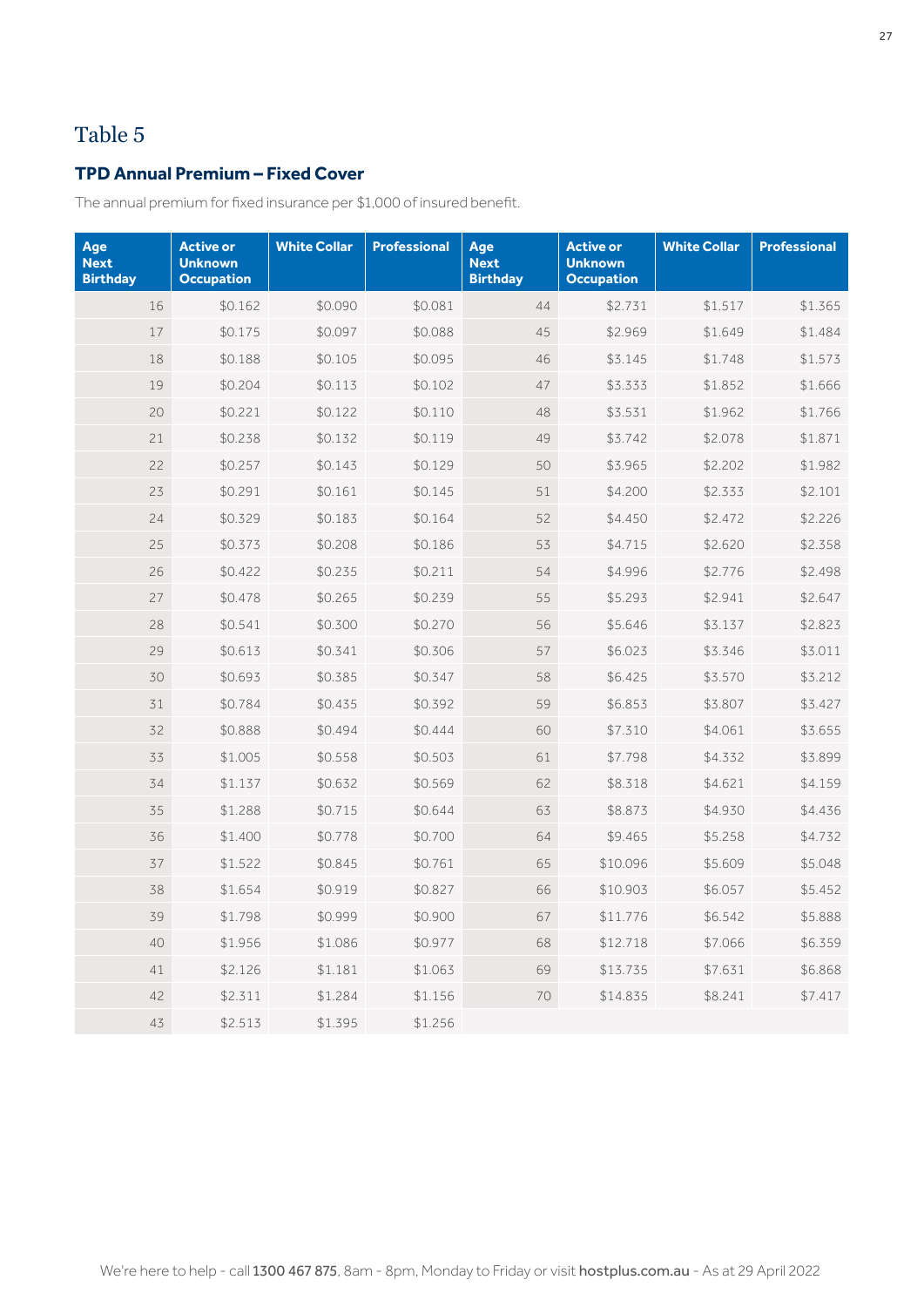# <span id="page-27-0"></span>Salarylink Member Guide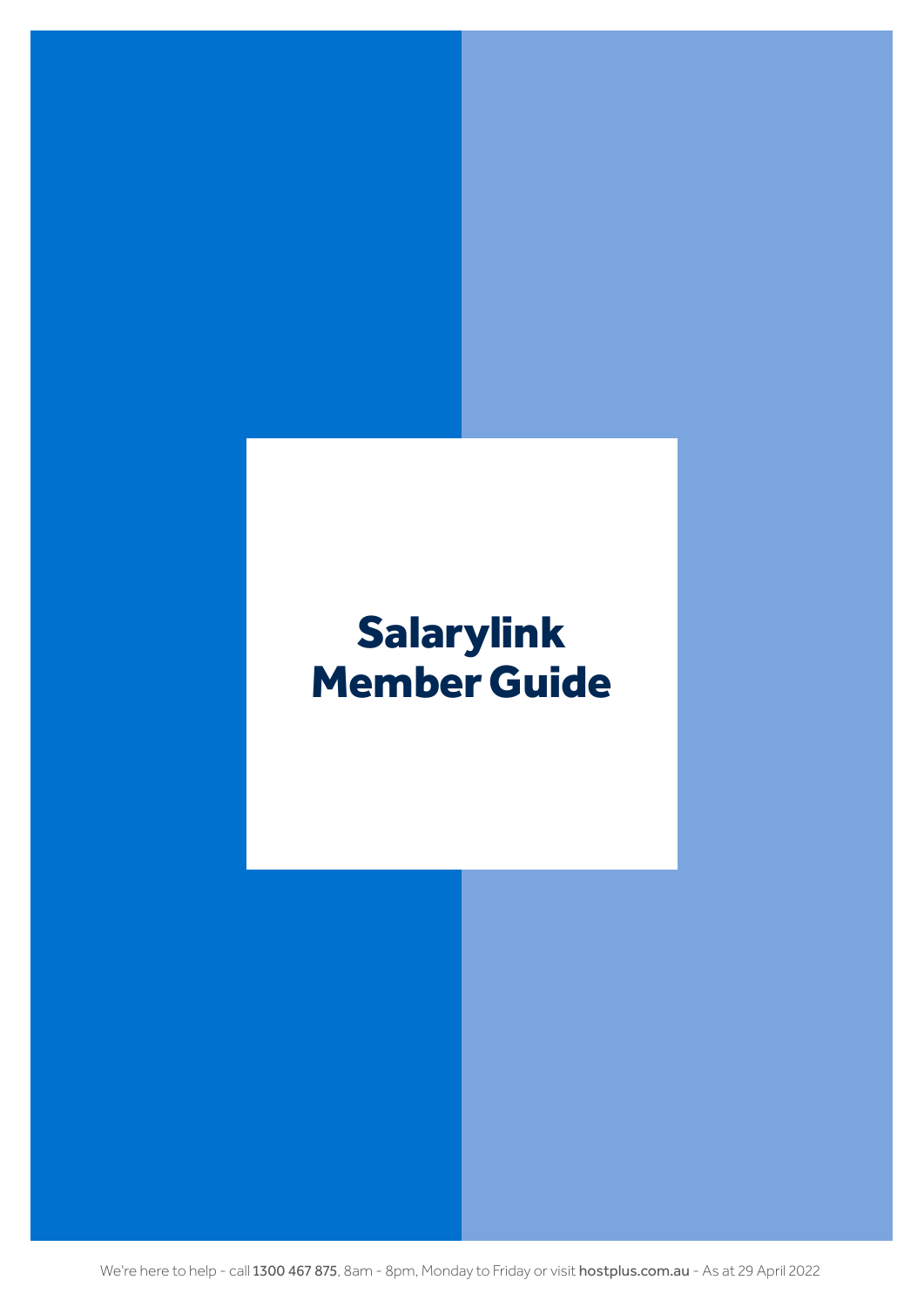## <span id="page-28-0"></span>Salarylink

This Member Guide contains important information that will help you understand your Salarylink membership. Salarylink closed to new members on 24 November 2009.

As a Salarylink member you have two types of super:

- **·** Salarylink, (your defined benefit), and
- **·** your Hostplus accumulation balance.

For information about your accumulation account (including fees and costs), please refer to the Hostplus product disclosure statement (PDS) available from our website at [hostplus.com.au](https://hostplus.com.au).

A reference in this Member Guide to a benefit payable from your Hostplus accumulation balance is a reference to your accumulation entitlements and does not form part of your Salarylink (defined benefit) entitlements.

Please note: Statewide Super has merged with Ш Hostplus. All Statewide Super Salarylink members transitioned to Hostplus Salarylink in April 2022.

## Two types of super

As a Salarylink member, you have an important decision to make about your super contributions. You can choose how your contributions will be allocated between:

- **·** Salarylink (your defined benefit), and
- **·** your Hostplus accumulation balance.

You can contribute to Salarylink, your Hostplus accumulation balance or a combination of both.

You'll stay a Salarylink member even if you stop your Salarylink contributions and decide to contribute to your accumulation balance only, or choose to stop your Salarylink contributions.

For details of how your accumulation balance works, please refer to the Hostplus product disclosure statement (PDS) available from our website at [hostplus.com.au](https://hostplus.com.au).

Your Salarylink is a defined benefit super account. It can help provide some certainty for your retirement income and is available to age 65. Salarylink insurance cover is also provided and includes death, total and permanent disablement and income protection.

Your Salarylink benefit is financed from your personal contributions (minimum of 1% and maximum of 10%) and those from your employer.

All Salarylink contributions are pooled together, invested in the Salarylink option and used as required to pay members' Salarylink benefits. This means you can't choose an investment strategy for your Salarylink contributions. Instead, the Salarylink option has the same investment strategy as the Hostplus Pension Balanced option. (See the Hostplus Pension PDS for more information).

Administration fees and insurance premiums aren't deducted directly from your Salarylink benefit – see 'Superannuation guarantee (SG) minimum benefit requirement' on [page 34](#page-33-0).

### **What goes into Salarylink?**

#### **Employer/concessional contributions**

- **·** Employer Salarylink contributions currently 6.3%\* of super salary.
- **·** Salary sacrifice (before-tax) contributions designated as Salarylink.

#### **Non-concessional contributions**

- **·** Member voluntary (after-tax) contributions designated as Salarylink.
- \*As determined by the Fund's Actuary to finance your Salarylink benefit (this figure may change in the future).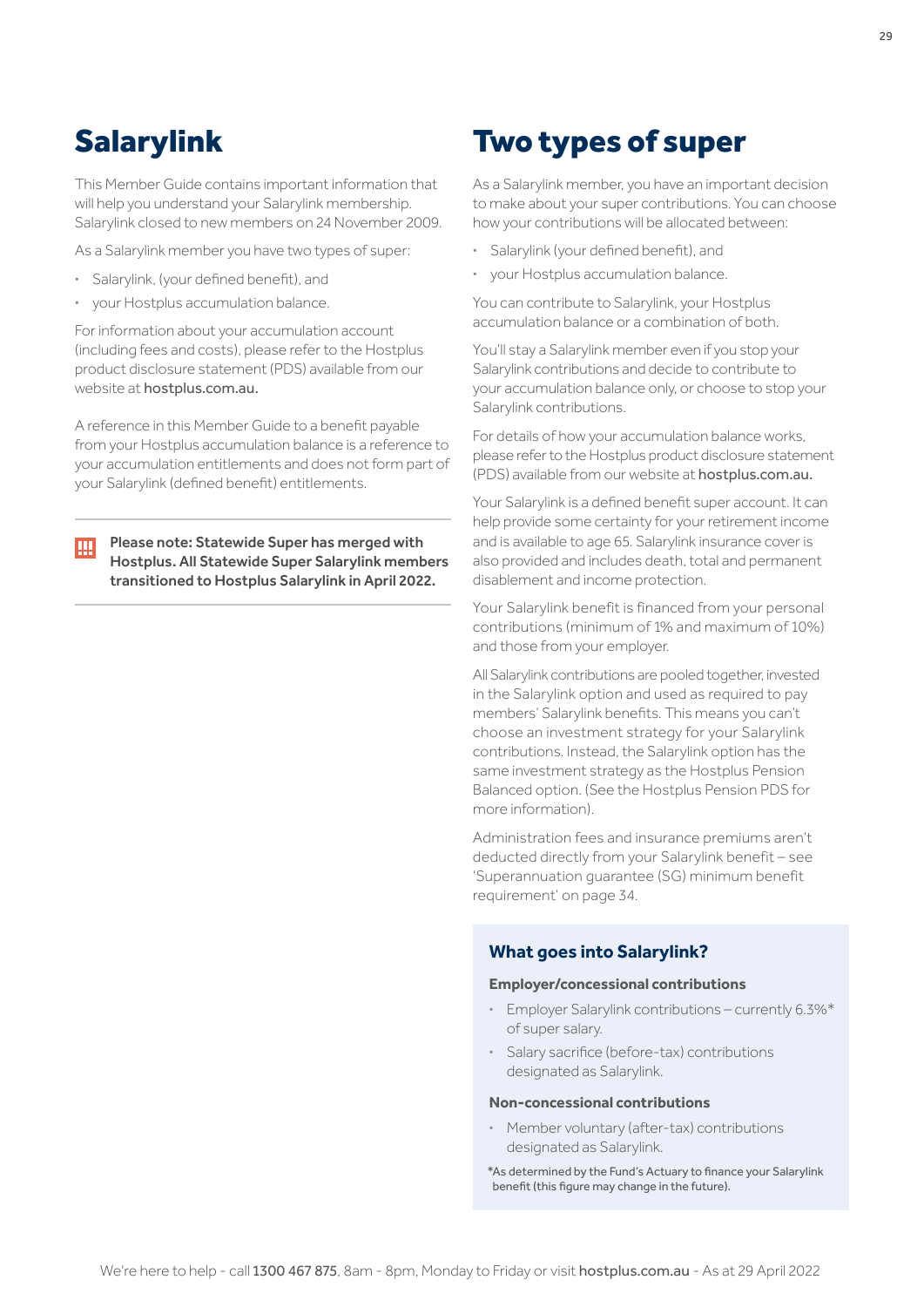## **Calculating your Salarylink benefit**

If you cease employment\*:

- **·** on or after age 55
- **·** prior to age 55 and select Option 2: Retirement super while you're still working (see [page 33](#page-32-0))
- **·** turn age 65, or
- **·** move to casual employment.

Your Salarylink benefit will be worked out using a formula based on:



See the following page for examples of how your Benefit Percentage is calculated.

\* If you move to casual employment you will be taken to have ceased employment (see [page 32](#page-31-0)).

\*\* Prior to 1 July 2019 the calculation was based on years and complete months.

## **Superannuation salary for Salarylink benefits**

Salary in relation to the calculation of Salarylink benefits means your regular wages or salary from your Hostplus employer. This includes any allowances paid as a regular and continuing part of your wages or salary, but excludes commissions, sums paid for overtime or other special services, bonuses and allowances of a non-permanent nature (provided that such allowances as may be prescribed by the trustee to be included as part of salary shall be included and such allowances as may be prescribed by the trustee to be excluded from salary shall be excluded).

## **Final average salary (FAS)**

Your final average salary is the average of your superannuation salaries paid over the previous three years to the date you cease work. If you haven't been a Salarylink member for three years, it's the average of your superannuation salaries over the period that you have been a Salarylink member of the fund. Your 'superannuation salary' is the salary figure used to work out your super entitlements.

Where you're working on a part-time basis, your FAS will be calculated using your full-time equivalent superannuation salary.

## **Your benefit percentage**

Your benefit percentage is based on your Salarylink contribution rate and is calculated using years and complete days\* for each contribution period during your Salarylink membership. Each time you change your contribution rate it's treated as a new contribution period.

Your total benefit percentage is the sum of all the various benefit percentages relating to each contribution period during your contributory Salarylink membership. You should consider the timing of any changes to your contribution rate as only complete months from the previous contribution rate change will count towards your benefit percentage calculation.

\* The benefit percentage was calculated using years and complete months before 1 July 2019.

| <b>Your Salarylink</b><br>contribution rate (% pa) | <b>Your benefit</b><br>percentage (% pa) |
|----------------------------------------------------|------------------------------------------|
| 1                                                  | 10.2                                     |
| $\overline{c}$                                     | 11.4                                     |
| $2.5***$                                           | 12.0                                     |
| 3                                                  | 12.6                                     |
| $\overline{4}$                                     | 13.8                                     |
| 5                                                  | 15.0                                     |
| 6                                                  | 16.2                                     |
| 7                                                  | 17.4                                     |
| 8                                                  | 18.6                                     |
| 9                                                  | 19.8                                     |
| 10                                                 | 21.0                                     |

**\*\* Only available for selected members**

#### **Accrued benefit percentage example:**

If you contribute 5% to Salarylink for one year and two days and 6% for two years and 27 days, your accrued benefit percentage would be:

 $(1.00548 \times 15\%) + (2.07397 \times 16.2\%) = 48.68\%$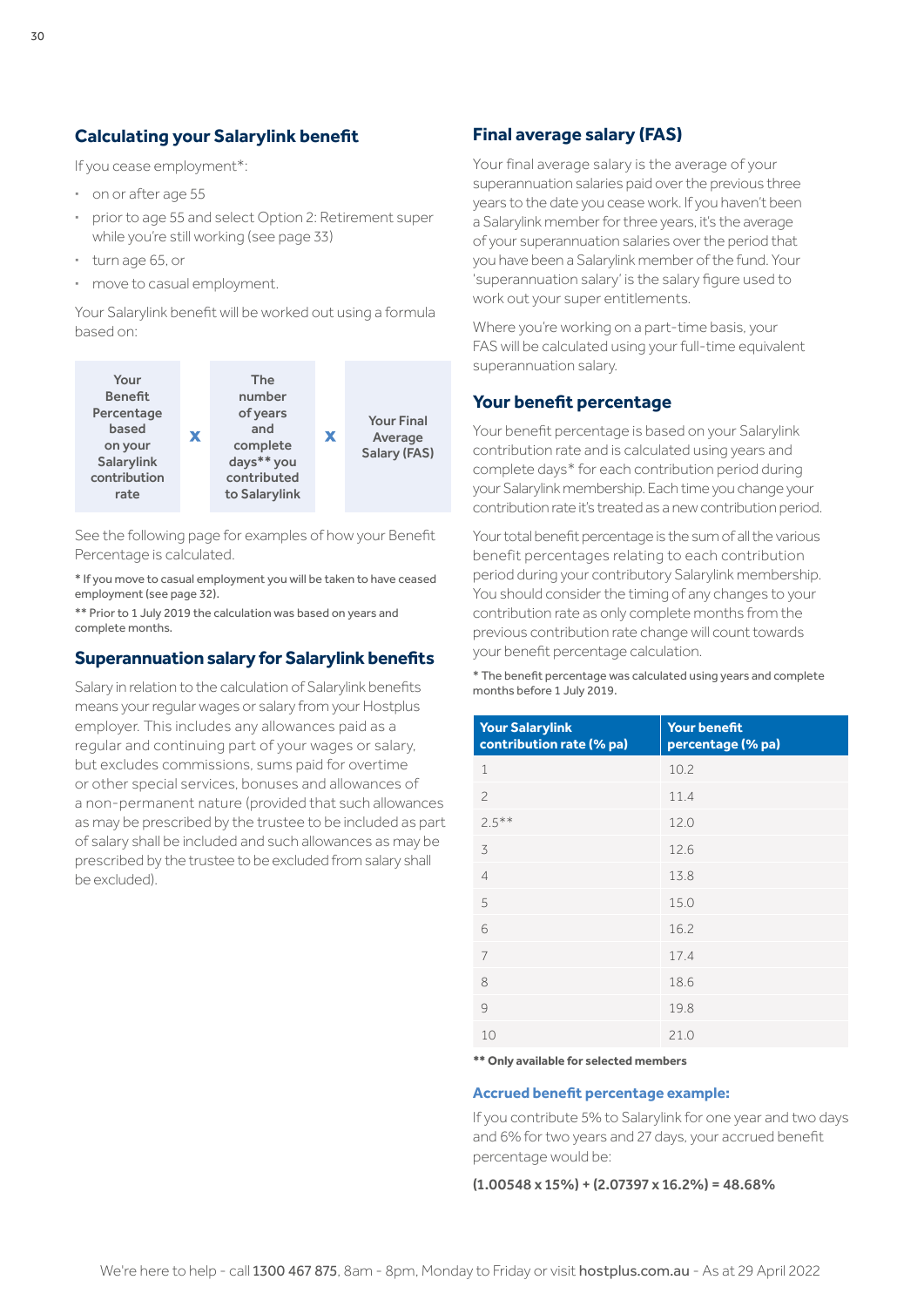## **Salarylink example – John works full time**

John works full time and has contributed to Salarylink at various rates as outlined in the table below. His final average salary (FAS) is \$60,000.

#### **Step 1 – Calculate John's accrued benefit percentage:**

Assume John commenced Salarylink contributions on 1 July 2009 and ceased employment with his Salarylink employer on 15 February 2022.

| <b>Salarylink</b><br>contribution<br>rate (% pa) | <b>Benefit</b><br>percentage<br>(% <sub>pa</sub> ) | <b>Contribution period</b> | No. of years and complete days* | Accrued benefit percentage<br>(Benefit percentage x no. of years<br>and complete days*) |
|--------------------------------------------------|----------------------------------------------------|----------------------------|---------------------------------|-----------------------------------------------------------------------------------------|
|                                                  | 11.4                                               | $1/7/2009 - 15/7/2012$     | $3 \text{ years} = 3.00$        | 34.2%                                                                                   |
| 5                                                | 1.5                                                | 16/7/2012-31/3/2016        | $3$ years and 8 months = $3.67$ | 55.0%                                                                                   |
| 10                                               | 21                                                 | $1/4/2016 - 30/6/2019$     | 1 year and 10 months = $1.83$   | 38.5%                                                                                   |
| 10                                               | 21                                                 | $1/7/2019 - 15/2/2022$     | 2 years and 230 days = $2.63$   | 55.2%                                                                                   |
|                                                  |                                                    |                            |                                 |                                                                                         |

#### **John's total accrued benefit percentage: 182.9%**

\* Before 1/7/2019 the accrued benefit percentage was calculated using years and complete months.

#### **Step 2 – Using John's FAS, calculate his Salarylink benefit:**



## **Salarylink example – John works part time**

Now assume John worked part time at a rate of 50% during his second contribution period, being the period from 16 July 2012 to 31 March 2016.

If John works part-time for a period during his employment his benefit percentage is calculated as a proportion of the full time benefit percentage for that period based on the hours he worked.

If John worked 50% of full time hours between 16 July 2012 and 31 March 2016, his benefit percentage during this period would be 50% of the full time percentage and his contributions would be based on 50% of his full time equivalent salary. John's full time salary during his employment remains at \$60,000 for the purposes of this example.

#### **Step 1 – Calculate John's accrued benefit percentage:**

| <b>Salarylink</b><br>contribution<br>rate (% pa) | <b>Benefit</b><br>percentage<br>$(\%$ pa)                                                        | <b>Contribution period</b> | No. of years and complete days* | <b>Accrued benefit percentage</b><br>(Benefit percentage x no. of years)<br>and complete days*) |
|--------------------------------------------------|--------------------------------------------------------------------------------------------------|----------------------------|---------------------------------|-------------------------------------------------------------------------------------------------|
| $\overline{c}$                                   | 11.4                                                                                             | $1/7/2009 - 15/7/2012$     | $3 \text{ years} = 3.00$        | 34.2%                                                                                           |
| 5                                                | $0.5 \times 15 = 7.5$<br>(part time<br>service<br>fraction x full<br>time benefit<br>percentage) | 16/7/2012 - 31/3/2016      | $3$ years and 8 months = $3.67$ | 27.5%                                                                                           |
| 10                                               | 21                                                                                               | $1/4/2016 - 30/6/2019$     | 1 year and 10 months = $1.83$   | 38.5%                                                                                           |
| 10                                               | 21                                                                                               | $1/7/2019 - 15/2/2022$     | 2 years and $230$ days = $2.63$ | 55.2%                                                                                           |
|                                                  | John's total accrued benefit percentage:                                                         | 155.4%                     |                                 |                                                                                                 |

\* Before 1/7/2019 the accrued benefit percentage was calculated using years and complete months.

#### **Step 2 – Using John's FAS, calculate his Salarylink benefit:**

| John's accrued benefit percentage<br>155.4% |  | John's FAS<br>\$60,000 |  | John's Salarylink benefit<br>\$93,240 |
|---------------------------------------------|--|------------------------|--|---------------------------------------|
|---------------------------------------------|--|------------------------|--|---------------------------------------|

We're here to help - call 1300 467 875, 8am - 8pm, Monday to Friday or visit [hostplus.com.au](https://hostplus.com.au) - As at 29 April 2022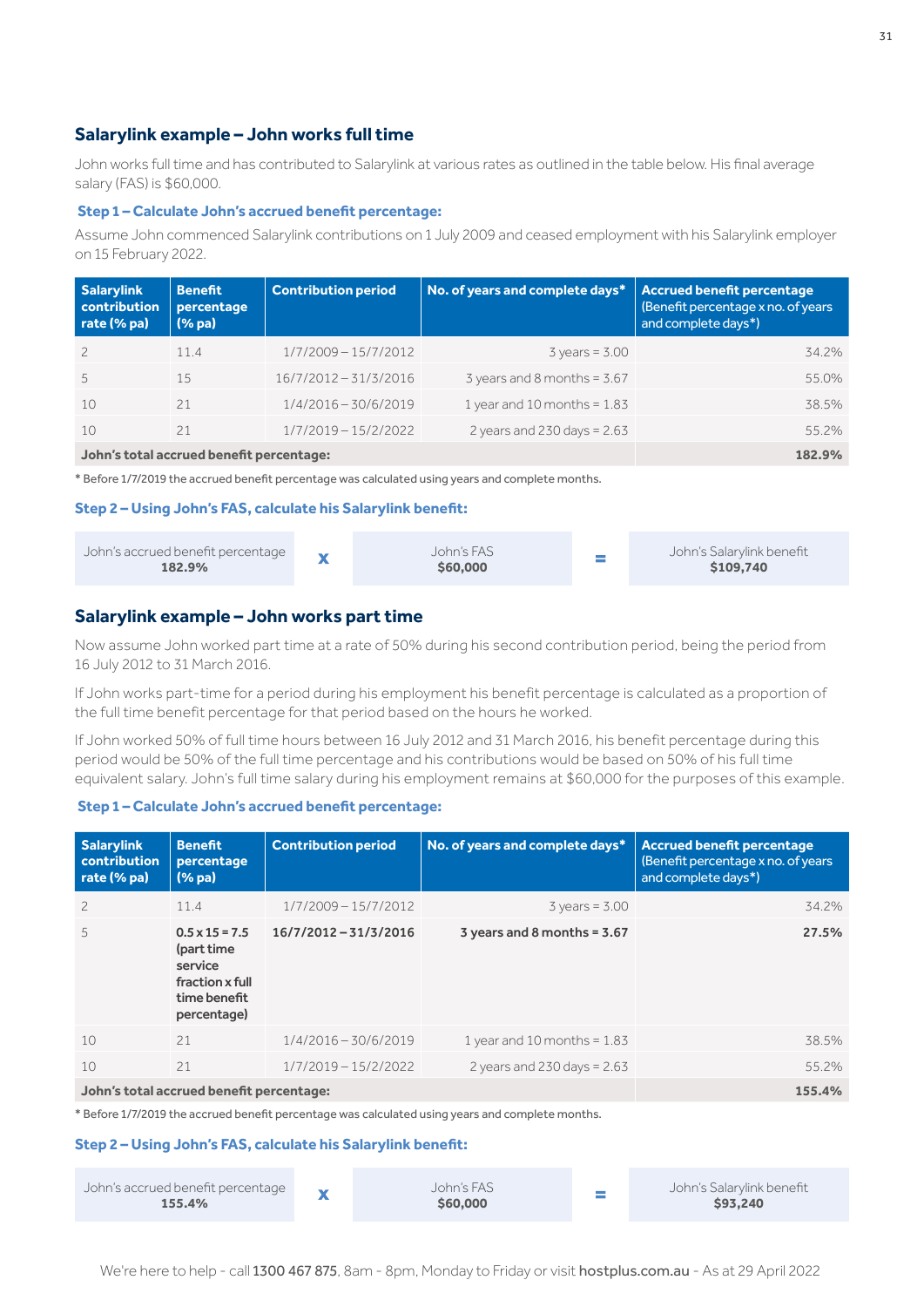## <span id="page-31-0"></span>**Turning age 65**

If you're still working at age 65, your Salarylink benefit is calculated (as at the day you turned 65) and transferred to your Hostplus accumulation balance. Once we have received all of the required information from your employer, and can finalise your benefit calculation, your benefit will be invested in the Cash option. You can select an alternative investment option for your Hostplus accumulation account at any time. All future contributions will be allocated to your accumulation balance.

Once your benefit has been transferred to your Hostplus accumulation account You can switch investment options at any time by logging in to Member Online.

If you remain employed on your 65th birthday you will be able to access your benefit in cash.

If you're retired or aged 65 or over, there is no requirement for your accumulation balance benefit to be paid to you or for you to close your account. This means you can keep your money invested in super for as long as you need to.

Your Salarylink insurance will cease and unitised cover and premiums will apply (see page 32 for more details).

#### **Ceasing and recommencing your Salarylink contributions**

If you stop contributing to Salarylink:

- **·** your benefit percentage will cease to accrue
- **·** your Salarylink insurance will cease (see page 32)
- **·** all future employer contributions will be made to your Hostplus accumulation balance.

If you start contributing to Salarylink again in the future:

- **·** your benefit percentage will begin accruing
- **·** employer's contributions will again be split between Salarylink and your accumulation balance
- **·** you may need to provide medical evidence to be eligible for full Salarylink insurance again (refer to [page 36](#page-35-0) for more information about your insurance).

#### **Leave without pay**

If you're on leave without pay, you no longer accrue a benefit percentage. However your benefit percentage may continue to accrue if you're receiving Salarylink income protection or Workers Compensation. Contact us on 1300 467 875 for more information.

## **Salary reduction**

If your salary is reduced, the actuary may determine whether or not your accrued benefit percentage may be increased to reflect the salary reduction. Contact us on 1300 467 875 for more information.

#### **Moving to casual employment**

If you move from permanent to casual employment, your Salarylink benefit will be calculated as if you had ceased employment on the day you moved to casual employment and transferred to your Hostplus accumulation balance. You will no longer be eligible to make Salarylink contributions. Your Salarylink insurance will cease and unitised cover and premiums will apply (see page 32 for more details).

## **How your Hostplus accumulation balance works**

## **What goes into your accumulation balance?**

### **Concessional contributions**

- **·** employer accumulation contributions (3% of ordinary time earnings (OTE) for contributing Salarylink members\*)
- **·** salary sacrifice (before-tax) contributions (designated as accumulation contributions)
- **·** employer voluntary contributions.

#### **Non-concessional contributions**

- **·** member voluntary (after-tax) contributions (designated as accumulation contributions)
- **·** contributions made for you by your spouse.

#### **Other amounts**

- **·** Government co-contributions (if eligible)
- **·** Low income super tax offset (LISTO)
- **·** rollovers or transfers
- **·** any payments received from the ATO relating to superannuation holding accounts special account (SHASA)
- **·** refunds of no-TFN contributions tax.

\*SG contributions of 10% (10.5% from 1 July 2022) of OTE if you're not currently making Salarylink contributions.

You should read the Hostplus product disclosure statement (PDS) for information about fees and taxes that may be deducted from your Hostplus account.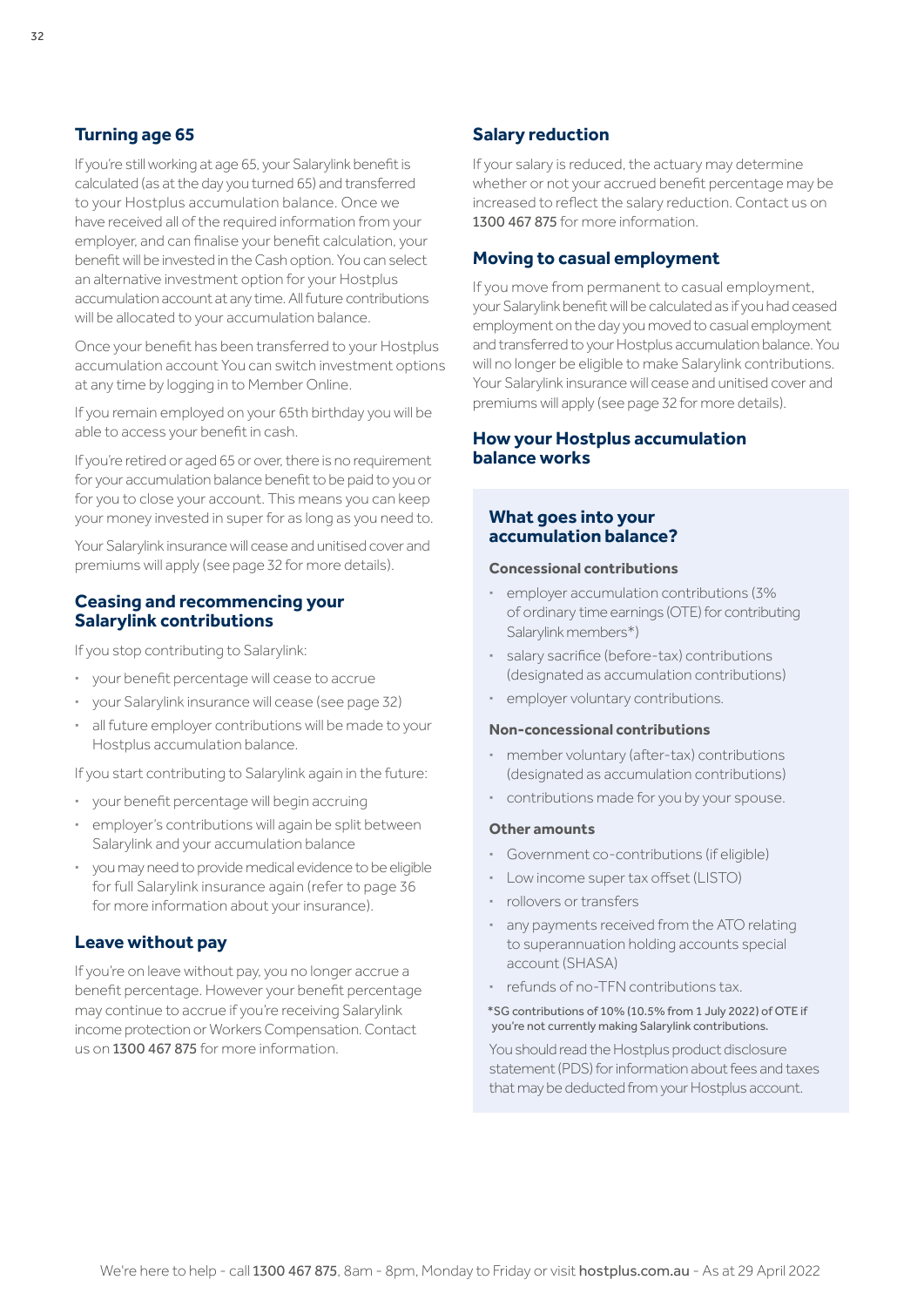## <span id="page-32-0"></span>Your benefit options

## **Ceasing employment**

Your employer will notify us if you cease employment. All outstanding contributions must be received prior to the processing of any transactions from your membership.

If you cease employment prior to age 65, your applicable Salarylink component will be allocated investment earnings in line with the movement in the Cash investment option while we wait for your payment instructions (if applicable) and all the required information from your employer. Once we have transferred your benefit to your Hostplus accumulation balance you can make a new investment choice at any time by logging into your Member Online account.

## **If you're aged under 55**

You have two benefit options to choose from if you resign or are retrenched before age 55:

- **·** Option 1: Basic super
- **·** Option 2: Retirement super.

On leaving employment, all or some of your total benefit can be retained with us or transferred to a new super fund of your choice. The various components that make up your benefit will be advised at this time.

You will receive details outlining your two benefit options and a form to complete so that we know which option you've decided to take. If we don't receive this form from you within 30 days from when we send you your benefit options, we'll transfer the Salarylink component of your Option 1: Basic super benefit to your accumulation balance. Your Salarylink component will be allocated investment earnings in line with the movement in the Cash investment option with effect from the date you ceased employment to the point it's transferred to your accumulation balance. You can then make a new investment choice at anytime.

The following column provides further details as to the benefit design for each Option. We will provide further information in respect of your superannuation interest, benefit design and entitlements, periodically, in your member statements.

## **Option 1: Basic super**

With this option, you're entitled to the higher value of A or B below:

#### **Option A**

- **·** double (2x) your net personal contributions (up to 5%) to your Salarylink benefit, allocated with net investment earnings (currently at the net rate of return for the Salarylink option), plus
- **·** any net contributions over 5% which you directed towards your Salarylink benefit, allocated with net investment earnings (currently at the net rate of return for the Salarylink option), plus
- **·** your accumulation balance.

#### **Option B**

- **·** your Salarylink benefit calculated as your accrued benefit percentage multiplied by your FAS at the date you cease employment, discounted by an actuarial figure\* for the period (in years and complete months) until you reach age 55, plus
- **·** your accumulation balance.

\*This figure changes from time to time and is determined by the fund's actuary.

#### **Option 2: Retirement super**

The total benefit will be made up of the following:

- **·** your Salarylink benefit calculated as your accrued benefit percentage multiplied by your FAS at the date you cease employment, plus
- **·** your accumulation balance.

That portion of the above amount which is not your deferred benefit (as detailed below) may be retained with us, paid to you (subject to preservation rules) or be rolled over to another fund.

Your deferred benefit must remain in Hostplus until you reach age 55 unless you've accepted an ill-health or ill-health retirement benefit, a TPD benefit, or you pass away. The amount of your deferred benefit is calculated as the total of the accrued Salarylink benefit, less the total of your Salarylinkrelated net personal contributions together with investment earnings at the rate applicable to the Salarylink option.

The deferred benefit is indexed each year in line with the variation in the Adelaide CPI (as calculated at 31 March), plus 2%. Investment choice does not apply to this amount until you reach age 55.

At age 55 your deferred benefit is transferred to your accumulation balance where it will be invested in the Cash investment option, until you make an investment choice.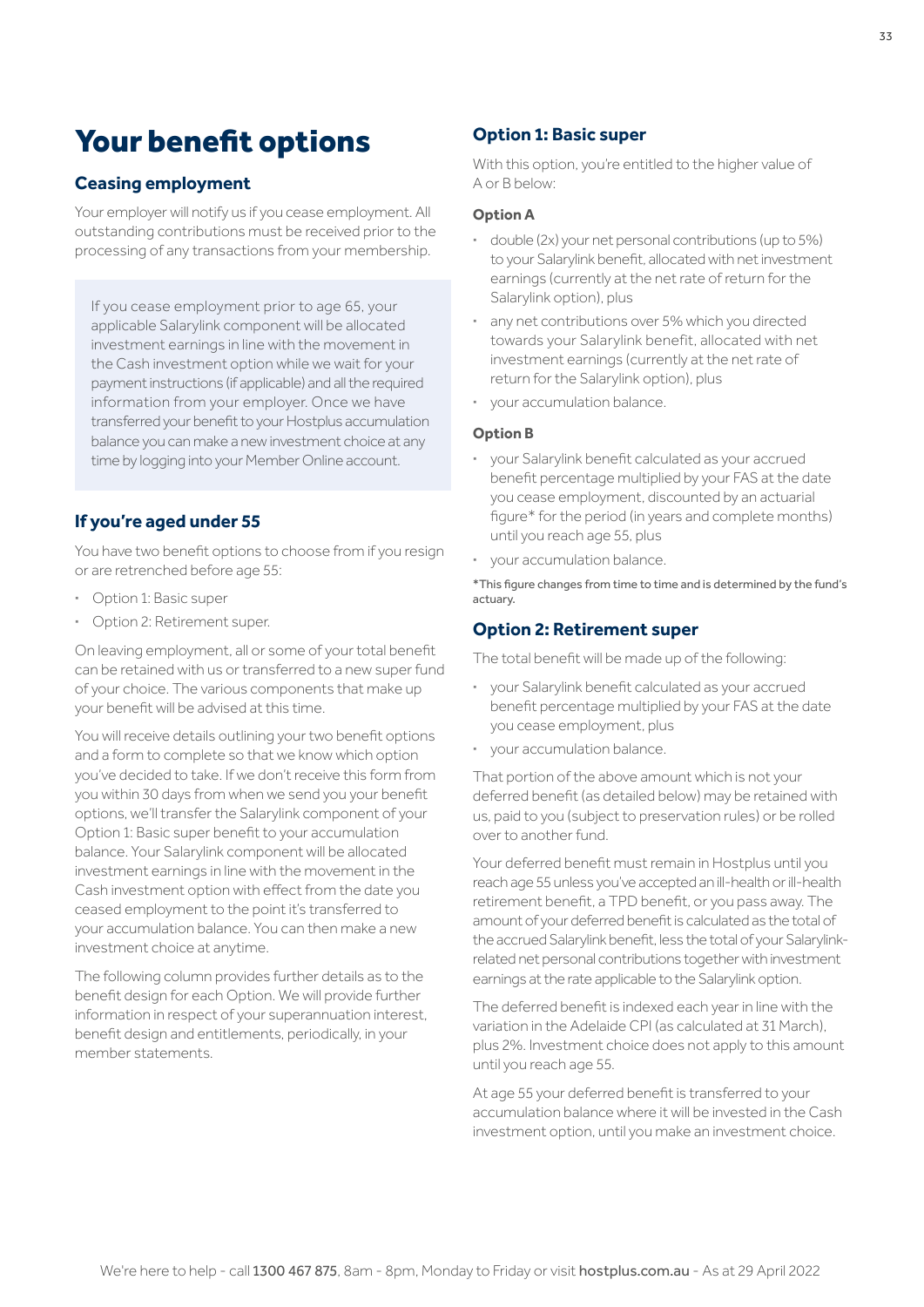## <span id="page-33-0"></span>**If you're aged between 55 and 65**

If you resign or are retrenched, the total benefit will be made up of the following:

- **·** your Salarylink benefit calculated as your accrued benefit percentage multiplied by your FAS at the date you cease employment, plus
- **·** your accumulation balance.

However, if at age 55 your Option 1: Basic super benefit A is greater than your Option 2: Retirement super benefit. your benefit between age 55 and 65 will be the greater of the two on ceasing employment. This is called the Minimum Guaranteed Benefit.

We'll transfer your Salarylink component to your accumulation balance once we have all the required information from your employer to calculate your benefit. Your Salarylink component will be allocated investment earnings in line with the movement of the Cash investment option with effect from the date you ceased employment. Once your Salarylink benefit is transferred to your Hostplus balance, you can make a new investment choice at anytime.

## **If you're aged 65 or over**

The total benefit will be made up of the following:

- **·** your accrued benefit percentage multiplied by your FAS at age 65, plus
- **·** the balance of your accumulation account.

Once we have all the required information from your employer to calculate your benefit your applicable Salarylink benefit will be transferred to your accumulation balance as at your 65th birthday and invested in the Cash investment option, unless you make an investment choice.

## **Moving from one employer to another**

If you're leaving one job to take up a position with another Salarylink participating employer, your Salarylink membership and Hostplus accumulation balance may continue. Your break between employers must not be more than 30 days and you must apply to continue your Salarylink membership within 2 months of leaving your old employer. Contact us for more information.

## **Your options on leaving your Salarylink employer are:**

- **·** keep some, or all, of your benefit with us
- **·** transfer to the Hostplus Pension (if applicable)
- **·** have the benefit paid to you (if applicable)
- **·** rollover to another fund.

Your new employer (if applicable) can contribute to your Hostplus accumulation account. Contact us for more details.

For more information about your options for your accumulation account on ceasing employment, as well as some important information you should know about accessing your benefits, refer to the Hostplus PDS available on our website at [hostplus.com.au](https://hostplus.com.au).

## **Superannuation guarantee (SG) minimum benefit requirement**

Under legislation, you're required to be provided with a minimum level of employer support. To ensure this occurs, we calculate your SG Minimum Benefit. The SG Minimum Benefit is calculated as follows:

- a. Option 1: Basic super benefit at 30 June 1992 plus net investment earnings of the Salarylink option, plus
- b. member contributions since 1 July 1992 (pre and post tax) plus net investment earnings of the Salarylink option, plus
- c. employer contributions at the SG rate less 3% based on ordinary time earnings, plus the net investment earnings of the Salarylink option, less
- d. allowance of 1.83%\* pa of Superannuation Salary to cover administration costs and insurance costs, less
- e. an allowance for 15% contribution tax.

The allowances for administration costs, tax and insurance cover is different to the fees, costs and taxes applicable to your Hostplus account.

\*As determined by the fund's actuary. This figure may change.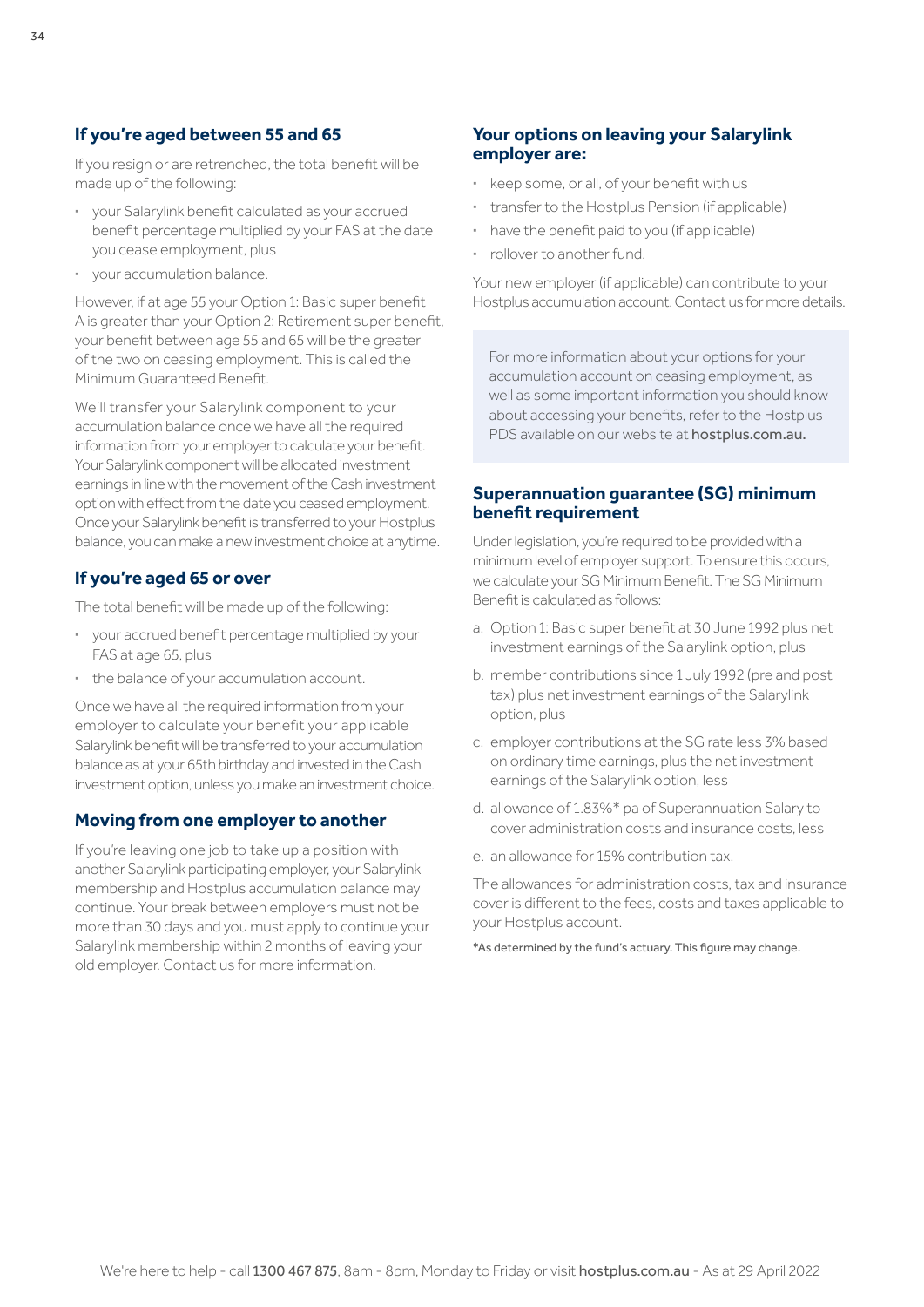## **Your preservation age**

The age at which your preserved amount can be paid to you if you have retired from the workforce is dependent on when you were born.

| Date of birth                        | <b>Preservation age*</b> |
|--------------------------------------|--------------------------|
| Before 1 July 1960                   | 55                       |
| Between 1 July 1960 and 30 June 1961 | 56                       |
| Between 1 July 1961 and 30 June 1962 | 57                       |
| Between 1 July 1962 and 30 June 1963 | 58                       |
| Between 1 July 1963 and 30 June 1964 | 59                       |
| After 30 June 1964                   | 60                       |

\* If your preservation age is under 60 you must have permanently retired in order to satisfy a condition of release.

The law requires that preserved or restricted non-preserved amounts stay invested in an approved superannuation arrangement unless a condition of release has been satisfied.

## **Accessing Preserved amounts**

Preserved amounts (benefits over \$200) are only accessible in cash if you satisfy one of the conditions permitted under superannuation law shown below:

- **·** you have permanently retired from work on or after your preservation age
- **·** you're aged 60 or more and you resign or retire from your current employer
- **·** you're aged 65 or more
- **·** the trustee is satisfied that you're permanently incapacitated or suffer a terminal medical condition\*
- **·** you have compassionate grounds for applying\*
- **·** you suffer severe financial hardship\*
- **·** you permanently depart from Australia (temporary residents only)
- **·** you die.
- \* As specified by superannuation law and permitted by the Trust Deed.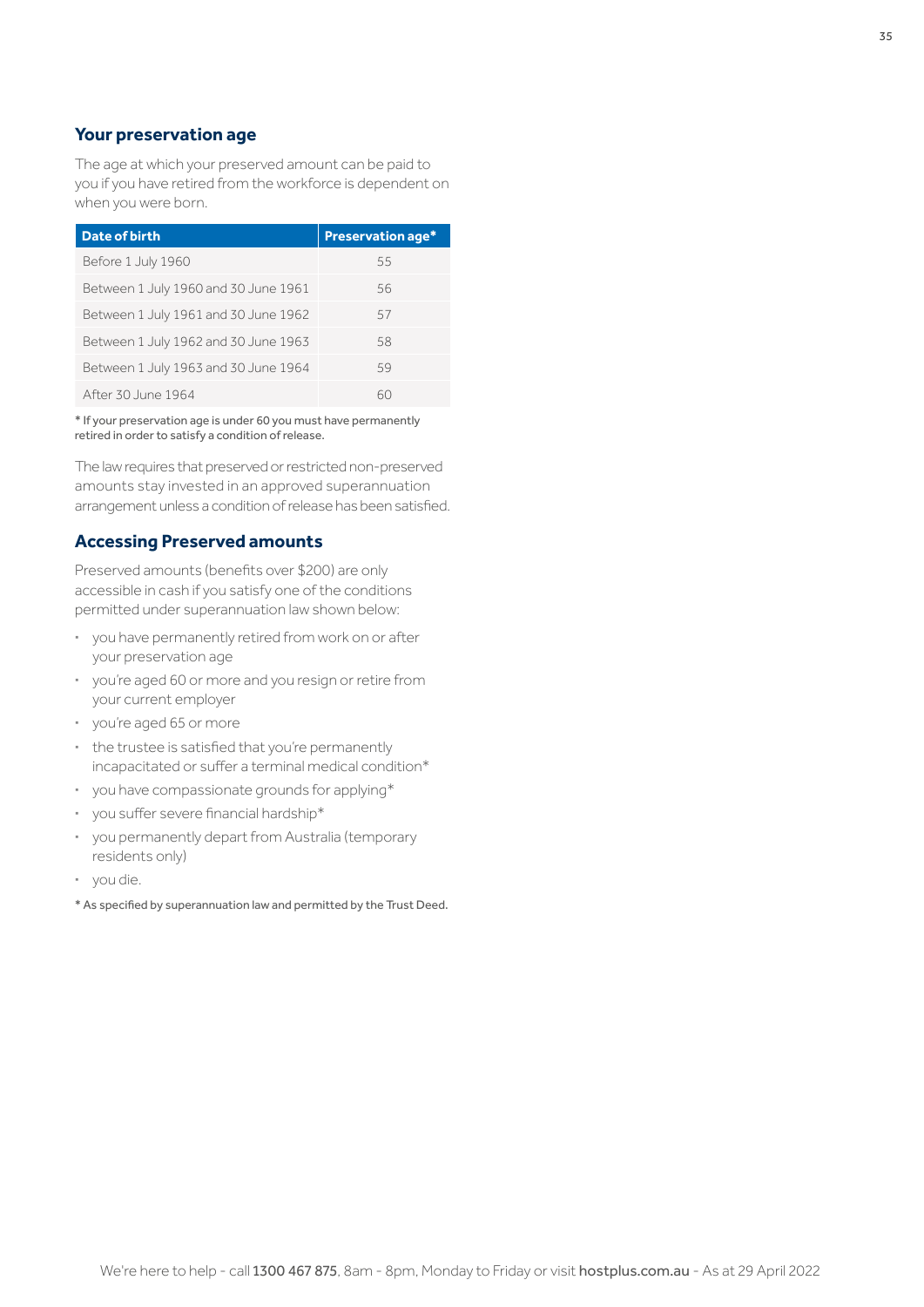## <span id="page-35-0"></span>Insurance options to suit you and the ill-health benefit

Right now, your most valuable assets are your health, family and your income-earning potential. Protecting them against the unexpected should be an important part of your strategy. That's why at Hostplus we offer eligible members automatic insurance with an option to tailor their cover.

## **Types of cover**

You can control the level of insurance you have, how it's calculated and you can also manage how the cost of the insurance is calculated.

The range of insurance options on offer include:

#### **Salarylink insurance:**

- **·** death and total and permanent disablement (TPD)
- **·** terminal illness
- **·** income protection

#### **Additional Hostplus insurance\*:**

- **·** death and total and permanent disablement (TPD)
- **·** death only (includes terminal illness)
- **·** income protection.
- \* Available through your accumulation balance.

## **Ill-health and ill-health retirement benefit**

If you cease employment with your employer due to ill health and you're not entitled to a TPD benefit (including a certified terminal illness benefit), or an income protection benefit, you may be eligible to receive an ill-health or an ill-health retirement benefit – depending on your age. Your payout will still be subject to preservation requirements.

#### **Insurer**

All death, total and permanent disablement (TPD) and terminal illness benefits are insured by MetLife Insurance Limited (ABN 75 004 274 882) (AFSL 238096) (the insurer). Copies of the policies issued to the trustee are available upon request by contacting Hostplus.

The trustee has the right to change the insurer from time to time.

## **Salarylink insurance**

- **·** death and TPD
- **·** terminal illness
- **·** income protection.

Salarylink insurance applies to members while they contribute to Salarylink (minimum 1%). It's formula based death and TPD cover and income protection (automatic for eligible Salarylink members). Limitations may apply to Salarylink insurance. Salarylink insurance may include a minimum level of death and TPD cover without limitations. The minimum level of death and TPD cover is subject to change.

If your Salarylink death and TPD cover increases such that it exceeds \$800,000, or your income protection insurance increases such that it exceeds \$12,000 per month, evidence of health will be required before the additional cover is provided.

## **Cover on recommencing Salarylink contributions**

Eligible members who choose to recommence Salarylink contributions will receive Salarylink insurance cover – however evidence of health may be required. Any previously approved additional insurance (excluding any automatic units) will continue and is in addition to your Salarylink insurance.

## **Death, TPD and terminal illness benefit**

If you have a terminal illness or cease employment due to death or TPD before age 65, your benefit may include an insured benefit set at a percentage of your final salary for each year and complete month to age 65.

Your benefit is worked out as:

- **·** your accumulation balance, plus
- **·** your accrued Salarylink benefit determined by multiplying your final salary\* by your accrued benefit percentage, plus
- **·** your Salarylink insurance benefit set at 15%† of your final salary for each year (with completed days counted as a fraction of a year) to age 65 from the date you're assessed as terminally ill, ceased service, or the date of death, plus
- **·** any additional death and TPD or death only insurance (if applicable).

\* Final salary is your annual superannuation salary at the date of cessation of employment.

† A different Salarylink insurance benefit percentage may apply if you were a Salarylink member at 1 January 2005.

Your benefit is subject to approval. For more information on who you can nominate to receive your death benefit, go to [page 48.](#page-47-0)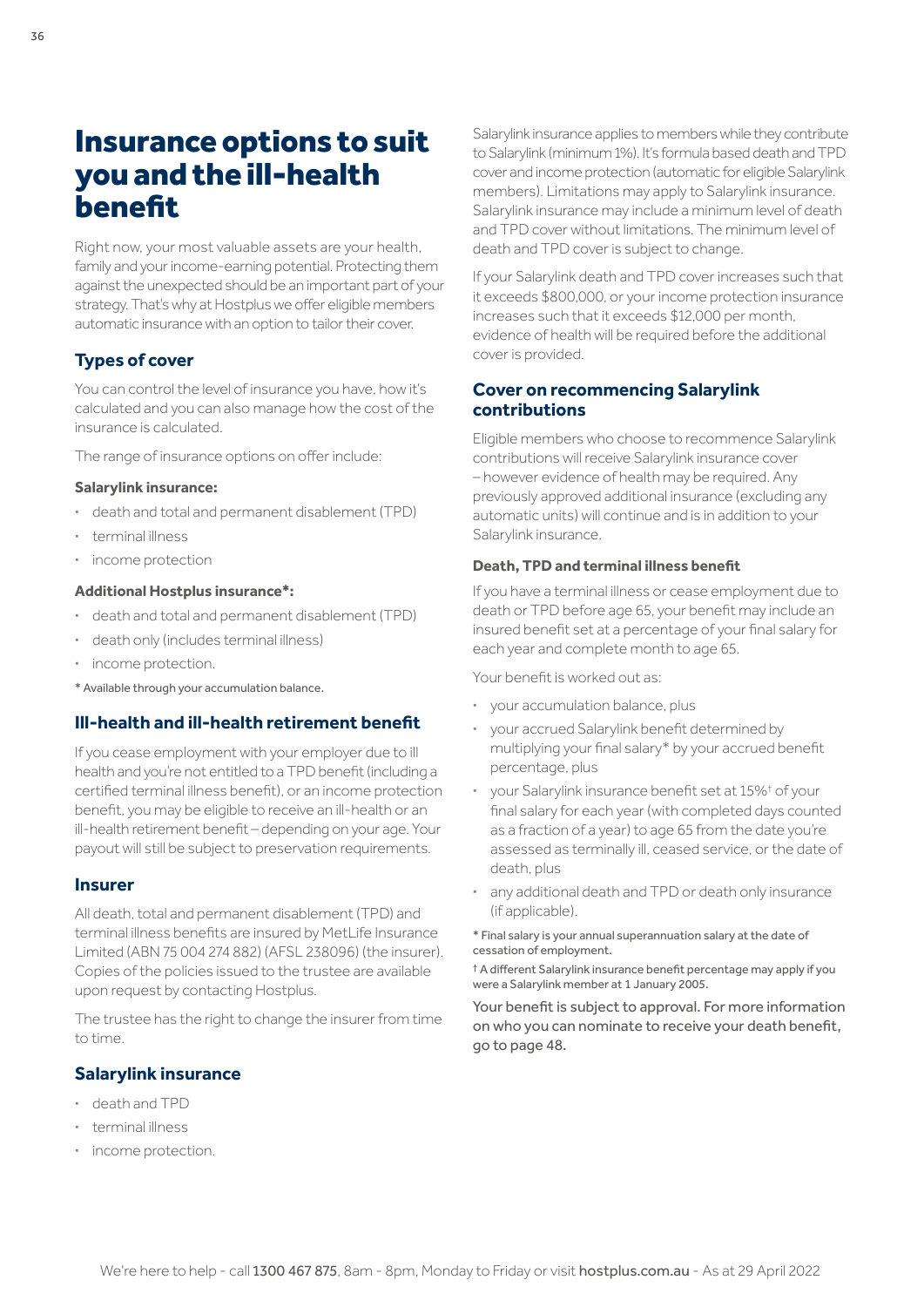#### **Income protection insurance**

Income protection insurance protects you and your family by providing you with an income when you need it the most. Your mortgage, bills and expenses still need to be paid even if you can't work due to injury or illness. Key criteria includes:

- **·** cover is subject to a maximum benefit of the lesser of 75% of salary or \$30,000 per month. Payments are made in arrears upon receipt of regular medical certification
- **·** a 90 day waiting period applies
- **·** an income protection benefit in respect of an injury or illness (or a related injury or illness) is payable for a maximum period of 24 months.
- **·** income protection cover ceases at age 65 years.

Your payment is subject to approval by the insurer.

### **Ill-health benefit and ill-health retirement benefit**

#### **Ill-health benefit – if you're under age 50**

The benefit is calculated as follows:

- **·** your accumulation balance, plus
- **·** your accrued Salarylink benefit.

Your benefit is subject to approval by the trustee.

#### **Ill-health retirement benefit – if you're over age 50**

- **·** your accumulation balance, plus
- **·** your accrued Salarylink benefit, plus
- **·** 50% of your Future Benefit Percentage set at 15%† of your final salary for each year (with completed days counted as a fraction of a year) from the date you cease service.

Your benefit is subject to approval by the trustee.

† A different Future Benefit Percentage may apply if you were a Salarylink member at 1 January 2005.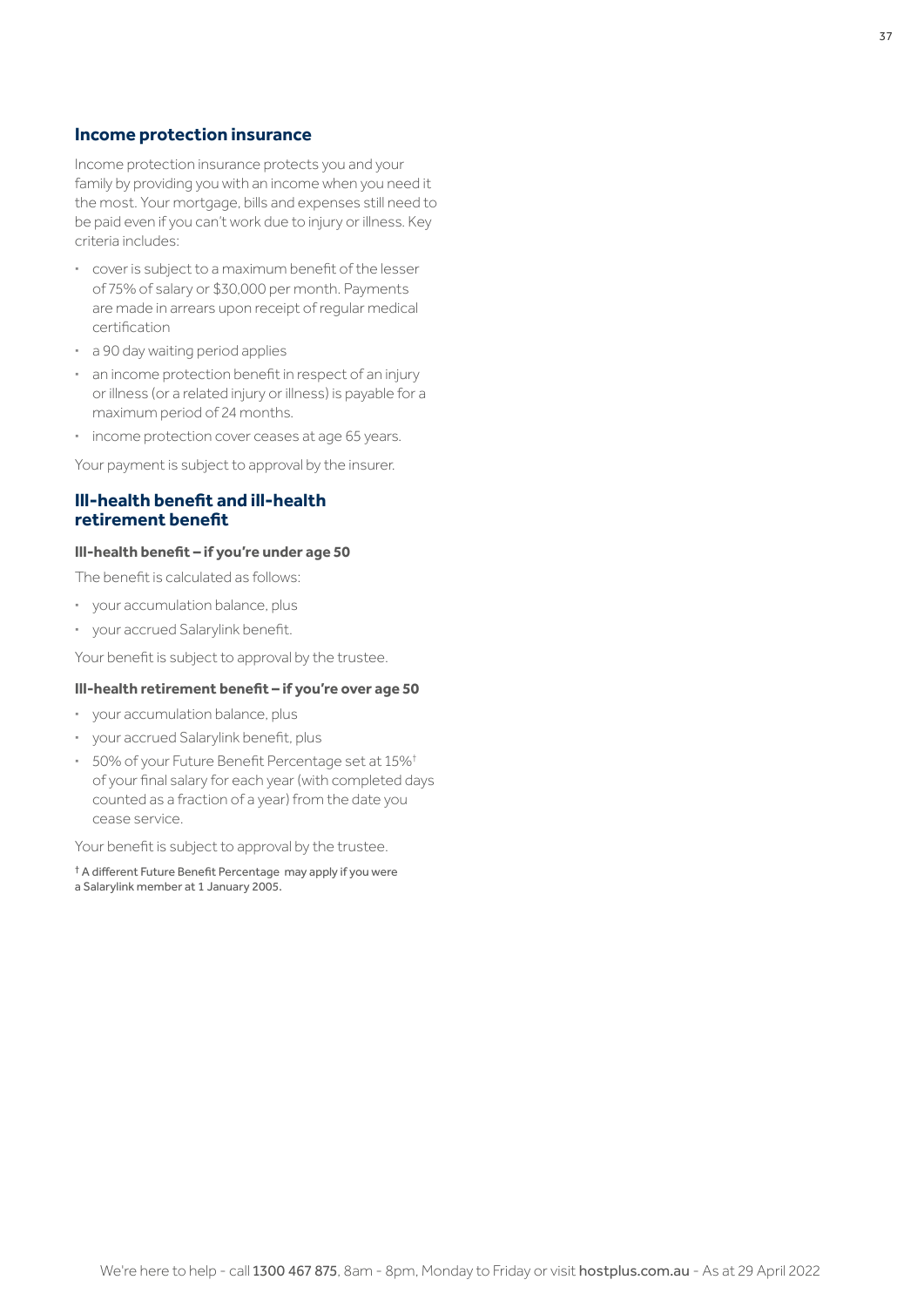## **How to calculate a Salarylink death, TPD and terminal illness benefit**

#### **Example**

Michael is a Salarylink member. He is 25 years old and his final salary is \$30,000. Michael's death and TPD insurance cover is calculated as follows:

| 15% x 40 (years to age 65) x \$30,000 (final salary) | \$180,000 |
|------------------------------------------------------|-----------|
|                                                      |           |

Michael's death, TPD and terminal illness benefit at age 25 would be \$180,000 plus his accumulation balance and any additional death and TPD insurance cover he may have.

#### **Years later…**

Michael is 60 when he has to stop work due to TPD.

- **·** His Hostplus accumulation balance is \$50,000.
- **·** His accrued benefit percentage is 525%.
- **·** His insured benefit percentage (to age 65) is 75%.
- **·** His final salary is \$60,000.
- **·** His Hostplus death and TPD insurance is \$25,000.

Michael's TPD benefit would be calculated as:

| <b>Hostplus accumulation balance</b> | $\sim$<br>-        | \$50,000  |
|--------------------------------------|--------------------|-----------|
| $+(525\% + 75\%) \times $60,000$     | -                  | \$360,000 |
| + death and TPD insurance            | $\equiv$<br>$\sim$ | \$25,000  |
| <b>TPD</b> benefit                   | ═<br>-             | \$435,000 |

NOTE: The calculation for Michael's life benefit is identical to this example. This example is provided for illustrative purposes only.

## **How to calculate a Salarylink income protection (IP) benefit**

#### **Example**

Michael is 50 when he has to stop work after becoming temporarily disabled through injury. His salary at the time of injury was \$50,000. Once Michael has served the 90-day waiting period and his claim has been approved, his monthly IP benefit will be calculated as:

| \$50,000 x 75%                                          | $=$      | \$37,500          |
|---------------------------------------------------------|----------|-------------------|
| /12                                                     | $\equiv$ | \$3,125           |
| <b>IP</b> benefit                                       | $=$      | \$3,125 per month |
| This axample is provided for illustrative purposes only |          |                   |

This example is provided for illustrative purposes only.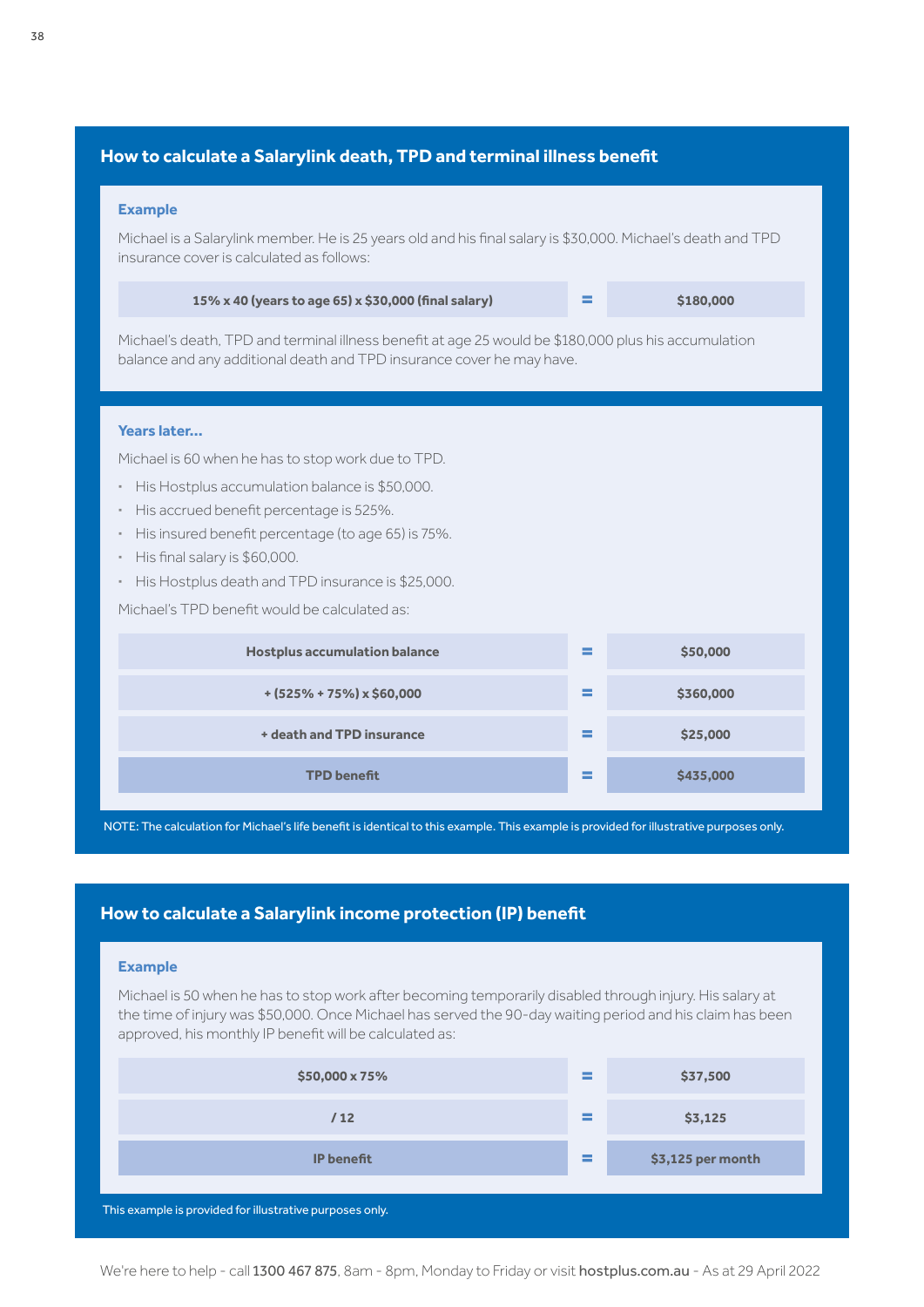If you don't meet the criteria for a Salarylink TPD or terminal illness claim you may alternatively be eligible for an ill-health or ill-health retirement benefit calculated as follows.

## **How to calculate an ill-health retirement benefit if over age 50**

#### **Example**

Tom is 45 when he ceases employment due to ill-health. The value of his Hostplus accumulation balance is \$30,000 and his accrued Salarylink benefit is \$130,000. As Tom is under 50 years of age, his ill-health benefit will be calculated as:

| <b>Accumulation balance</b>                              | $\sim$<br>$\sim$                   | \$30,000  |
|----------------------------------------------------------|------------------------------------|-----------|
| + Salarylink benefit                                     | $\sim$<br><b>Contract Contract</b> | \$130,000 |
| <b>III-health benefit</b>                                | =                                  | \$160,000 |
| This example is provided for illustrative purposes only. |                                    |           |

## **How to calculate an ill-health benefit if under age 50**

#### **Example**

Lucy is 55 when she ceases employment due to ill-health.

- **·** Her Hostplus accumulation balance is \$60,000.
- **·** Her Accrued Benefit Percentage is 375%.
- **·** 50% of her Future Benefit Percentage, 15% x 10/2 = 75%
- **·** Her Final Average Salary is \$35,000.
- **·** Her Final Salary is \$40,000.

As Lucy is over 50, her ill-health retirement benefit will be calculated as:

| A. Accumulation balance                                | = | \$60,000  |
|--------------------------------------------------------|---|-----------|
|                                                        | ÷ |           |
| B. 375% x \$35,000                                     | = | \$131,250 |
|                                                        | ÷ |           |
| C. 50% of her future benefit percentage x final salary | = | \$30,000  |
| III-health retirement benefit                          | ≡ | \$221,250 |

This example is provided for illustrative purposes only. Refer to [page 36](#page-35-0) for further details.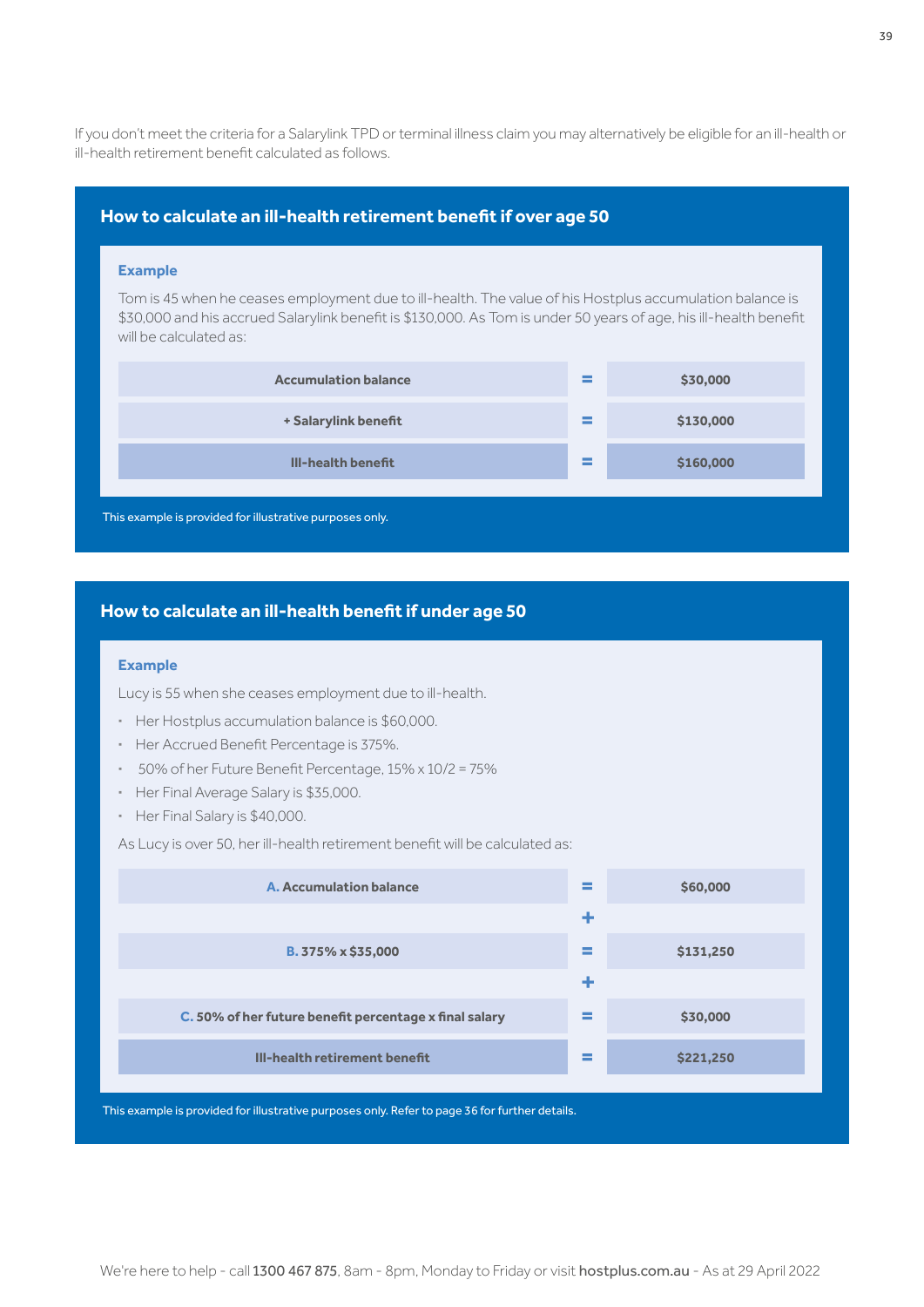## <span id="page-39-0"></span>**Definitions**

## **Definitions of bolded terms used**

| <b>Defined Term</b>                                                     | <b>Definition</b>                                                                                                                                                                                                                                                                                                                                                                                                                                                                                                                                                                                                                                                                                                                                                                                                                                                                                                                                                                                                                                                                                                                                                                                                                                                                                      |
|-------------------------------------------------------------------------|--------------------------------------------------------------------------------------------------------------------------------------------------------------------------------------------------------------------------------------------------------------------------------------------------------------------------------------------------------------------------------------------------------------------------------------------------------------------------------------------------------------------------------------------------------------------------------------------------------------------------------------------------------------------------------------------------------------------------------------------------------------------------------------------------------------------------------------------------------------------------------------------------------------------------------------------------------------------------------------------------------------------------------------------------------------------------------------------------------------------------------------------------------------------------------------------------------------------------------------------------------------------------------------------------------|
| <b>Active Employment</b>                                                | Means a person is:<br>. employed to carry out identifiable duties and not absent from work or on leave, due to illness<br>or injury,<br>. in the insurer's opinion, not restricted by illness or injury from carrying out those duties for<br>35 hours per week, even if they are not working 35 hours per week, and<br>. not entitled to or receiving income support benefits of any kind.                                                                                                                                                                                                                                                                                                                                                                                                                                                                                                                                                                                                                                                                                                                                                                                                                                                                                                            |
| <b>Activities of Daily Living</b><br>(Applicable until 31 October 2021) | Means:<br>· Bathing - to wash in a bath or shower (including getting into and out of the bath or shower)<br>or wash satisfactorily by other means<br>· Dressing - to put on, take off all garments and if needed any braces, artificial limbs or other<br>medical apparatus<br>• Feeding - the ability to feed oneself when food has been prepared and made available<br>• Mobility - to get out of a bed and into an upright chair or a wheelchair and back again<br>· Maintain Personal Hygiene - the ability to maintain a satisfactory level of personal hygiene<br>by using the toilet or otherwise managing bladder and bowel functions.                                                                                                                                                                                                                                                                                                                                                                                                                                                                                                                                                                                                                                                         |
| <b>Activities of daily work</b><br>(From 1 November 2021)               | Means:<br>. Bending - the ability to bend, kneel or squat to pick something up from the floor and<br>straighten up again, and the ability to get into and out of a standard sedan car.<br>. Communicating - the ability to:<br>- clearly hear with or without a hearing aid or alternative aid if required, and<br>- comprehend and express oneself by spoken or written language with clarity.<br>. Vision (reading) - the ability to read, with visual aids, to the extent that an ophthalmologist<br>can certify that:<br>- visual acuity is equal to, or better than, 6/48 in both eyes, or<br>- constriction is within or greater than 20 degrees of fixation in the eye with the better vision.<br>. Walking - the ability to walk more than 200 metres on a level surface without stopping due to<br>breathlessness, angina or severe pain elsewhere in the body.<br>· Lifting - the ability to lift from the ground an object weighing five kilograms, carry it a distance<br>of 10 metres, and place the item down at bench height.<br>. Manual dexterity - the ability, with reasonable precision and success, to:<br>- use at least one hand, its thumb and fingers, to manipulate small objects, or<br>- use a keyboard if the person was required to use a keyboard in ones previous job. |
| Date of Disablement                                                     | Means the later of:<br>(a) the date a Medical Practitioner examines the Insured Member and certifies in writing<br>that they suffer from an Illness or an Injury which is the principal cause of the TPD for which<br>a claim is made, and<br>(b) the date the Insured Member ceases all work as a result of Illness or Injury.                                                                                                                                                                                                                                                                                                                                                                                                                                                                                                                                                                                                                                                                                                                                                                                                                                                                                                                                                                        |
| <b>Employed or Employment</b>                                           | Means being engaged by the <b>Employer</b> under a contract of employment.                                                                                                                                                                                                                                                                                                                                                                                                                                                                                                                                                                                                                                                                                                                                                                                                                                                                                                                                                                                                                                                                                                                                                                                                                             |
| <b>Employer</b>                                                         | Means an employer contributing to the fund on whatever terms are acceptable to you from<br>time to time, in accordance with the trust deed and, in respect of an Insured Member, is the<br>employer making employer contributions to the fund in respect of the Insured Member.                                                                                                                                                                                                                                                                                                                                                                                                                                                                                                                                                                                                                                                                                                                                                                                                                                                                                                                                                                                                                        |
| <b>Illness</b>                                                          | Means sickness, disease or disorder.                                                                                                                                                                                                                                                                                                                                                                                                                                                                                                                                                                                                                                                                                                                                                                                                                                                                                                                                                                                                                                                                                                                                                                                                                                                                   |
| <b>Injury</b>                                                           | Means bodily injury which is caused solely and directly by external, violent and accidental<br>means and is independent of any other cause.                                                                                                                                                                                                                                                                                                                                                                                                                                                                                                                                                                                                                                                                                                                                                                                                                                                                                                                                                                                                                                                                                                                                                            |
| <b>Insured Member</b>                                                   | Means a member who has insured cover in force under this policy, other than interim<br>accident cover.                                                                                                                                                                                                                                                                                                                                                                                                                                                                                                                                                                                                                                                                                                                                                                                                                                                                                                                                                                                                                                                                                                                                                                                                 |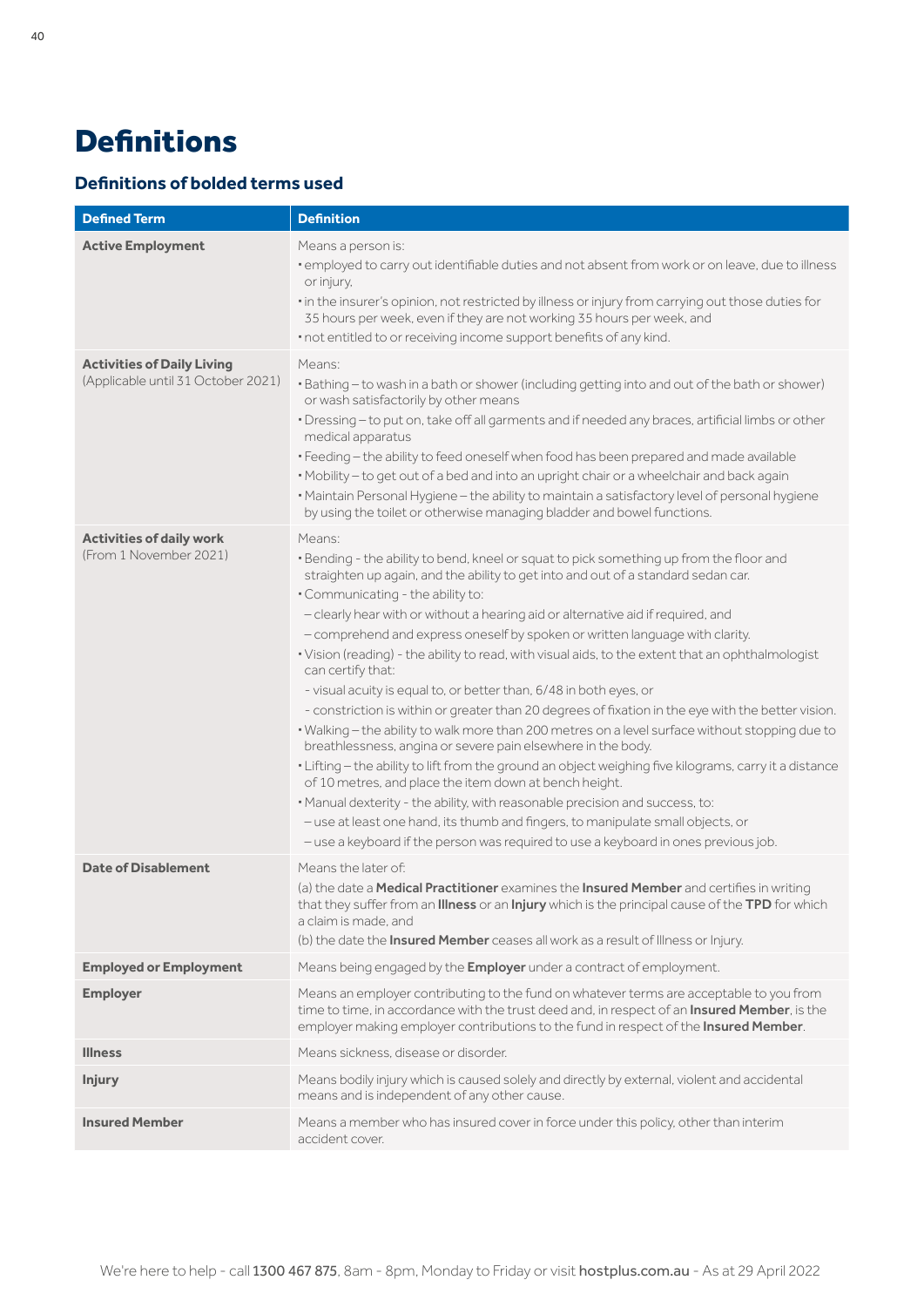## **Definitions of bolded terms used – continued**

| <b>Defined Term</b>                                                                                                          | <b>Definition</b>                                                                                                                                                                                                                                                                                                                                                                                                                                                                                                                                                                                                                                                                                                   |
|------------------------------------------------------------------------------------------------------------------------------|---------------------------------------------------------------------------------------------------------------------------------------------------------------------------------------------------------------------------------------------------------------------------------------------------------------------------------------------------------------------------------------------------------------------------------------------------------------------------------------------------------------------------------------------------------------------------------------------------------------------------------------------------------------------------------------------------------------------|
| <b>Medical Practitioner</b>                                                                                                  | Means:<br>(a) a person who:<br>(i) is registered and practising as a medical practitioner in Australia, or<br>(ii) in the insurer's opinion and absolute discretion, is:<br>1.1 appropriately qualified and practising medicine in their country, and<br>1.2 registered with the body responsible for the registration of medical practitioners in<br>the person's jurisdiction where they are practising, and<br>(b) a person who is not related or connected by personal relationship to the Insured Member.<br>their business partner, associate, employer or employee.                                                                                                                                          |
| <b>Reasonable Retraining</b>                                                                                                 | Means any further education, training or rehabilitation, which in the insurer's opinion based<br>on medical and other evidence satisfactory to the insurer, the person:<br>• has undertaken at any time<br>• has capacity to reasonably undertake.                                                                                                                                                                                                                                                                                                                                                                                                                                                                  |
| <b>Regular and Ongoing Care</b>                                                                                              | Means the <b>Insured Member:</b><br>(a) is under the regular and ongoing care of a Medical Practitioner who specialises in the<br>Illness or Injury who:<br>(i) reasonably expects the <b>Injury</b> or <b>Illness</b> will continue throughout the life of the<br>Insured Member (including after the expiry of cover and the commencement of<br>retirement), and<br>(ii) has given a clear prognosis for the Injury or Illness,<br>(b) is complying with reasonable medical advice and all treatment options, and<br>(c) has, in the insurer's opinion, reached maximal medical improvement possible for that<br>Insured Member despite reasonable treatment options based on their Illness or Injury.            |
| <b>Total and permanent</b><br>disablement (TPD)<br>(Applicable until 31 October 2021)                                        | Means that you meet one of the following definitions, either:<br>(a) TPD Definition A if you (the Insured Member):<br>(i) were aged less than 65 years on the date immediate prior to the Date of Disablement,<br>and<br>(ii) were employed at any time in the 12 months immediately prior to the Date of<br>Disablement.<br>OR<br>(b) TPD Definition B applies if you (the Insured Member):<br>(i) were aged 65 years or more on the date immediately prior to the Date of Disablement,<br>or<br>(ii) had not been employed at any time in the 12 months immediately prior to the Date of<br>Disablement.                                                                                                          |
| <b>Total and permanent</b><br>disablement (TPD)/totally<br>and permanently disabled<br>(TPD cover)<br>(From 1 November 2021) | Means that you meet one of the following definitions, either:<br>(a) TPD Definition A - unlikely to do a suited occupation ever again if the insured member:<br>(i) was aged less than 65 years on the date immediately prior to the Date of Disablement.<br>and<br>(ii) was employed at any time in the 16 months immediately prior to the Date of<br>Disablement.<br><b>OR</b><br>(b) <b>TPD Definition B</b> – unlikely to do basic activities associated with work ever again applies<br>if the member:<br>(i) was aged 65 years or more on the date immediately prior to the Date of Disablement,<br>or<br>(ii) was not employed at any time in the 16 months immediately prior to the Date of<br>Disablement. |
| <b>TPD Assessment Date</b>                                                                                                   | Means the date we determine to accept, reject or defer the Insured Member's application for<br>a TPD benefit, in the insurer's sole discretion.                                                                                                                                                                                                                                                                                                                                                                                                                                                                                                                                                                     |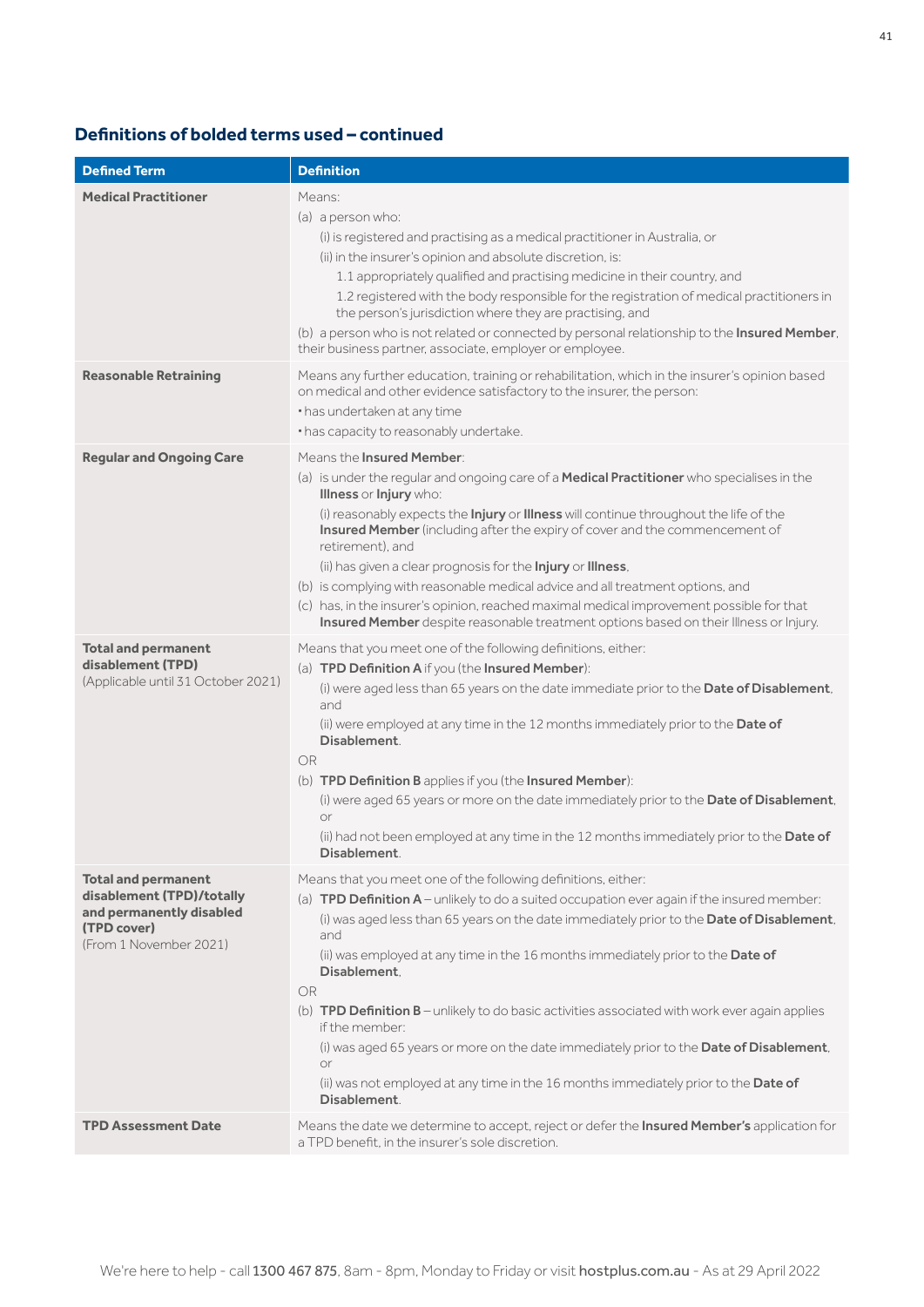## **Definitions of bolded terms used – continued**

| <b>Defined Term</b>                                                                                                | <b>Definition</b>                                                                                                                                                                                                                                                                                                                                                                                                                                                                                                                                                                                                                                                                                                                                                                                                                |
|--------------------------------------------------------------------------------------------------------------------|----------------------------------------------------------------------------------------------------------------------------------------------------------------------------------------------------------------------------------------------------------------------------------------------------------------------------------------------------------------------------------------------------------------------------------------------------------------------------------------------------------------------------------------------------------------------------------------------------------------------------------------------------------------------------------------------------------------------------------------------------------------------------------------------------------------------------------|
| <b>TPD Definition A</b><br>- unlikely to do a suited<br>occupation ever again                                      | Means that solely due to the same illness or injury the insured member:<br>(a) has been unable to work for the Waiting Period,<br>(b) has been continuously unable to work from the end of the waiting period until the TPD<br><b>Assessment Date</b><br>(c) is under <b>Regular and Ongoing Care</b> , and<br>(d) is, as at the Date of Disablement and continuously until the TPD Assessment Date,<br>unlikely to ever work in any occupation, for which he or she is or may become reasonably<br>suited by education, training or experience and we will consider the possible effect that<br>any Reasonable Retraining could have on you (the Insured Member) when we make the<br>determination according to this paragraph (d).                                                                                             |
| <b>TPD Definition B</b><br>(Applicable until 31 October 2021)                                                      | Means that solely due to Illness or Injury you (the Insured Member):<br>(a) have become permanently unable to perform at least two of the Activities of Daily Living:<br>(i) without the assistance of another adult person, and<br>(ii) with or without the use of suitable aids or equipment, for the <b>Waiting Period</b> ,<br>(b) are under <b>Regular and Ongoing Care</b> , and<br>(c) are, as at the Date of Disablement and continuously until the TPD Assessment Date,<br>unlikely to ever work in any occupation, for which you are or may become reasonably<br>suited by education, training or experience. The insurer will consider the possible effect<br>that any Reasonable Retraining could have on you (the Insured Member) when making<br>this determination according to this paragraph (c).                |
| TPD Definition B - unlikely to do<br>basic activities associated with<br>work ever again<br>(From 1 November 2021) | Means that solely due to Illness or Injury the Insured Member:<br>(a) is, as at the end of the <b>Waiting Period</b> , permanently unable to perform at least two of the<br><b>Activities of Daily Work:</b><br>(i) without the assistance of another adult person, and<br>(ii) with or without the use of suitable aids or equipment,<br>(b) is under Regular and Ongoing Care, and<br>(c) is, as at the Date of Disablement and continuously until the TPD Assessment Date,<br>unlikely to work in any occupation, for which he or she is or may become reasonably suited<br>by education, training or experience and in making this determination, we will consider the<br>possible effect that any Reasonable Retraining could have on the Insured Member when<br>we make the determination according to this paragraph (c). |
| <b>Waiting Period (for TPD)</b>                                                                                    | Means 183 consecutive days immediately following the Date of Disablement.                                                                                                                                                                                                                                                                                                                                                                                                                                                                                                                                                                                                                                                                                                                                                        |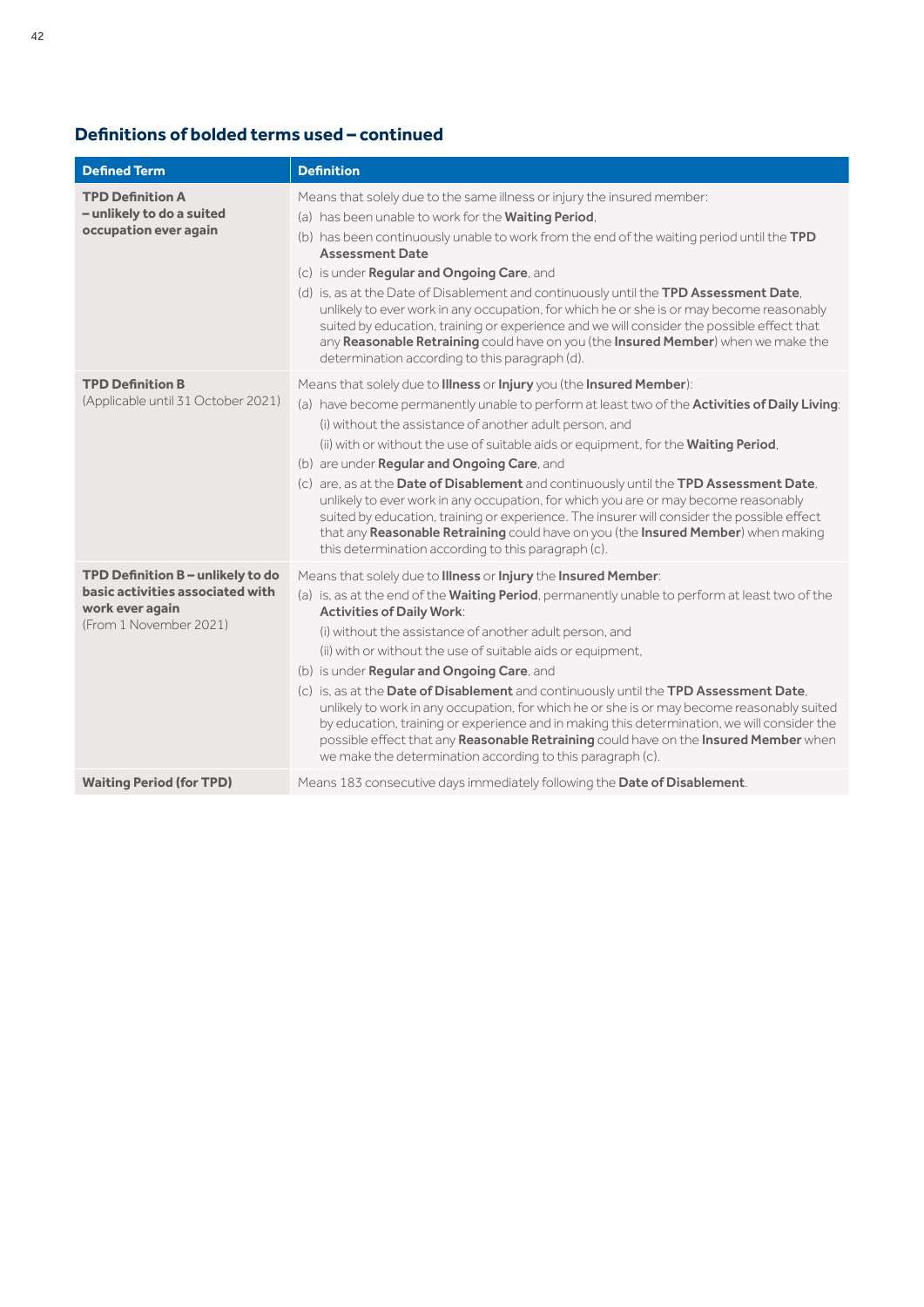## **When Salarylink insurance cover stops and standard insurance cover may apply**

When your Salarylink insurance cover stops, you will receive continued cover through your Hostplus accumulation balance in the circumstances set out below. You will be subject to the Statewide Grandfathered insurance policy terms and conditions that apply to accumulation balances.

#### **If you cease Salarylink contributions or move to casual employment with your employer:**

- **·** your Salarylink death and TPD cover will be converted to units of standard death and TPD insurance (rounded down\*) in your accumulation balance. Premiums will apply, and any additional death and TPD insurance cover you have through your accumulation balance will continue, and
- **·** your Salarylink income protection will be converted to units of \$500 per month (rounded down) of standard income protection through your accumulation balance. Premiums will apply.
- \* Subject to a minimum of 4 units.

#### **When you cease employment with a Salarylink employer:**

- **·** your Salarylink death and TPD cover will be converted to units of standard death and TPD insurance (rounded up) in your accumulation balance. Premiums will apply, and any additional death and TPD insurance cover you have through your accumulation balance will continue, and
- **·** your Salarylink income protection will be converted to units of \$500 per month (rounded up) of standard income protection through your accumulation balance. Premiums will apply.

#### **When you reach age 65:**

- **·** your Salarylink death and TPD cover will cease and you will be allocated 4 units of standard death and TPD insurance cover in your Hostplus account. Premiums will apply, and any additional death and TPD insurance cover you have through your accumulation balance will continue, and
- **·** your Salarylink income protection insurance will cease and you will be allocated 4 units of \$500 per month of standard income protection through your accumulation account. Premiums will apply.

**When you join a military service (other than the Australian Armed Forces Reserve where you're not on active duty outside Australia), your Salarylink insurance will cease.**

## Ш

Important note: On ceasing employment any additional insurance you have through your accumulation balance will be continued unless you were approved for an ill-health, ill-health retirement, death, TPD or terminal illness benefit claim.

 Any limitations previously applicable to your insurance will also apply to insurance cover continued due to a change in membership type. Refer to the 'Insurance in your super booklet' for more information.

## **Applying for additional insurance**

You can apply for additional cover or adjust your cover through your accumulation balance in accordance with the terms and conditions of the "Grandfathered Statewide Super" arrangement. When considering an application for additional cover, the insurer will assess your insurability and may accept the application with or without conditions (such as exclusions, restrictions or premium loadings) or refuse the application.

The maximum amount of cover that can be provided under the "Grandfathered Statewide Super" arrangement is \$5 million for death, \$3 million for TPD cover and \$30,000 per month for income protection.

#### **Insurance premiums**

There are no deductions made from your membership to cover the cost of Salarylink insurance (unless the benefit you receive is the SG minimum benefit), as it's provided as part of your Salarylink benefit and is funded by your employer's contribution.

If you have additional insurance, any applicable premiums for this insurance will be deducted from your accumulation balance. Please refer to the Hostplus PDS available from [hostplus.com.au](https://hostplus.com.au) for more information.

#### **Insurance premium changes**

Hostplus or the insurer may amend (including increase) the cost of any insurance cover available through Hostplus. We will provide you with written notice in accordance with the legislative requirements before any increase occurs.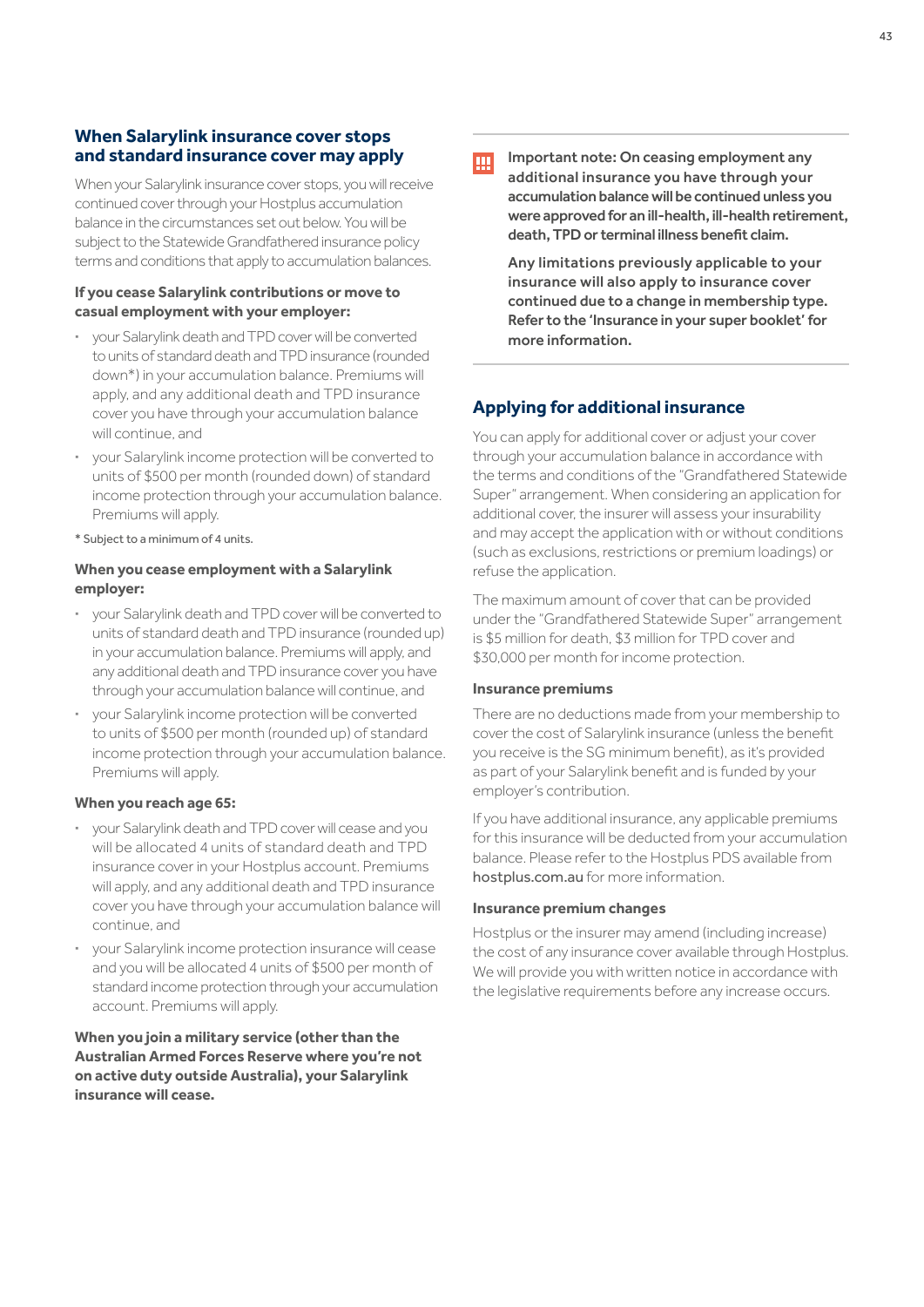## <span id="page-43-0"></span>**Qualifying criteria**

#### **Conditions apply to your Salarylink insurance**

Like most forms of insurance, certain conditions (and exclusions) apply to the granting of your insurance cover or payment of insured benefits. The trustee or the insurer can ask for evidence of health and other factors relevant to insurance cover to be provided prior to insurance cover being provided to you.

Any limitations that may have been placed on your insurance cover by the trustee and the insurer will apply. Your benefit is subject to approval.

#### **Qualifying for a TPD benefit**

TPD means that you meet the definition which applies to you, as set out below:

(1) either TPD Definition A or TPD Definition B if you:

- a. were aged less than 65 years on the date immediately prior to the Date of Disablement; and
- b. were Employed at any time in the 12 months immediately prior to the Date of Disablement.

#### OR

(2)TPD Definition B applies if you:

- a. were aged 65 years or more on the date immediately prior to the Date of Disablement; or
- b. had not been Employed at any time in the 12 months immediately prior to the Date of Disablement.

TPD Definition A means we determine that solely due to the same Illness or Injury you:

- a. have been unable to work for the Waiting Period;
- b. have been continuously unable to work from the end of the Waiting Period until the Assessment Date;
- c. are under Regular And Ongoing Care; and
- d. are, as at the Date of Disablement and continuously until the Assessment Date, unlikely to ever work in any occupation, for which you are or may become reasonably suited by education, training or experience. We will consider the possible effect that any Reasonable Retraining could have on you when we make the determination according to this paragraph (d).

TPD Definition B means we determine that solely due to Illness or Injury you:

- a. have become permanently unable to perform at least two of the Activities of Daily Living:
	- (i) without the assistance of another adult person, and
	- (ii) with or without the use of suitable aids or equipment.

for the Waiting Period;

- b. are under Regular And Ongoing Care, and
- c. are, as at the Date of Disablement and continuously until the Assessment Date, unlikely to ever work in any occupation, for which you're or may become reasonably suited by education, training or experience and in making this determination, we will consider the possible effect that any Reasonable Retraining could have on you when we make the determination according to this paragraph (c).

#### **Qualifying for a terminal illness benefit**

The following criteria must be met:

- **·** you suffer from an illness, and
- **·** the insurer is satisfied on medical or other evidence, that despite
- **·** reasonable medical treatment the illness will lead to your death within 24 months of the Certification Date, and
- **·** the illness from which you suffer from occurs, and the
- **·** certification date takes place, while the you are covered by the insurance policy.

Certification Date means the later of the dates on which two medical practitioners have certified, jointly or separately, in writing using the form prescribed by the insurer that you suffer from an illness that despite reasonable medical treatment will lead to the your death within 24 months of the date of the medical practitioner's certification, where at least one of the medical practitioners is a medical specialist practicing in an area related to the your illness.

#### **Qualifying for an ill-health or ill-health retirement benefit**

The following criteria must be met:

- **·** you must be suffering from a continuous or recurring injury or illness that stops you carrying out your normal duties, and
- **·** your employer can't provide another suitable position for you, and
- **·** you are not eligible for income protection or a TPD benefit payment.

The trustee must be satisfied that you meet the eligibility conditions to qualify for an ill-health or ill-health retirement benefit. Your benefit is subject to approval.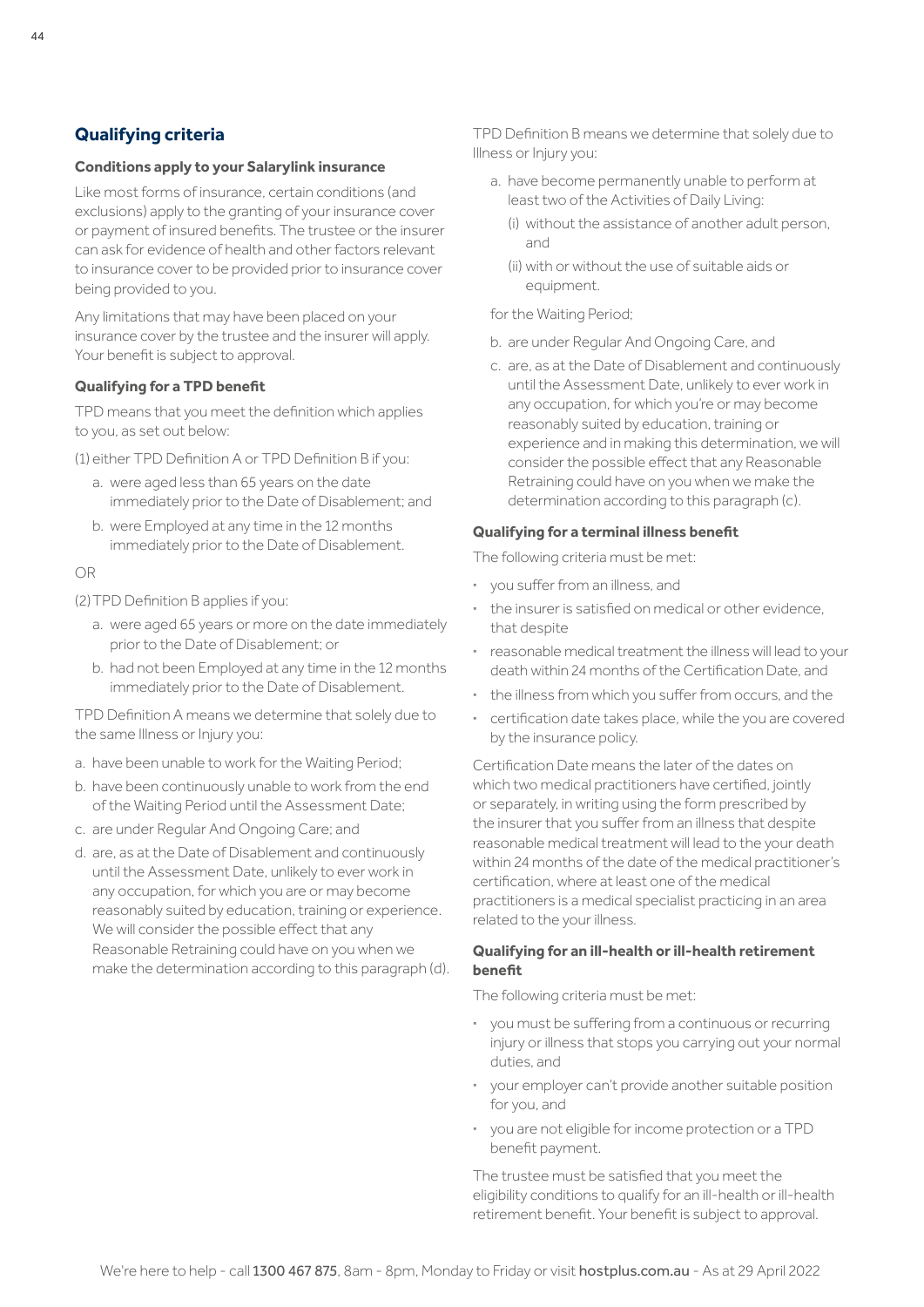#### **Qualifying for an income protection benefit**

You must meet the waiting period provisions. An income protection benefit may be payable after the waiting period has ended. Waiting period means 90 days commencing from the date a medical practitioner certifies you as disabled and for which you have to be disabled or partially disabled before a benefit starts to accrue, subject to the following requirements:

- a. your are disabled for at least 7 out of the first 12 working days of the waiting period to qualify for a benefit,
- b. If you return to work at full capacity during the waiting period:
	- **·** on one occasion for a period of no more than 5 consecutive days, the waiting period will be extended by the number of days worked;
	- **·** on more than one occasion, or on one occasion for more than 5 consecutive days, the waiting period starts again.

The insurer must determine that solely as a result of an illness or injury occurring you:

- **·** are unable to perform at least one income producing duty of your occupation and
- **·** are not working in any occupation, whether or not for reward and
- **·** are under the regular care and following the advice of a medical practitioner.

You may be eligible for a partial income protection benefit if you are unable to work in your occupation at full capacity as a result of an illness or injury and you:

- **·** are working in your occupation or any other occupation but only in a limited capacity and
- **·** are earning less than your pre-injury or illness monthly income.

The following exclusions apply:

- **·** intentional self inflicted injury or any attempt to commit suicide
- **·** war
- **·** threatened miscarriage
- **·** normal and uncomplicated pregnancy (including caesarean birth) and associated procedures and discomforts.

Your income protection benefit will be reduced by the amount of any worker's compensation or other insurance payments you receive or any wages or salary, or like payments, received during the income protection claim period. The amount of any income you could reasonably be expected to earn will also be considered.

You'll continue to receive your income protection payment until the earliest of one of the following occurs:

- **·** you die
- **·** you reach age 65
- **·** you have received payments until the end of the maximum benefit period (24 months from the end of the waiting period)
- **·** you are no longer considered to be totally or partially disabled.

Whilst receiving a benefit you may be required to attend medical examinations or provide evidence of health on a regular basis as requested by the insurer.

Any limitations that may have been placed on your disability cover by the trustee and the insurer will apply. Your benefit is subject to approval.

#### **Lodging a claim**

If you or your beneficiaries need to lodge an insurance claim with Hostplus please call us on 1300 467 875

We have a dedicated Claims Team who will assist you every step of the way with your claims enquiry and documentation required – at no cost to you – so there is no need for you to engage a third party person to do this on your behalf.

## **Certified proof of age**

You may be asked to provide certified proof of age. Your benefit may be adjusted if your benefit is based on your age and our records of your date of birth vary from the evidence you provide.

## **Other terms and conditions**

#### **Investment of death benefits**

Your death benefit will be invested in the Cash investment option in your accumulation balance from the date we are formally notified of your death.

#### **Sanctions and embargoes**

Hostplus and the insurer have a duty to comply with any applicable sanction and embargo regimes. As such there is no benefit payable for cases where sanctions, prohibition or restriction under United Nations resolutions or the trade or economic sanctions, laws or regulations of the European Union, USA or Australia.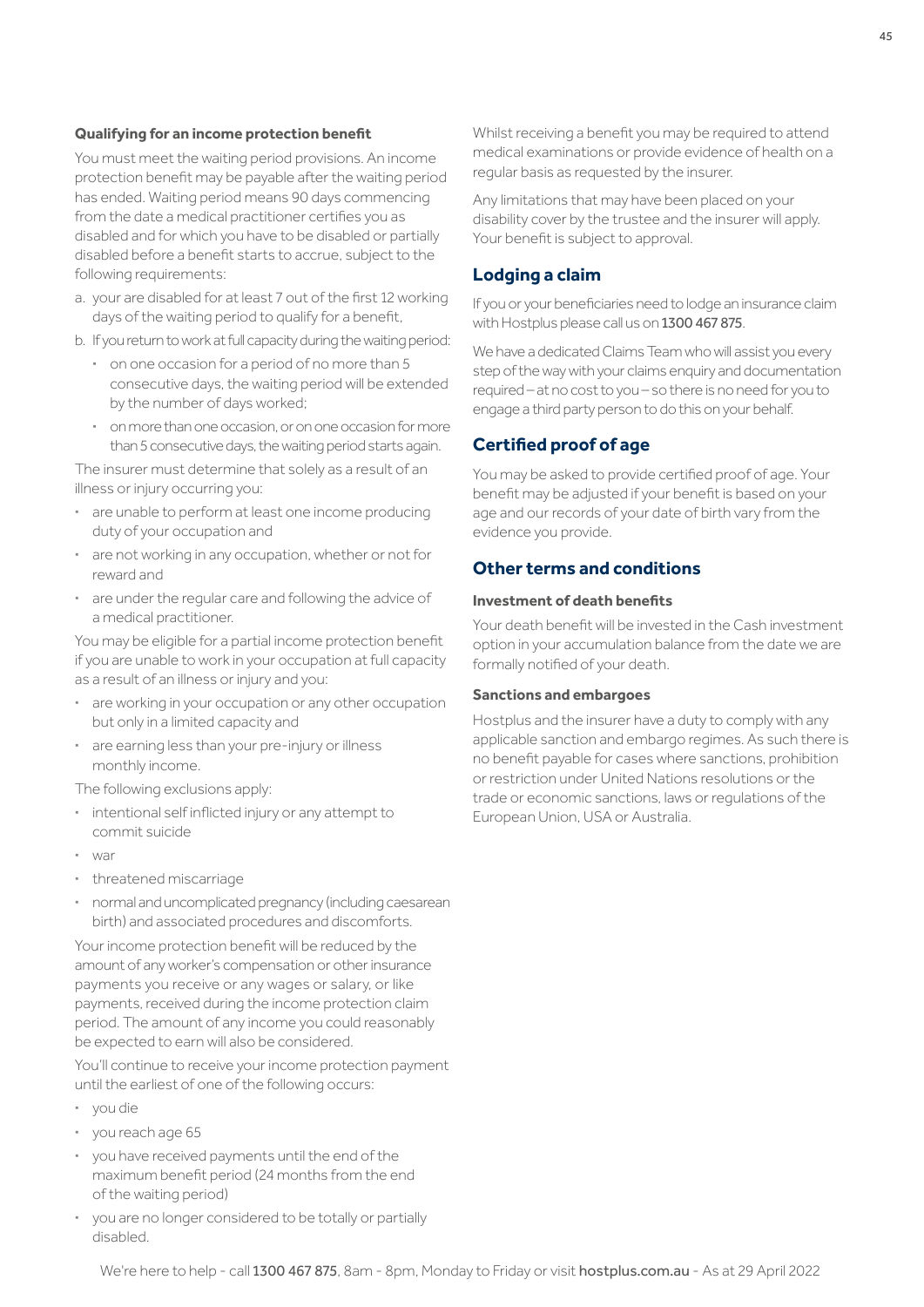## <span id="page-45-0"></span>Fees and other costs

## **Fees and costs**

If you receive Option 1: Basic Super A, or Minimum the SG minimum benefit, investment fees and costs apply (including any transaction costs performance based fees) for the Salarylink option (0.97% pa\*), which is incorporated into the unit price used for all transactions to ensure investment earning are allocated to you.

If you receive Option 1: Basic Super B or Option 2: Retirement Super,<sup>^</sup> the benefit is not subject to direct or indirect fees as the cost of providing your Salarylink benefit is funded by your employer's contribution.

For more information refer to your annual statement and annual report.

\* Hostplus pays fees to professional investment advisers and managers to manage the Fund's assets. The fee stated is based on the actual fees paid during the 2020/21 financial year for the Balanced Pension option, which is the most appropriate estimate of the investment fees to be used for the Salarylink assets from the date of the Successor Fund Transfer. The fees include external management fees, performance fees and transaction and operational costs.

The fee will vary from year to year, reflecting the blend of investment managers used, the asset allocation structure and performance based fees paid. If circumstances change that would mean the fee for 2021/22 will be materially higher than the fee disclosed this guide will be updated accordingly.

^ If at age 55, your Option 1: Basic Super A benefit is greater than your Option 2: Retirement super benefit, the benefit after age 55 will be the greater of the two options on ceasing employment (as your Retirement Super) and the investment fees and costs for the Salarylink option may apply.

## **Other fees and costs**

Fees and costs relating to your Hostplus Super accumulation interest are deducted from your Hostplus accumulation balance. For more information please see Hostplus' PDS available at [hostplus.com.au](https://hostplus.com.au/pds).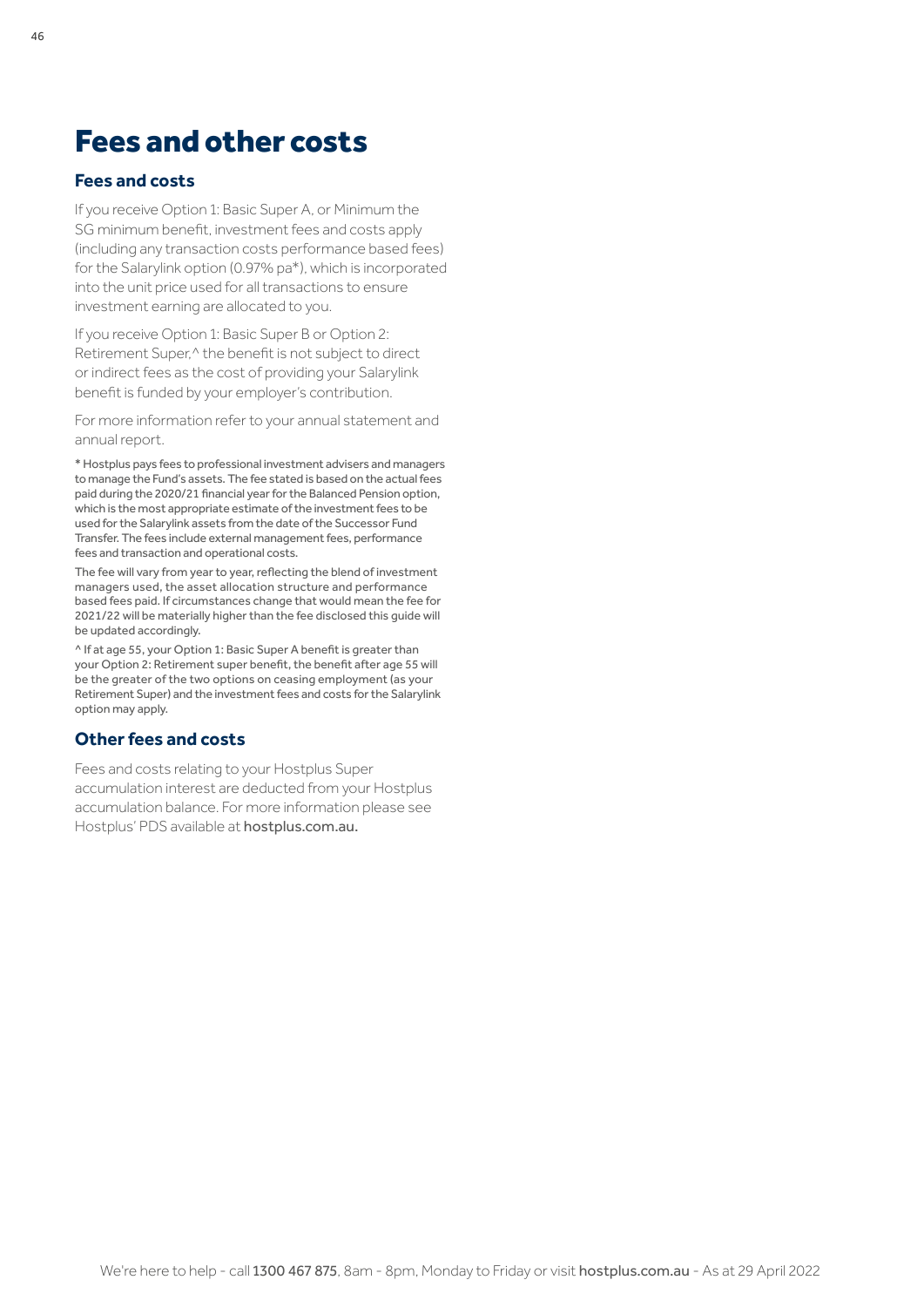## <span id="page-46-0"></span>Tax

The tax treatment of superannuation is complex and several different rules apply to the taxation on different types of contributions and benefits. To find out more, please refer to the Hostplus PDS available from [hostplus.com.au](https://hostplus.com.au). Different rules may apply to your Salarylink benefit because it's a defined benefit.

#### **Tax deductions**

Some expenses are tax deductible to Hostplus. The benefit of deductions will not be passed on directly to members in the form of a reduced fee or cost. However, members will benefit indirectly from Hostplus' tax deductions to the extent that they reduce tax payable by the trustee.

#### **Contribution Caps**

Contribution caps apply to Salarylink members and include non-concessional and concessional contributions paid into your Hostplus balance. For more information, please read the Hostplus PDS available at [hostplus.com.au](https://hostplus.com.au) and the Contribution Caps for Salarylink members on [page 50.](#page-49-0)

#### **Non-concessional caps**

Non-concessional contributions are your personal after-tax contributions.

#### **Concessional caps**

Concessional contributions are your:

- **·** notional contributions calculated in respect of your Salarylink benefits
- **·** before-tax contributions to your accumulation balance
- **·** employer contributions to your accumulation balance
- **·** personal contributions to your accumulation balance for which you claim a tax deduction.

The notional contributions are calculated using a formula as required in legislation as employer Salarylink contributions are not allocated to individual members. Please refer to the Contribution Caps for Salarylink members on [page 50.](#page-49-0)

#### **Claiming a tax deduction**

Eligible individuals under 75 years old are able to claim a tax deduction on after-tax personal contributions and have them treated as concessional contributions.

You may claim this tax deduction for after-tax personal contributions made to your accumulation balance, however you cannot claim a tax deduction on contributions made to Salarylink due to the structure of your defined benefits. This is to ensure that all Salarylink members pay the correct contribution (after allowance for all relevant taxes) for the life of their membership. You may be able to make arrangements with your employer to pay your Salarylink related contributions on a pre-tax (salary sacrifice) basis.

Please be aware that any after-tax personal contributions allocated to your accumulation balance that you claim a tax deduction for will be taxed at 15% and included in your concessional contributions cap. Changes to how you make your Salarylink contributions may also have an effect on how your concessional contributions are calculated.

#### **Tax on payments from super**

When you become entitled to access your super benefit, you may choose a lump sum and/or pension. There are different tax treatments for each of these. For further information refer to the Hostplus PDS available at [hostplus.com.au](https://hostplus.com.au).

#### **Providing your tax file number**

Under the *Superannuation Industry (Supervision) Act 1993*  (SIS), we are authorised to collect your tax file number (TFN), which will only be used for lawful purposes.

These purposes may change in the future as a result of legislative change. We may disclose your TFN to another superannuation provider, when your benefits are being transferred, unless you request in writing that your TFN not be disclosed to any other superannuation provider.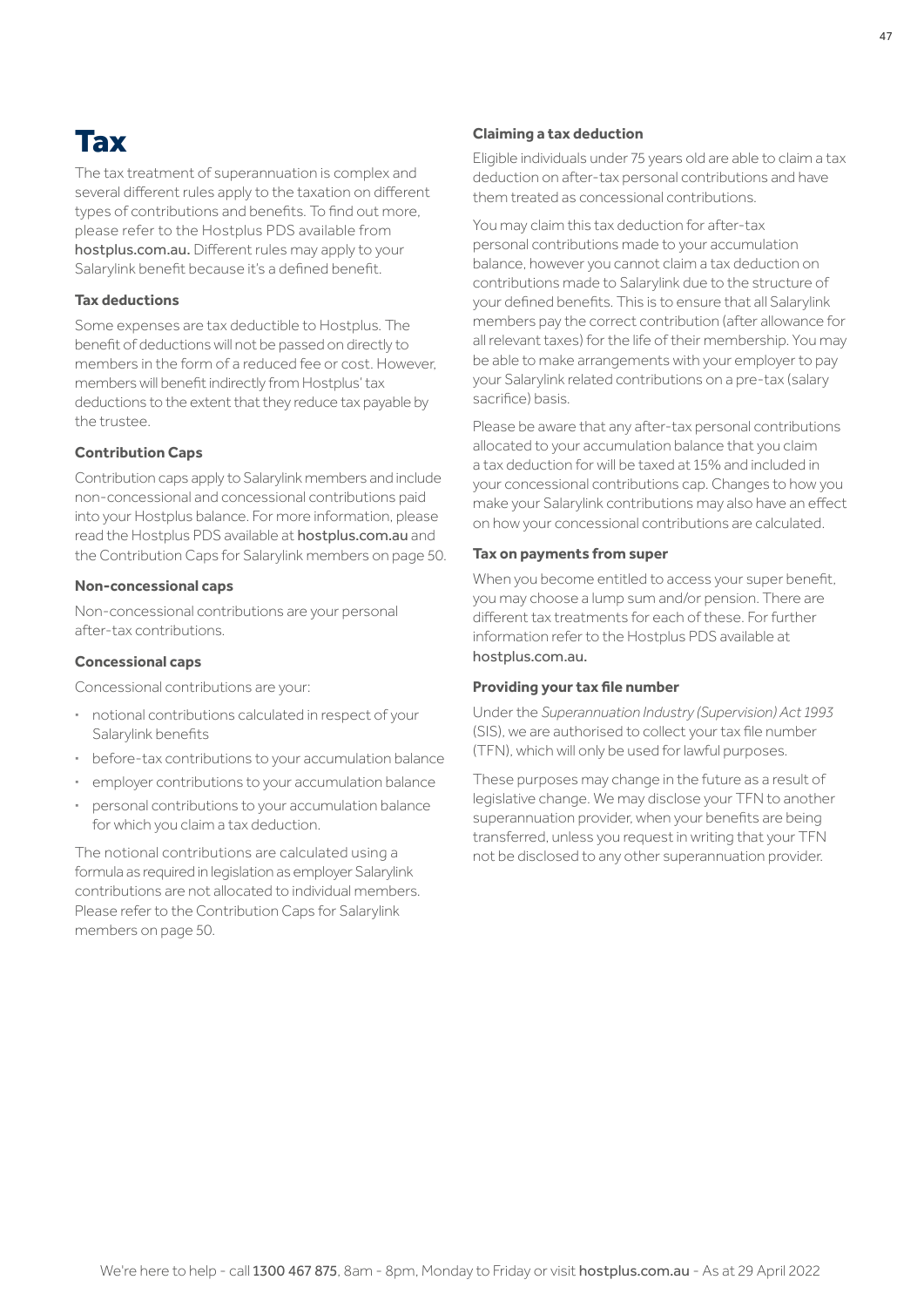## <span id="page-47-0"></span>General information

The following is some very important information IЩ that will assist you in managing your super.

## **Nominating your beneficiaries**

In the event of your death, your super (including any applicable insurance proceeds) may be payable to your dependants and/or legal personal representative. You can either select a 'preferred' beneficiary which is non-binding, or complete a 'binding nomination' which gives you more certainty as to who will receive your benefits.

You can nominate your dependants or legal personal representatives as beneficiaries at any time through your Member Online account at [hostplus.com.au](https://hostplus.com.au)

If you do not make a nomination or make an invalid nomination, the trustee will pay the benefit to your dependants and/or legal personal representative, as determined by the trustee, at the time of your death.

For further information about nominating beneficiaries, please visit [hostplus.com.au](https://hostplus.com.au)

## **Family law**

Provisions of the *Family Law Act 1975* allow married and de facto couples to split their superannuation benefits on separation.

The following people are permitted to ask for information about a member's superannuation benefits under the Act:

- **·** the member
- **·** the member's spouse/de facto (referred to as the non-member spouse) including same sex de factos as outlined in the Family Law legislation, and
- **·** a person who intends to enter into a superannuation agreement with the member.

#### **How to ask for information**

You must complete a 'Superannuation Information Kit (Form 6) Declaration'. You must also complete a 'Superannuation Information Form' as set down in the legislation and declare that you're eligible to ask for information. Copies of these forms are available on request from the Family Court or at www.familycourt.gov.au.

We will only provide information as required by legislation and all information is strictly confidential. Where a 'Superannuation Information Form' is received from someone other than the member, we cannot tell the member that the request has been received (as required by law).

We are not able to provide a valuation of any Salarylink or deferred benefit but will provide sufficient details to enable you to obtain a valuation from an appropriately qualified person.

To ensure prompt action by us in relation to all family law matters, all applications for information and other documents must be sent to the correct address. We may be unable to take action on a family law matter if the documents are not sent to the correct address.

All documents relating to family law matters must be sent to:

Locked Bag 5046 Parramatta NSW 2124

#### **How super can be split**

A superannuation benefit may be split as part of a property settlement, either by a court order or a private family law binding financial agreement which contains a superannuation agreement (agreement) between the parties.

Splitting means that a decision on how to split the superannuation benefit has been made and that a portion is to be allocated to the non-member spouse. When a sealed court order or agreement is received, we will check that it is valid and notify the member and the non-member spouse that it is in place.

The non-member spouse will be provided with options in respect of the actions required, the time frame for decisions and the implications if they don't respond. Salarylink members will have the split amount transferred or paid in accordance with relevant legislation to the non-member spouse after the complying court order or agreement is received by us. Any amount payable to the non-member spouse will be initially paid from your accumulation balance (unless you provide alternative instructions). If there are insufficient monies in your accumulation balance to meet the full amount of the split, a negative family law balance will be created in your Salarylink membership to enable the full amount of the split to be paid. Any negative family law balance created as a result of the payment split will be allocated with investment earnings of the defined benefit assets.

On ceasing employment, your standard Salarylink benefit is calculated in accordance with the Trust Deed and the total amount of the negative family law balance is then deducted from your total Salarylink benefit.

The trustee will only accept an order that contains a dollar value allocation to the non-member spouse due to the nature of Salarylink benefits. Percentage splits will not be accepted as they cannot be administered appropriately by the trustee.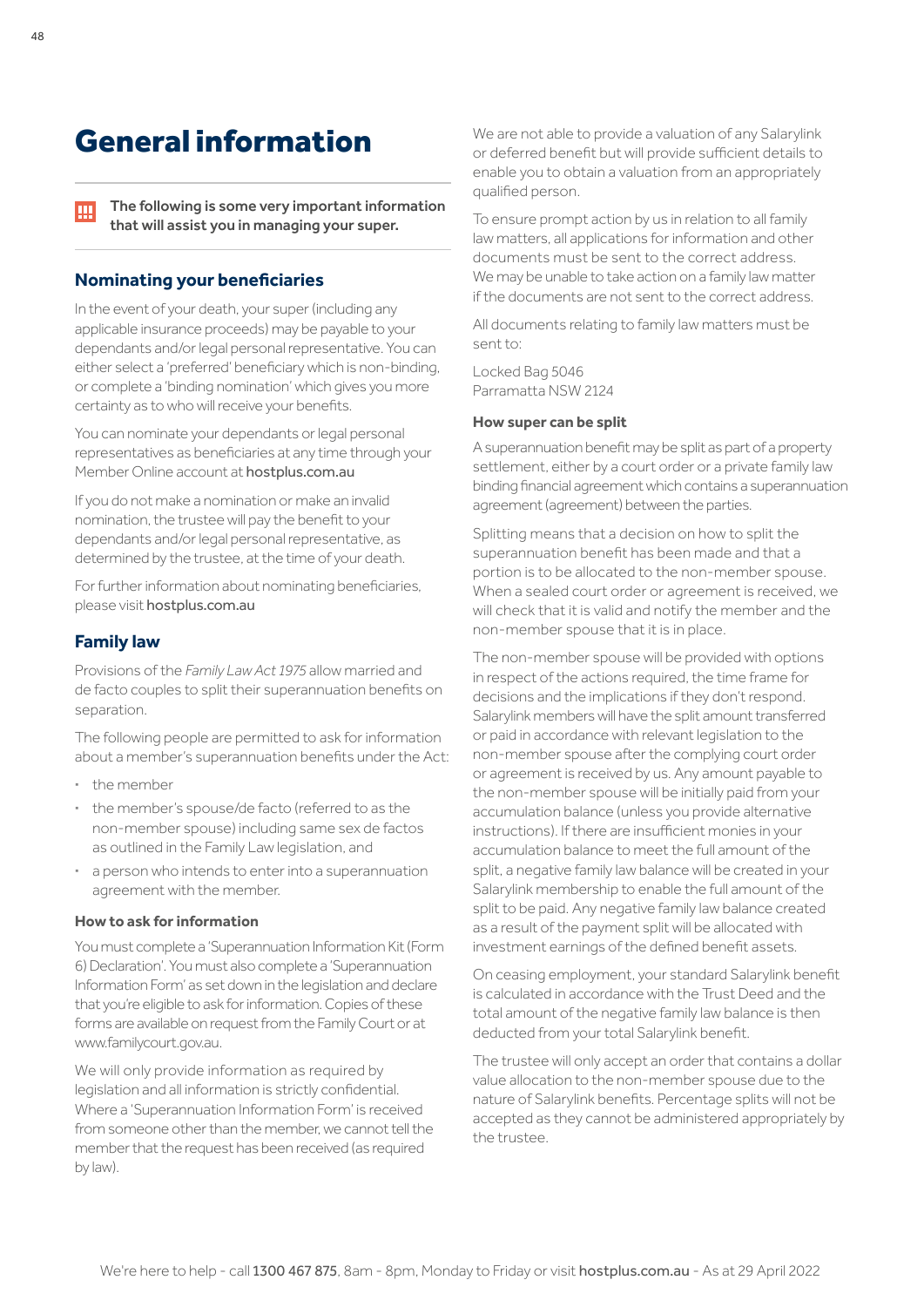#### **How super can be flagged**

'Flagging' means that the decision on how to split the benefit is postponed until a later date. If a benefit becomes payable to a member while a flag is in place, no benefit can be paid and we must notify the parties or the court. We must wait for further instructions from the parties or the court before paying any benefit. A benefit can only be paid or split once the 'flag' is lifted.

#### **Fees payable**

There are fees payable to us in relation to family law matters. These will be deducted from your accumulation balance. Refer to the Hostplus PDS, available at [hostplus.com.au](https://hostplus.com.au) for more information.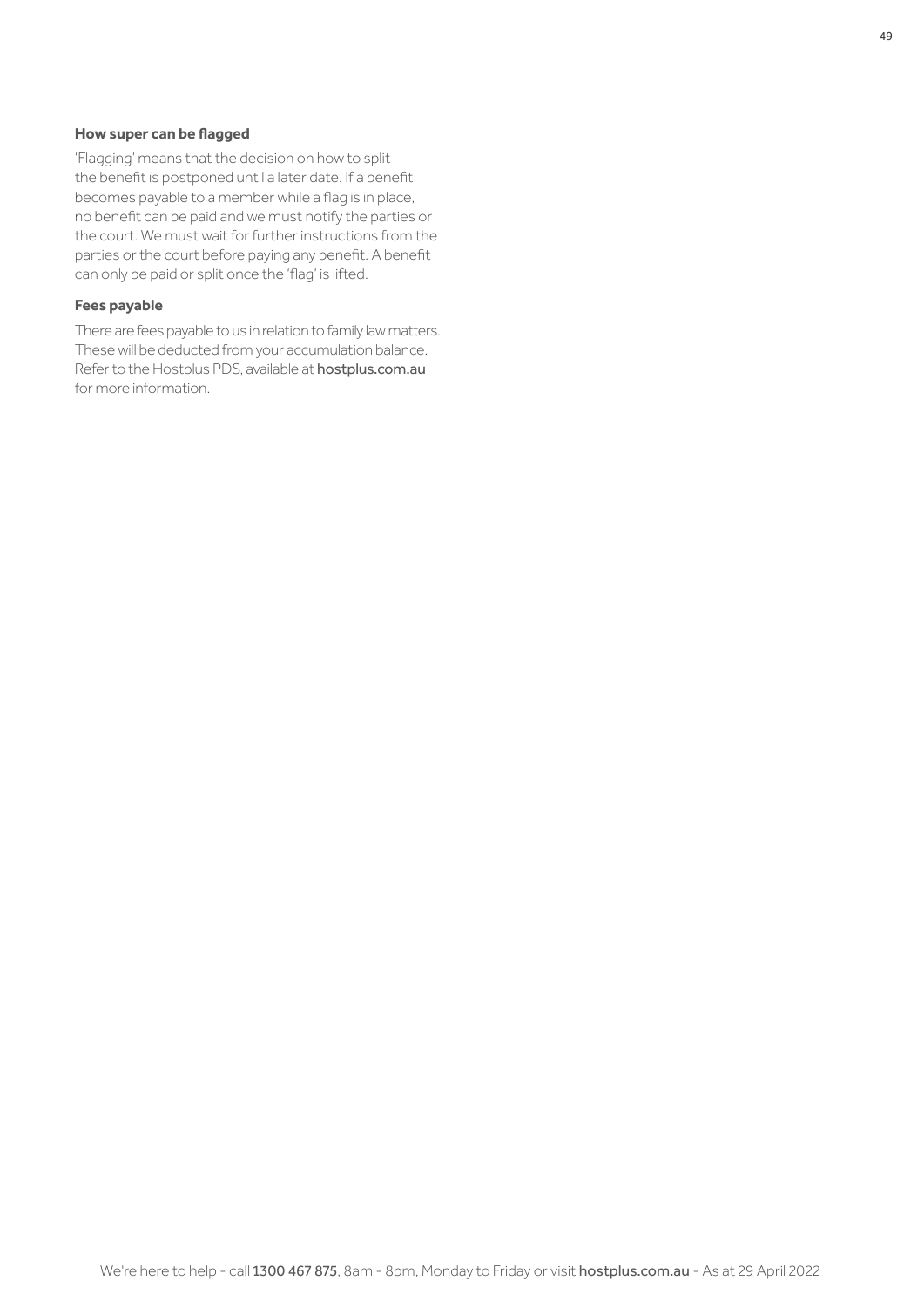## <span id="page-49-0"></span>Contribution Caps for Salarylink Members

## **Contribution caps**

There are limits to the amount of concessional and non-concessional contributions you can add to your super each year. These limits are known as contributions caps.

For more information about contribution caps and their tax implications, please read the Hostplus member guide available at [hostplus.com.au](https://hostplus.com.au)

## **Non-concessional caps**

Non-concessional contributions are any contributions you make to your super account after tax.

## **Concessional caps**

For Salarylink accounts, the concessional contributions reported to the Australian Tax Office are known as Notional Taxed Contributions. These are calculated by a formula (instead of the actual contributions made by you and your employer).

## **How are NTCs calculated?**

Notional Taxed Contributions (NTC) are calculated using a formula as required by legislation rather than employer Salarylink contributions being allocated to individual members.

The Annual NTC Value is calculated as follows:



In addition to the NTCs, the following contributions to your Hostplus Super accumulation balance are also included in your concessional cap:

- **·** employer contributions
- **·** salary sacrifice
- **·** personal contributions for which you claim a tax deduction.

## **Example**

John is a Salarylink member who started working as a landscaper at his local council two years ago. He works full-time hours and his annual salary last 1 July was \$60,000. John's Salarylink total contribution rate is 6% for the full financial year. Of this, 4% is salary sacrifice contributions and 2% is after-tax contributions. Based on his total contribution rate, his New Entrant Rate is 10%. His annual NTC for the financial year is therefore:

| $NTC =$ | $1.2 \times (10\% \times 1 \times 60,000 \times 365 - (60,000 \times 2\%)$<br>365 |
|---------|-----------------------------------------------------------------------------------|
| $NTC =$ | $1.2 \times (6.000 - 1200)$                                                       |
| $NTC =$ | \$5,760                                                                           |

## **NTC formula explained**

| <b>New Entrant Rate</b>                                                                 | The Actuary has calculated the New<br>Entrant Rate in accordance with<br>legislative requirements. The New<br>Entrant Rate is determined by your<br>Salarylink contribution rate as shown<br>in the following table. |
|-----------------------------------------------------------------------------------------|----------------------------------------------------------------------------------------------------------------------------------------------------------------------------------------------------------------------|
| <b>Service fraction</b>                                                                 | The Service Fraction is relevant for<br>part-time employees.                                                                                                                                                         |
| <b>Super salary at</b><br>start of financial<br>year                                    | Your annual superannuation salary as<br>at 1 July every year.                                                                                                                                                        |
| Days as a<br>contributing<br><b>Salarylink member</b>                                   | The number of days in the financial<br>year you were a contributing Salarylink<br>member.                                                                                                                            |
| <b>Member</b><br>after-tax<br>(non-concessional)<br>contributions<br>made to Salarylink | The total after-tax (non-concessional)<br>contributions you made to Salarylink in<br>the financial year.                                                                                                             |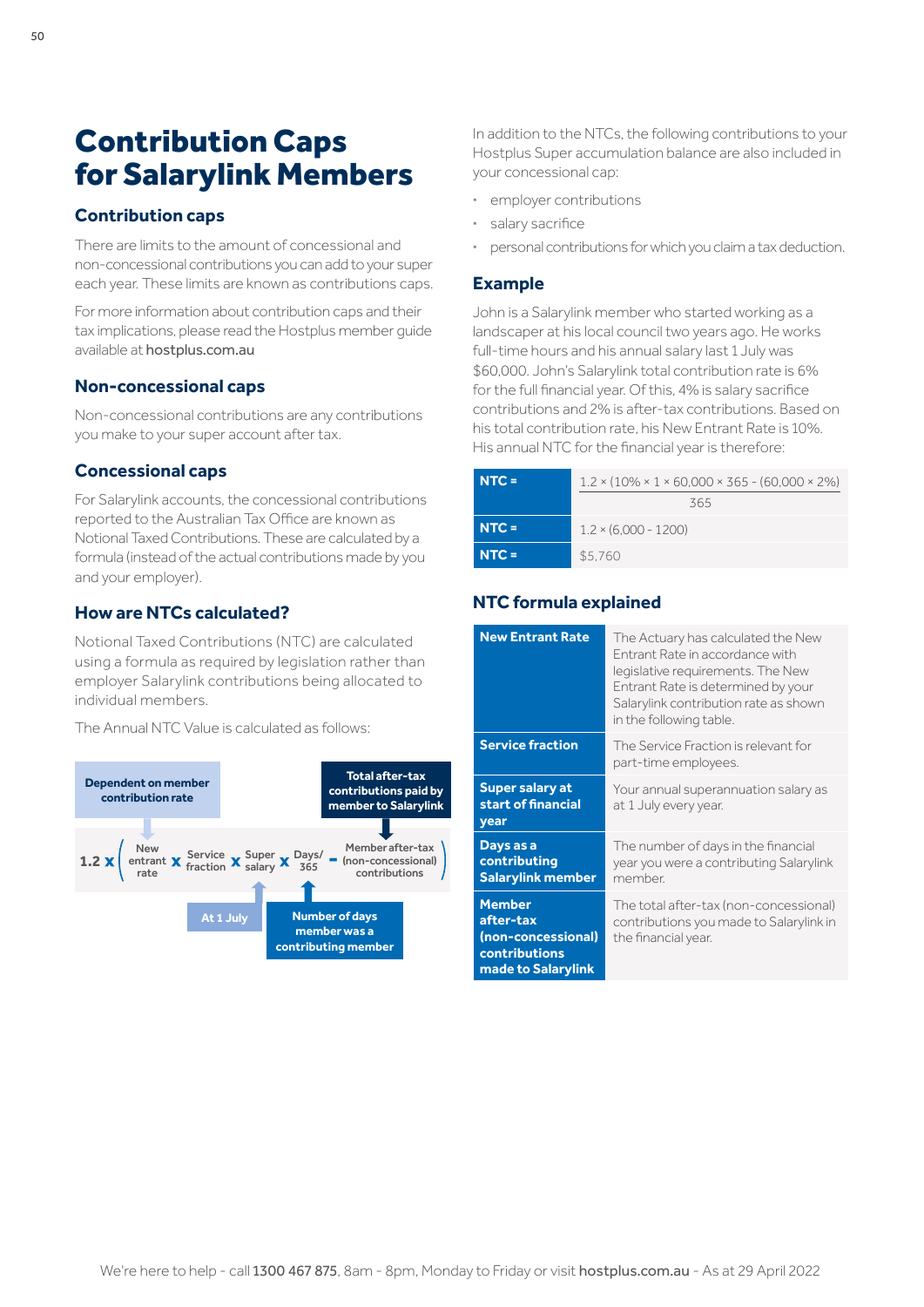## **New entrant rate**

| <b>Member's Salarylink</b><br>contribution rate (%) | <b>New Entrant Rate*</b> |
|-----------------------------------------------------|--------------------------|
| 1                                                   | 5                        |
| $\overline{c}$                                      | 6                        |
| 2.5                                                 | 6                        |
| 3                                                   | 7                        |
| $\overline{4}$                                      | 8                        |
| 5                                                   | 9                        |
| 6                                                   | 10                       |
| $\overline{7}$                                      | 11                       |
| 8                                                   | 12                       |
| 9                                                   | 13                       |
| 10                                                  | 14                       |

\* The New Entrant Rate may change with future Superannuation Guarantee contribution rate changes.

## **Grandfathering rules for NTCs**

Some Salarylink members may be eligible for grandfathering provisions. Grandfathering may impact the level of concessional contributions reported to the ATO.

For grandfathered Salarylink members, if the NTC value is calculated as an amount above the concessional contributions cap, we will report to the ATO that the NTCs are equal to the cap.

If the NTC value is below the concessional contribution cap, the full value is reported to the ATO.

The grandfathering rules only apply to the Salarylink benefit.

Any concessional contributions made to your Hostplus Super accumulation balance or to another super fund count towards the overall concessional contribution cap.

## **Eligibility for grandfathering NTCs**

You may be eligible for grandfathered NTCs if you joined Salarylink before 12 May 2009 and your New Entrant Rate has not increased since that date.

If the rate of your super salary has increased by more than 50% in 1 year or by more than 75% over 3 years since 12 May 2009, your employer will need to advise Hostplus that the increase was made "on an arm's length basis". This means that the salary increase must be determined by the employer without undue influence by the employee.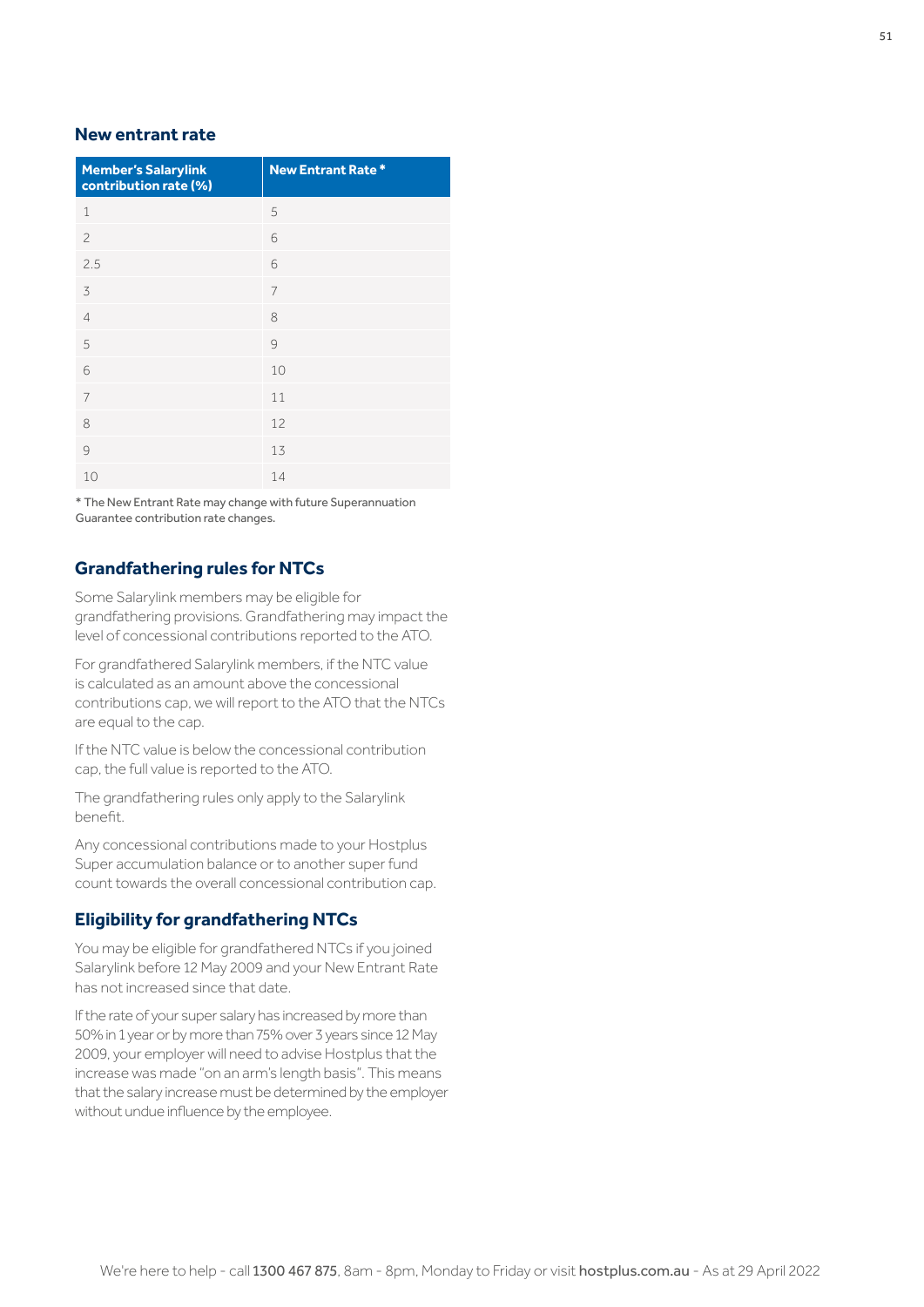## <span id="page-51-0"></span>Impact of changes to Superannuation Salary under the Salarylink Rules

#### **What is Superannuation Salary?**

Superannuation Salary consists of your regular wages or salary, including any allowances paid as a regular and continuing part of your wages or salary. It excludes commission, sums paid for overtime or other special services, bonuses and allowances of a non-permanent nature,

## **How will changes to my Superannuation Salary impact my Salarylink benefit?**

The change to your Superannuation Salary information may impact the following calculations:

- **·** Final Average Salary
- **·** Option 1: Basic Super (if under age 55)
- **·** Option 2: Retirement Super (if under age 55)
- **·** Retirement Super Benefit (if over age 55)
- **·** Total and Permanent Disablement Benefit
- **·** Accrued Benefit Percentage\*
- **·** Death Benefit
- **·** Ill-health Benefit
- **·** Income Protection Benefit

\* Accrued Benefit Percentage may be impacted if there is a salary reduction.

## **What is my Final Average Salary (FAS)?**

Your Final Average Salary (FAS) is determined as the average of your Superannuation Salaries paid over the previous three years to the date of calculation or when you cease work. If your Superannuation Salary is reduced, this will impact your FAS.

## **What is my Benefit Percentage?**

Your Benefit Percentage is based on your Salarylink contribution rate.

| <b>Total Salarylink</b><br>contribution rate (% pa) | <b>Benefit percentage (% pa)</b> |
|-----------------------------------------------------|----------------------------------|
| 1                                                   | 10.2                             |
| $\overline{c}$                                      | 11.4                             |
| $2.5*$                                              | $12.0*$                          |
| 3                                                   | 12.6                             |
| $\overline{4}$                                      | 13.8                             |
| 5                                                   | 15.0                             |
| 6                                                   | 16.2                             |
| 7                                                   | 17.4                             |
| 8                                                   | 18.6                             |
| 9                                                   | 19.8                             |
| 10                                                  | 21.0                             |

\* Only available for selected members

If you work part time, then for the period of part-time employment your Benefit Percentage will be calculated as a proportion of your full-time Benefit Percentage for that period based on the hours you worked. For example, if you work four days a week and your part-time percentage is now 80% and you are contributing 5% to Salarylink, then your benefit percentage per year is 15% x 80% = 12%.

## **What is my Accrued Benefit Percentage?**

Your Accrued Benefit Percentage (ABP) is calculated based on your Benefit Percentage using years and complete days\*.

Your total ABP is the sum of all of the various Benefit Percentages which applied during your Salarylink membership.

\* Years and complete months before 1 July 2019.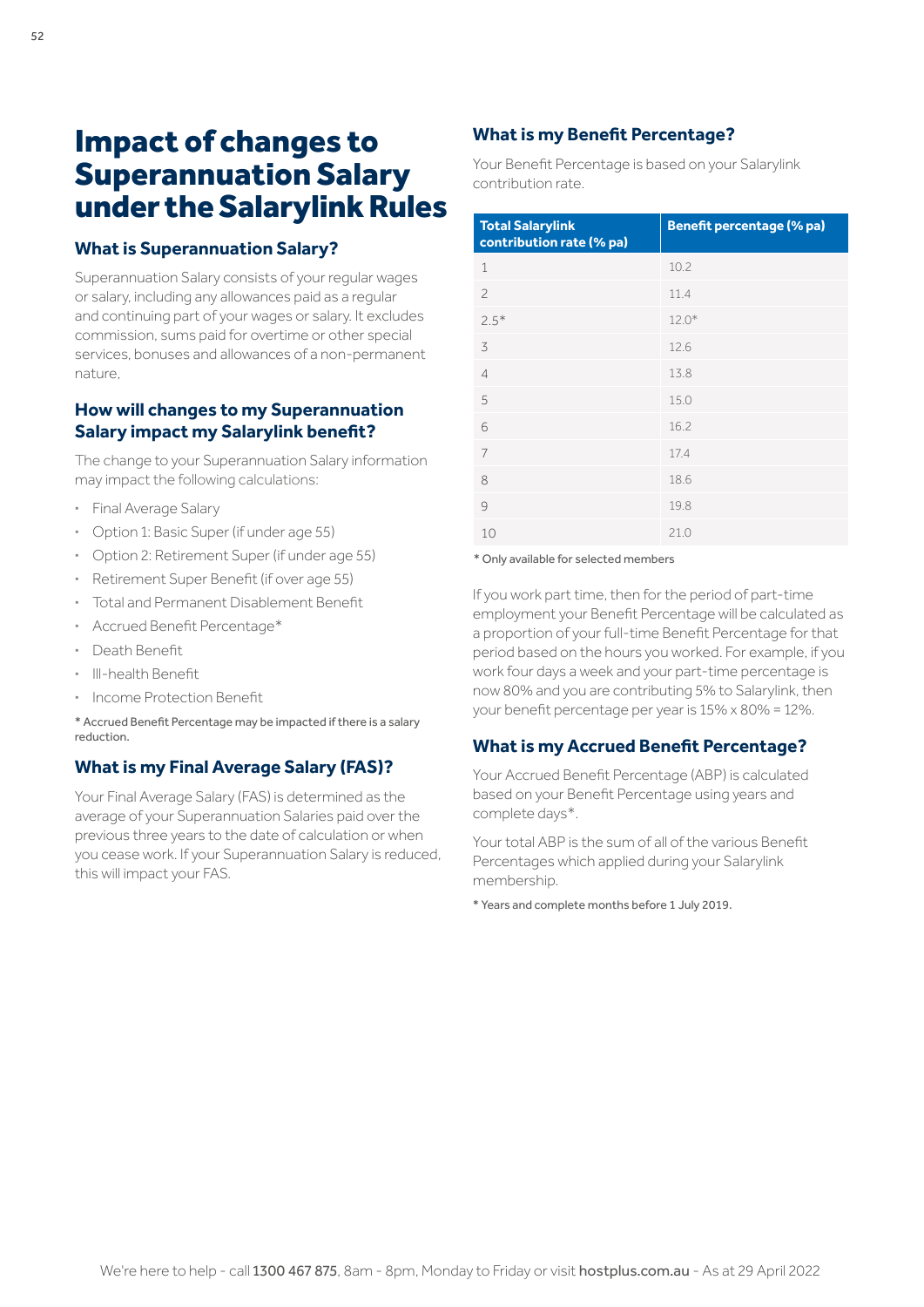## **What is the impact of a salary reduction?**

If your Superannuation Salary is reduced permanently, and not because you have reduced your working hours (e.g. part-time percentage):

- 1. We will verify with your employer that the Superannuation Salary reduction is a permanent and genuine salary reduction.
- 2. Your Superannuation Salary will be updated in your Salarylink account.
- 3. Your reduced Superannuation Salary will be phased into the FAS calculation over a three-year period.
- 4. A Salary Reduction Percentage (SRP) will be calculated as at the date your Superannuation Salary is reduced. It will then be gradually added to your ABP over the same three-year period in which the FAS is impacted by a genuine salary reduction. The SRP is designed to protect your benefits from a sudden income reduction.

## **Salary reduction example**

Elizabeth is a 56-year-old Salarylink member. She was working in a position which had a Superannuation Salary of \$70,000 p.a. She then decided to accept a lower paying position in a new team. This new position had a Superannuation Salary of \$60,000 p.a. At the date of Elizabeth's salary reduction, her ABP was 250%.

Her SRP is calculated as:

#### (Previous Superannuation Salary/Current Superannuation Salary x ABP) – ABP

- $=($70.000}{$60.000 \times 250\%]-250\%$
- $= 291.667\% 250\%$
- $= 41.667\%$

Elizabeth contributes a total of 10% as member contributions to Salarylink and works full time. Therefore her standard benefit percentage per year is 21% (refer to the table under the heading "What is my Benefit Percentage?"). If Elizabeth remains full time and keeps contributing 10% to Salarylink, her ABP will accrue by her benefit percentage of 21% per year. Plus, over the next three years, her ABP will increase by an additional amount due to the SRP i.e. 41.667%/3 = 13.889%. This will result in an increase to her ABP of 13.889% per year until the SRP has been fully applied. The SRP will be fully applied once three years has lapsed since the effective date of her salary reduction. If her circumstances stay the same, her benefit percentage will then be a total of 21% per year again.

Elizabeth's FAS calculation has been impacted as follows:

| Year          | <b>Previous</b><br><b>Superannution</b><br>Salary p.a.* | <b>New</b><br><b>Superannuation</b><br>Salary p.a.* |
|---------------|---------------------------------------------------------|-----------------------------------------------------|
| 1             | \$70,000                                                | \$60,000                                            |
| $\mathcal{P}$ | \$71,500                                                | \$61,500                                            |
| ζ             | \$73,000                                                | \$63,000                                            |
| <b>FAS</b>    | \$71,500                                                | \$61,500                                            |

\* Assumes an increase of Superannuation Salary of \$1,500 per annum.

Comparison of Elizabeth's retirement super calculation after three years:

|                                      | <b>Retirement Super</b><br><b>Benefit (no salary</b><br>reduction) | <b>Retirement Super</b><br><b>Benefit (with</b><br>salary reduction)* |
|--------------------------------------|--------------------------------------------------------------------|-----------------------------------------------------------------------|
| Accrued Benefit<br>Percentage        | 313.000%                                                           | 354.667%                                                              |
| x Final Average<br>Salary            | \$71,500                                                           | \$61.500                                                              |
| = Retirement<br><b>Super Benefit</b> | \$223,795.00                                                       | \$218,120.21                                                          |

\* Note: in this example if the SRP had not been applied, Elizabeth's final benefit would have been 313% x \$61,500 = \$192,495.

## **How does a salary reduction impact my Salarylink insurance cover?**

Your Salarylink Death and Total & Permanent Disablement (TPD) insurance cover is calculated as 15%# of your final Superannuation Salary\* for each year and complete day to age 65 from the date you are assessed as terminally ill, ceased service or your date of death.

Your Salarylink **Income Protection** insurance cover is calculated as a maximum benefit of the lesser of 75% of Superannuation Salary (a lower rate will apply if your annual salary exceeds \$400,000) or \$30,000 per month.

#### If your Superannuation Salary is reduced as at the date of calculation of your insurance cover, then your insurance cover will also be reduced.

If you work part time, your Salarylink insurance cover is multiplied by your part-time percentage.

Your Salarylink insurance cover may be subject to restrictions or limitations.

You should be aware that if your salary information is not correct or up to date, this may affect the calculation of your Salarylink insurance cover.

\* Final superannuation salary is your annual superannuation salary at the date of cessation of employment.

# Transitional arrangements may apply if you were a Salarylink member at 1 January 2005.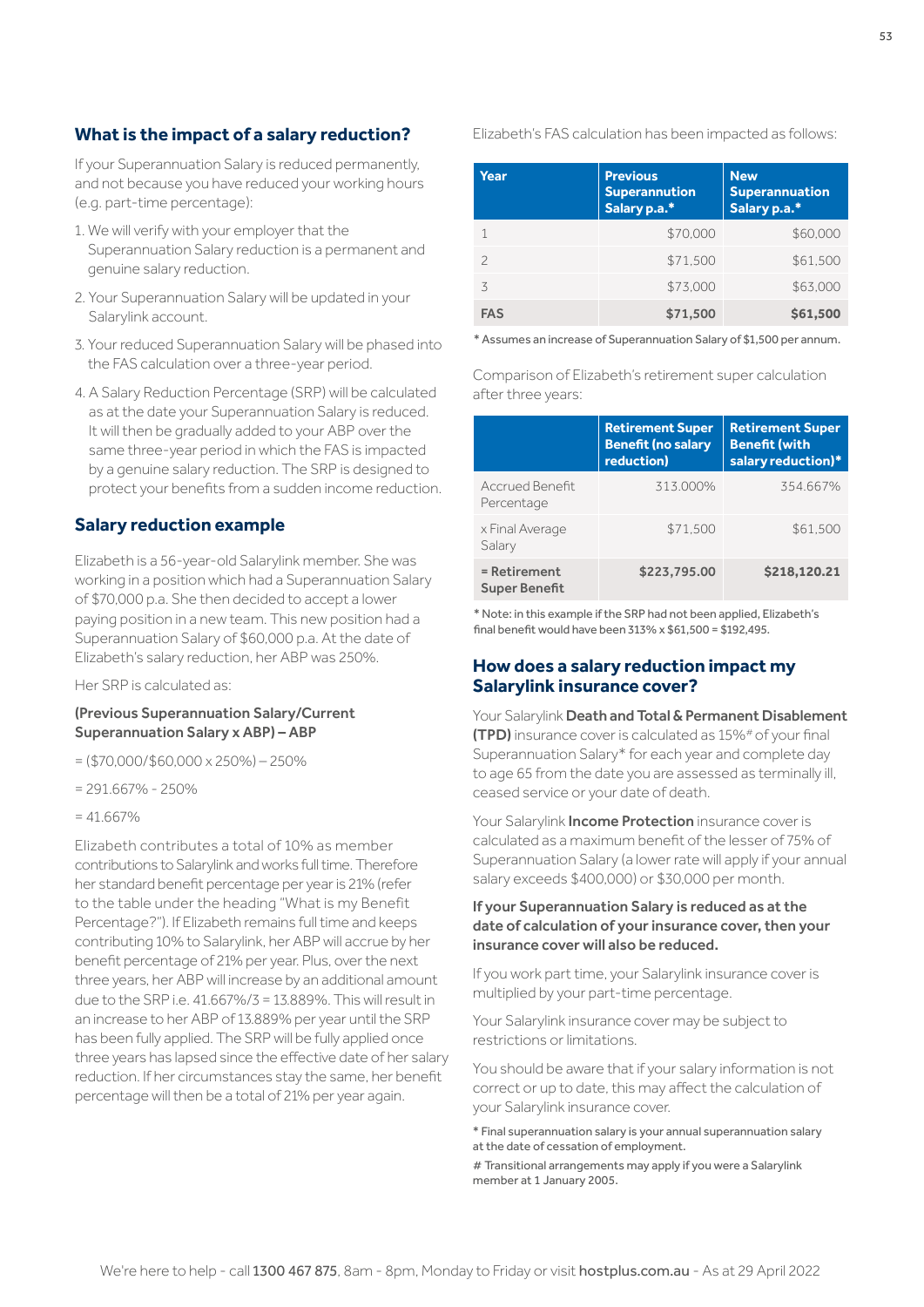# <span id="page-53-0"></span>Lifetime Pension Member Guide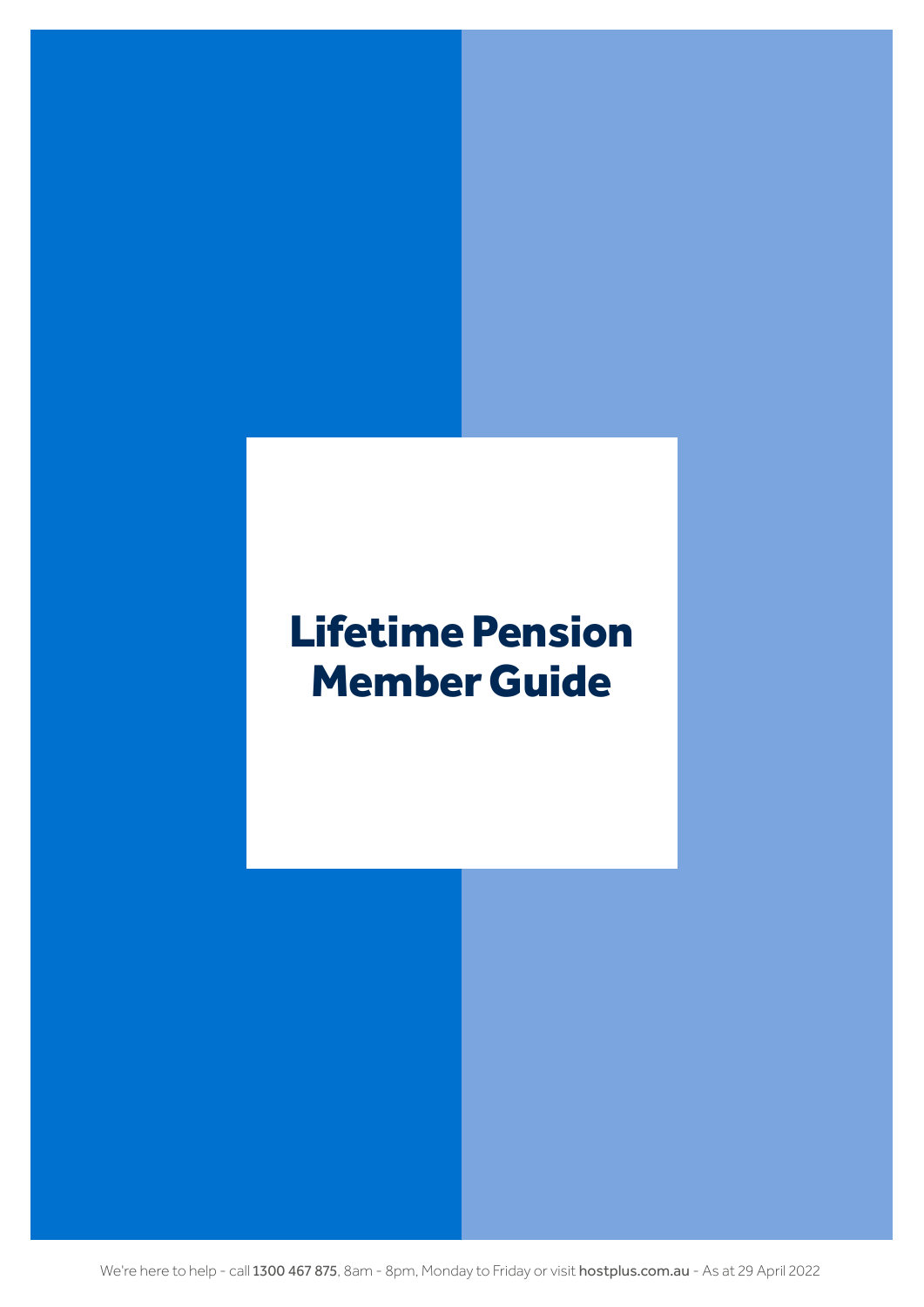## Lifetime Pension Member Guide

## **What is a Lifetime pension?**

As the name implies, the Lifetime pension product provides you with an income for the rest of your life. It is a closed product, meaning you cannot establish a new Lifetime pension. When establishing your Lifetime pension you had the choice of either a reversionary pension (to provide an income for your surviving partner) or a non-reversionary pension. The Lifetime pension is payable for a minimum period of the lesser of 10 or 20 years (depending on the date you purchased your pension) or the period to your life expectancy from the date of commencement of the pension. With a Lifetime pension, it's not possible to roll other super money into your account, or make lump sum deposits or withdrawals. The pension could only be commuted within the first six months of commencement (that is, converted into a lump sum amount). It may be rolled over to a similar product at any time.

## **Calculating your pension payments**

Investment choice does not apply to a Lifetime pension because the income is fixed subject to indexation. Your pension payment amount was worked out at commencement by dividing the value of the lump sum used to open your Lifetime pension account by a pension factor. The pension factor was determined by Fund's Actuary at commencement based on your age, gender and whether you chose a 'reversionary beneficiary'. Payments are indexed on an annual basis at 1 July by the lesser of 5% or the annual increase in All Groups Adelaide CPI (subject to a minimum of zero). We will write to you every year to confirm your new pension payments after indexation.

## **Payment arrangements**

Pension payments are made monthly or quarterly, depending on your choice at commencement. Payments are made directly to your bank account.

## **Keeping pace with inflation**

Unless your pension keeps pace with inflation, your money loses its purchasing power. That's why a Lifetime pension is indexed to the lesser of 5% or the annual change in Adelaide CPI at each 1 July (subject to a minimum of zero). CPI is based on the All Groups Index for Adelaide and is the change for the 12 months to 31 March each year.

## **Protecting your spouse**

If you have a spouse, on commencement you had the choice to make them a 'reversionary beneficiary' of your Lifetime pension. This means that if you die, your Lifetime pension payments continue to be made to your spouse. Your spouse may receive payments at the rate of 50%, 75% or 100% of the pension payments made to you, depending on your choice on commencement.

If the pension reverts to your reversionary beneficiary (that is, the person you nominated to receive your income stream automatically upon your death), it could not have a reversionary component greater than the benefit that is payable immediately before reversion. If a reversionary pensioner dies before the reversionary pension starts, there will be no residual payment from the pension, unless the original pension has been in operation for the lesser of the original member's period to their life expectancy at the date of commencement or 10 or 20 years (depending on the date the pension commenced). In this case, the remaining payments to the relevant date will be calculated and paid to your estate.

## **If you die and there is no reversionary beneficiary**

If you haven't chosen a reversionary beneficiary and you die before the pension has been in operation for the relevant period, the payments due to the end of the period, subject to the Trust Deed and relevant laws, will be paid as a lump sum to your estate or a surviving spouse. The lump sum will be calculated based on the payments due to the end of the 10 or 20 year relevant period, based on the payment amount at date of death without allowance for future indexation.

## **Centrelink conditions**

A portion of the purchase price of your Lifetime pension may be exempt for Centrelink purposes. This will depend on the date you commenced your pension.

## **Commuting your pension to a lump sum**

Commutations are only permitted if you are instructed to split a benefit under Family Law.

## **Taxation**

All pension payments and lump sum withdrawals (if applicable) are tax-free from age 60.

## **Fees**

The cost of establishing and administering your Lifetime pension was taken into account in the calculation of your pension payments. There are no further fees deducted from your Lifetime pension payments, although this can be altered as required under the advice of the Fund's Actuary.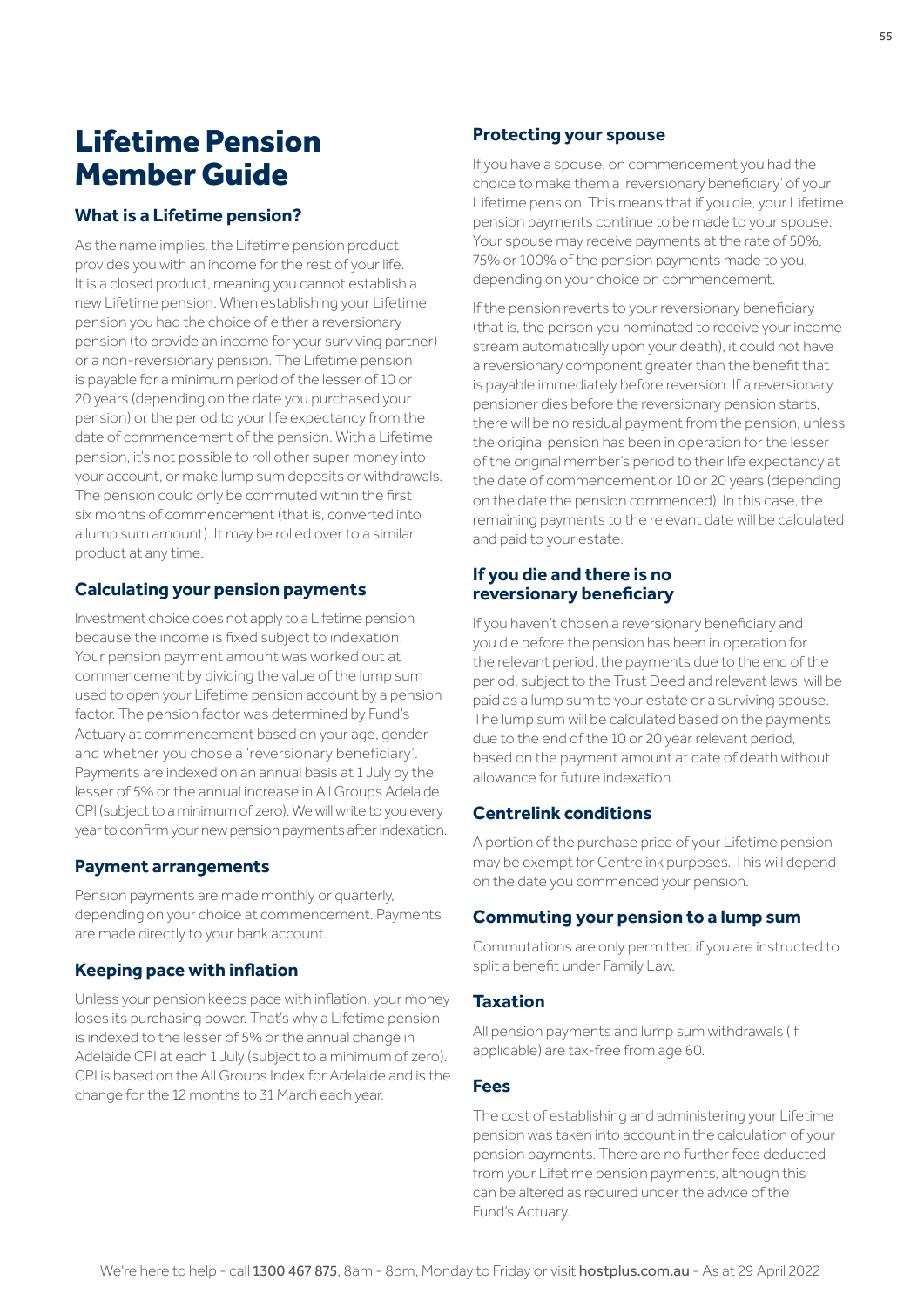## **Other issues**

There is no residual value after the expiration of the minimum period. Please note the capital value of the income stream cannot be used as security for borrowing. The assumptions on which the pension is based were determined by the Fund's Actuary at the time. The assumptions remain fixed for members once they have commenced the pension with the exception of any fees which may be altered as required.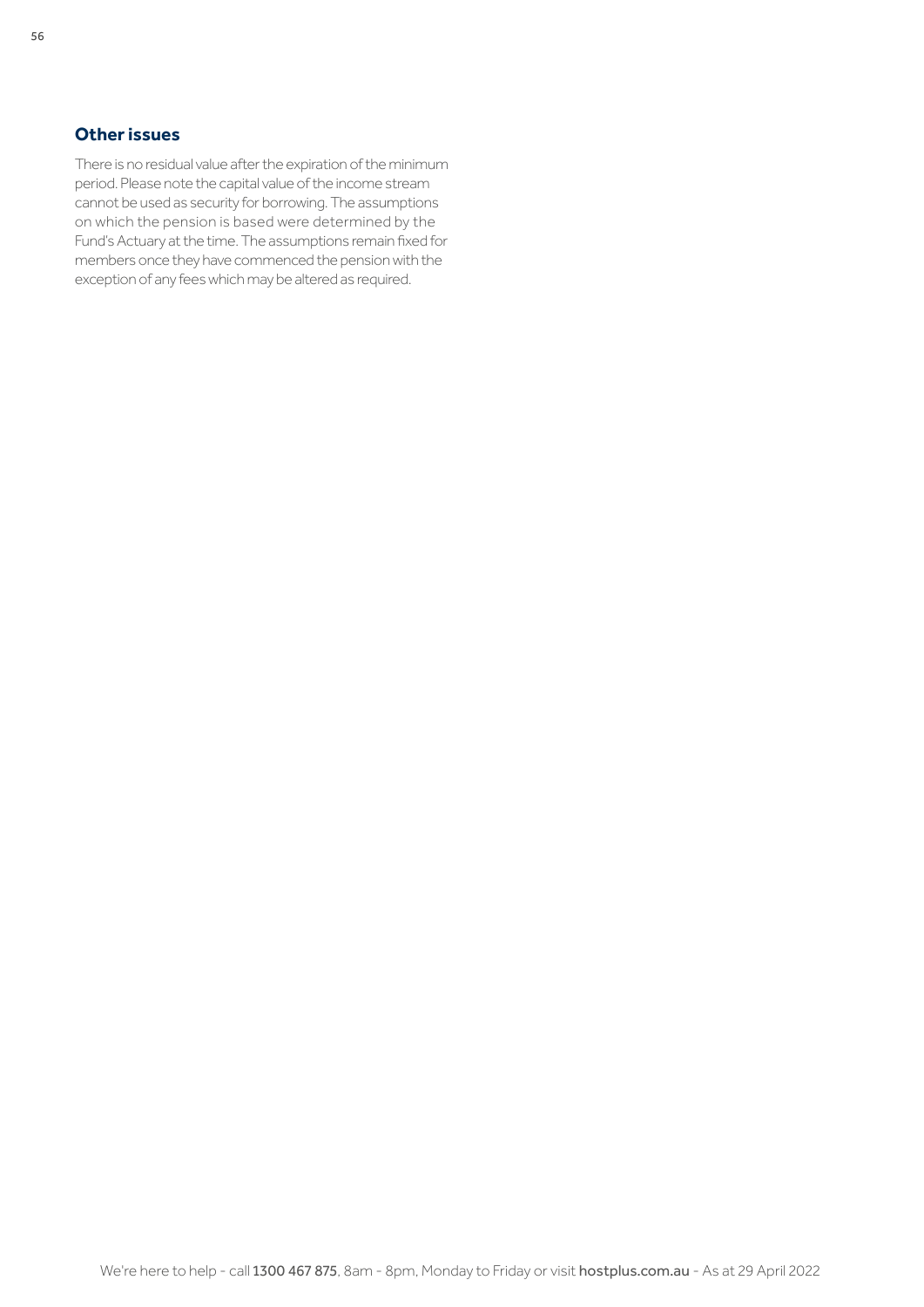# <span id="page-56-0"></span>Term Pension Member Guide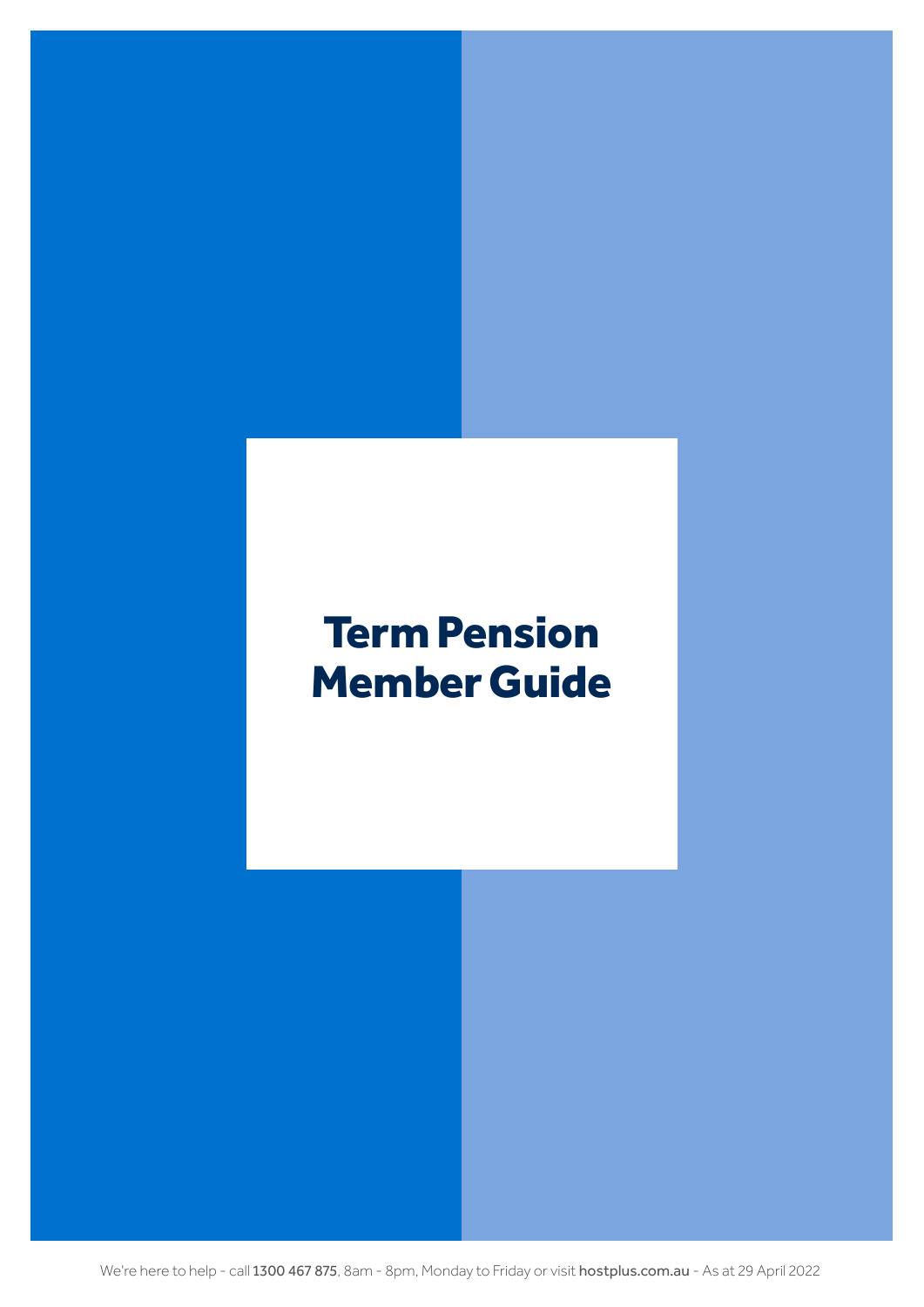## Term Pension Member Guide

## **What is a Term pension?**

The Term pension, which is a non-account based pension, provides you with an income for a fixed period of time. It is a closed product, meaning you cannot establish a new Term pension.

You cannot roll over other super money or make personal contributions once the Term pension has started.

Lump sum withdrawals are not permitted and investment choice does not apply.

## **Calculating your pension payments**

Your initial pension payment amount was worked out by dividing the value of the opening balance by a pension factor.

The pension factor was determined by the Fund's Actuary and was based on your selected pension term and payment frequency.

The pension term is a fixed period chosen at commencement that is no greater than the difference between your age at the commencement date and age 100. For example if you were age 65 at commencement, your term could be from 1 to 35 years. The term can also be based on your spouse's age if you have opted to make your spouse a reversionary beneficiary. See the 'Protecting your spouse' section on this page.

Your pension payments are indexed on an annual basis at 1 July by the lesser of 5% or the annual increase in the All Groups Adelaide CPI (subject to a minimum of zero).

## **Payment arrangements**

Pension payments can be made monthly or quarterly, depending on your choice at commencement.

## **Protecting your spouse**

You have the option to make your spouse a 'reversionary beneficiary' of your Term pension. This nomination could be made on commencement or during the period of the Term pension in the event of remarriage. This means that if you die, your Term pension payments continue to be made to your spouse (unless not permitted by law). Your spouse will receive 100% of the pension payments made to you. If the pension reverts to your spouse as a reversionary beneficiary, it must not have a reversionary component greater than the benefit that is payable immediately before reversion.

## **If you die and there is no reversionary beneficiary**

If you haven't chosen a reversionary beneficiary and you die before the pension has been in operation for the relevant period, the payments due to the end of the period, subject to the Fund's Trust Deed and relevant laws, will be paid as a lump sum to your estate or surviving spouse. The lump sum will be calculated based on the payments due to the end of the term, based on the payment amount at date of death without allowance for future indexation.

## **Keeping pace with inflation**

Unless your pension keeps pace with inflation your money loses its purchasing power. That's why your Term pension is indexed each 1 July by the lesser of 5% or the annual increase in All Groups Index for Adelaide CPI (subject to a minimum of zero). CPI is based on the All Groups Index for Adelaide and is the change for the 12 months to 31 March each year.

## **Rolling your pension over**

You can rollover your Term pension to another similar product at any time.

## **Taxation**

All pension payments and lump sum withdrawals (if applicable) are tax-free from age 60.

## **Fees**

The cost of establishing and administering your Term pension was taken into account in the calculation of your pension payments. There are no further fees deducted from your Term pension, although this can be altered as required under the advice of the Fund's Actuary.

## **Other issues**

Commutations are only permitted in limited circumstances, for example, if you are instructed to split a benefit under Family Law requirements.

There is no residual capital value after the expiration of the term of the pension. Please note that the capital value of the income stream and the income from it cannot be used as security for borrowing.

The assumptions on which the pension was based were advised and reviewed by the Fund's Actuary and approved by the Trustee at the time you commenced your Term pension. The assumptions remain fixed for the term with the exception of any fees which may be altered as required as advised by the Fund's Actuary.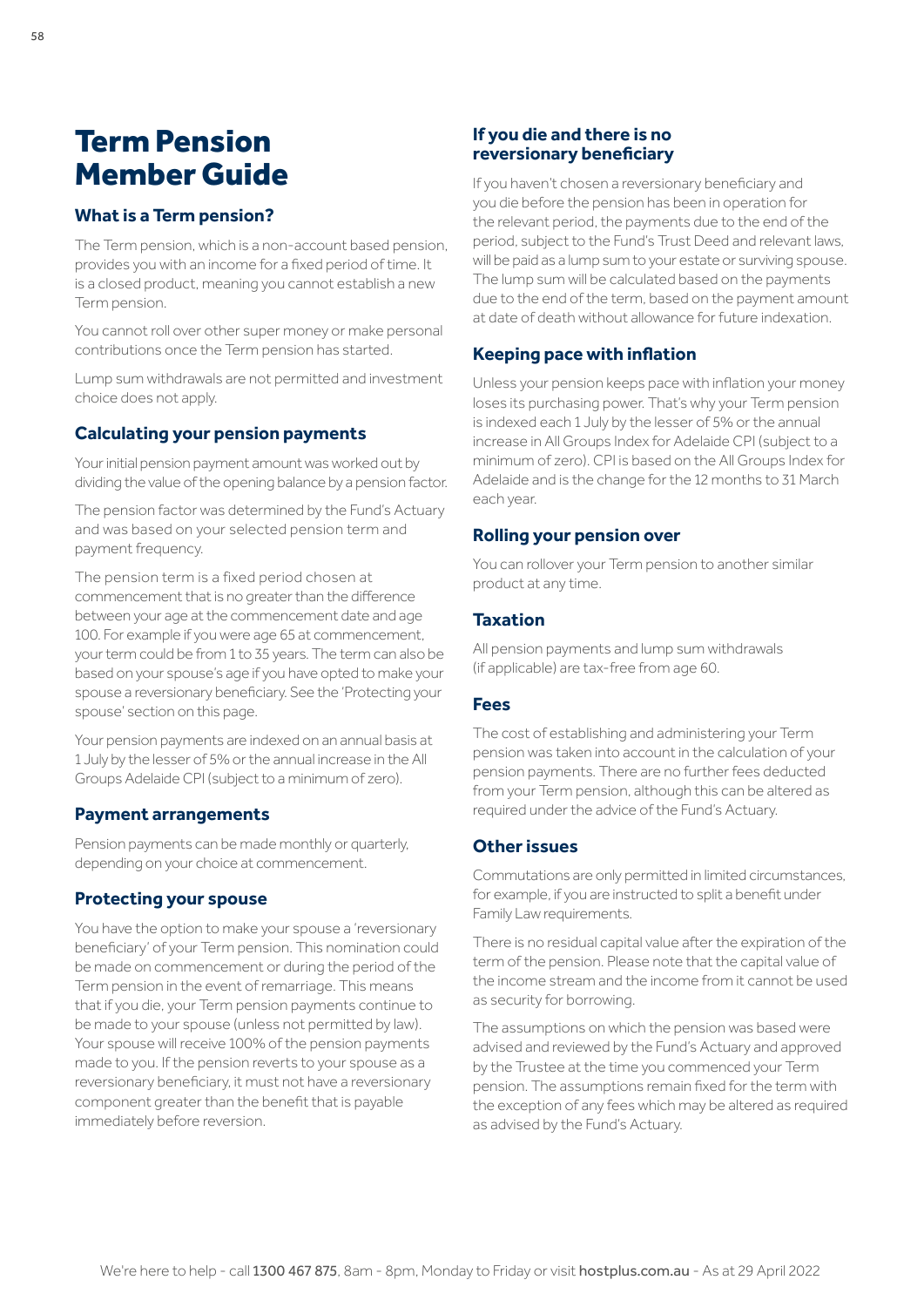# <span id="page-58-0"></span>Term Allocated Pension Member Guide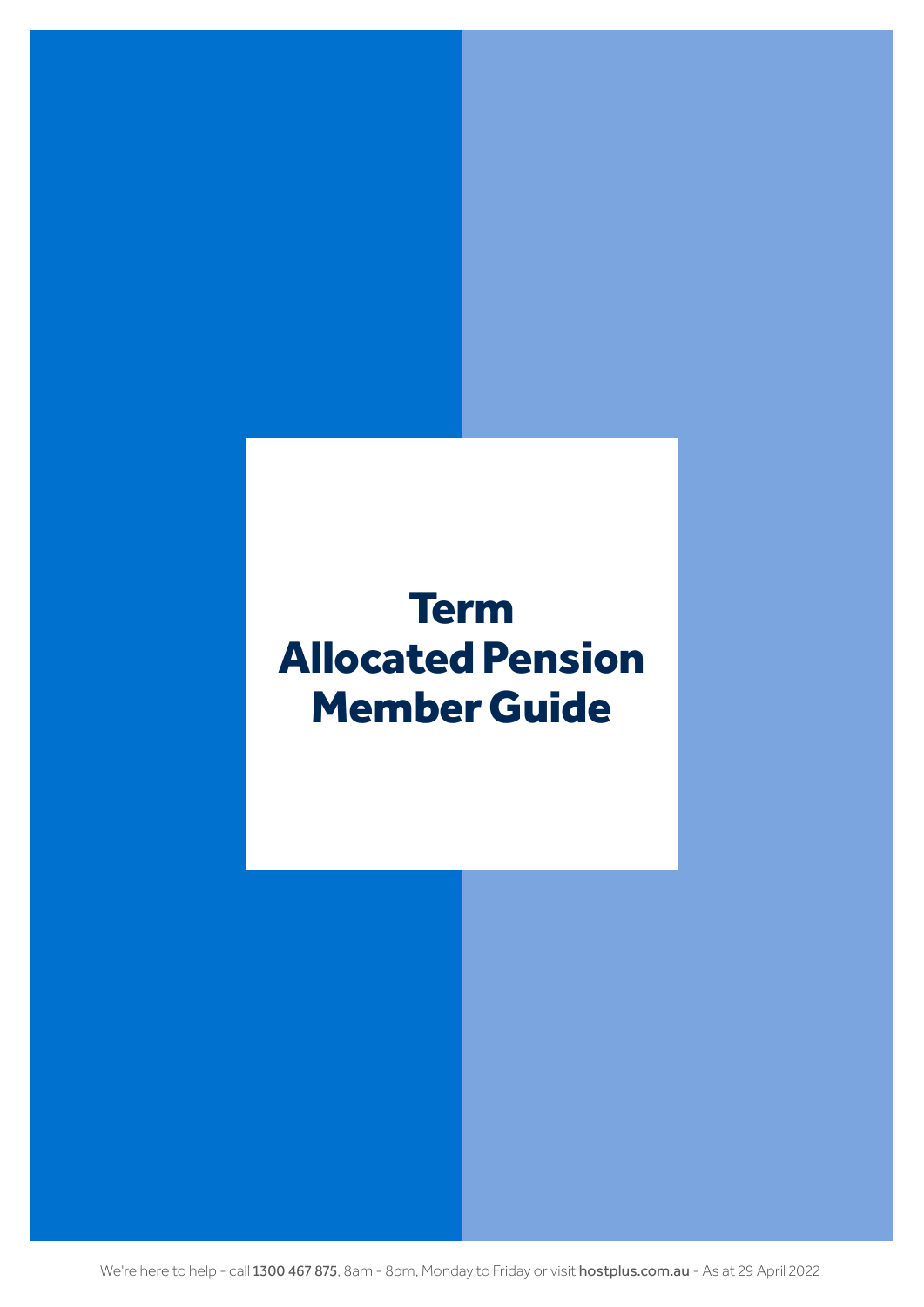## Term Allocated Pension Member Guide

## **What is a Term Allocated pension?**

The Term Allocated pension is a market linked complying superannuation pension with a fixed term, but it allows you to choose how your super is invested. It is a closed product, meaning you cannot establish a new Term Allocated pension.

You can select from Hostplus's pension investment options and investment earnings are allocated to your account balance according to the performance of the investment option(s) that you select. It's important to remember that your account balance will rise and fall according to the ups and downs of the performance of your chosen investment option(s). Returns on any investment option are not guaranteed and your returns may be negative or positive. The amount of investment earnings allocated to your account will be shown on your annual Member Statements. For more information about your investment options, please refer to the Hostplus Pension Guide which can be found [\[here](https://hostplus.com.au/retirement/forms-and-brochures/pension-product-disclosure-statement)].

## **Calculating your pension payments**

Your pension payment amount at commencement was worked out by dividing the value of the lump sum used to open your Term allocated pension account by a pension factor (see table). Term Allocated pensions could be established for a term based on either your life expectancy at commencement (or life expectancy assuming you were 5 years younger) or if you wanted it to last longer than that, up to age 100. Where a reversionary beneficiary was selected at commencement the term could also be to your spouse's 100th birthday. The annual pension payments can vary by plus or minus 10% from the calculated amount which is based on your balance at 30 June each year. The pension factors set out in the table are based on your chosen term at the date of commencement.

## **Flexible pension payment options**

You can choose to receive your pension payments fortnightly, monthly, quarterly, half-yearly, or annually.

## **A new annual payment amount set each 1 July**

Your annual pension amount is reset at the start of each financial year to take into account the change in the remaining term and the account balance. You can choose to vary your annual pension payments by plus or minus 10% from the calculated amount.

We will write to you prior to 1 July each year advising you of an estimate of your new payment amounts.

## **Protecting your spouse**

If you have a spouse, on commencement you had the option to make them a 'reversionary beneficiary' of your Term Allocated pension. This means that if you die, your Term Allocated pension payments continue to be made to your spouse. Your spouse will receive pension payments of the same value as those made to you. If the pension reverts to the reversionary beneficiary, it must not have a reversionary component greater than the benefit that is payable immediately before reversion. Once a reversionary beneficiary is nominated by the primary pensioner it cannot be changed.

## **Rolling your pension over**

You can rollover your Term Allocated pension to another similar product at any time.

## **If you die and there is no reversionary beneficiary**

If you haven't chosen a reversionary beneficiary and you die before the pension has been in operation for the relevant period, the balance of the remaining account will be paid as a lump sum to your estate or a surviving spouse.

## **Final payment**

The final year's payment may be adjusted to allow for any variation in your account balance due to investment earnings of your chosen investment option(s). This means the final payment may be more or less than that calculated at 1 July in the final year.

## **Commuting your pension to a lump sum**

Commutations are only permitted as required to give effect to a payment split under the Family Law legislation.

## **Taxation**

All pension payments and lump sum withdrawals (if applicable) are tax-free from age 60.

#### **Fees**

The Term Allocated pension fees are the same as those charged to the standard Hostplus Pension product. Please refer to the Hostplus Pension guide at [hostplus.com.au](https://hostplus.com.au) for more information.

## **Centrelink conditions**

A portion of the purchase price of your Term Allocated pension may be exempt from Centrelink purposes. This will depend on the date you purchased your pension.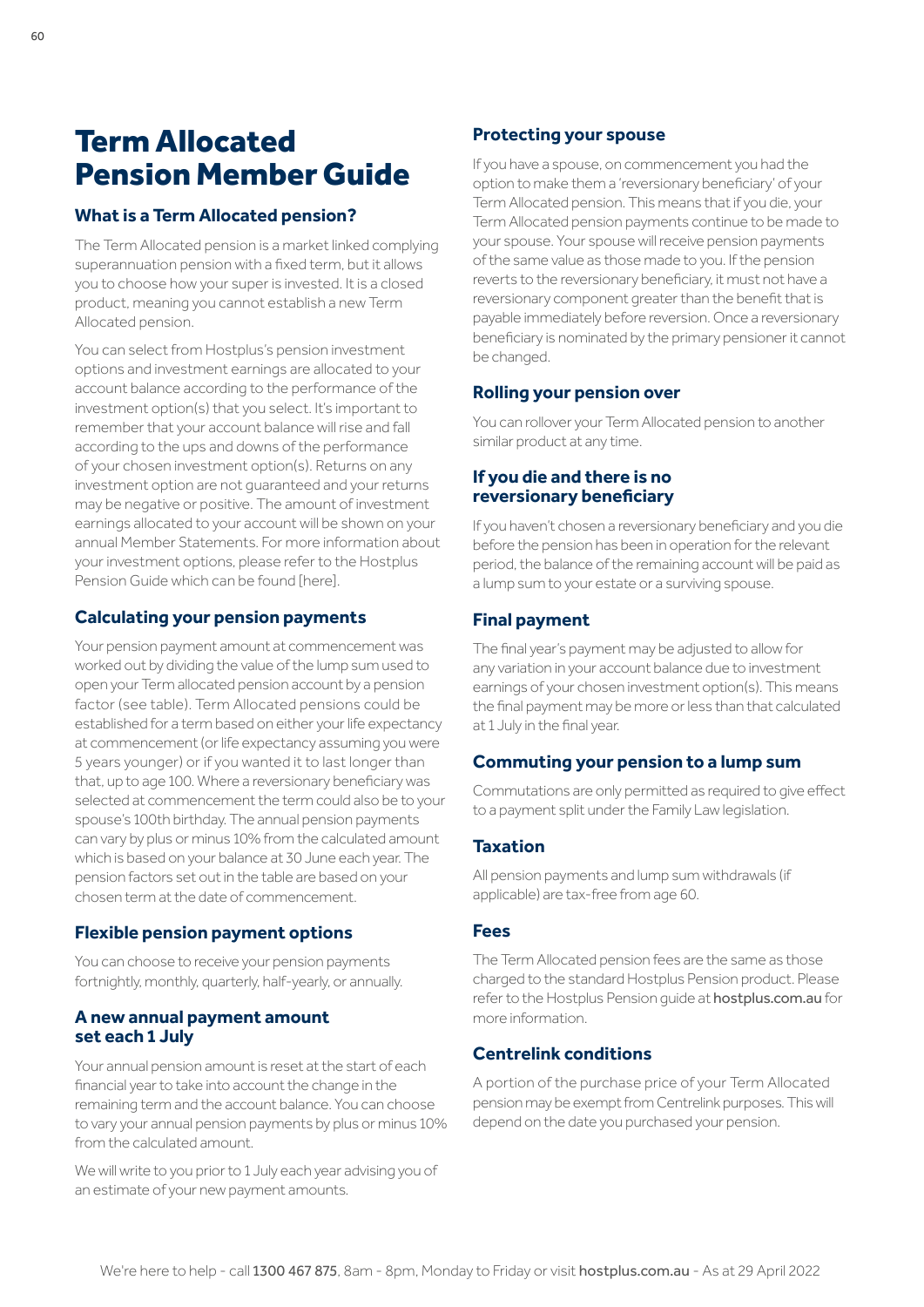## **Term Allocated pension factors**

| <b>Term of pension</b> | <b>Pension factor</b> | <b>Term of pension</b> | <b>Pension factor</b> | <b>Term of pension</b>                                    | <b>Pension factor</b> |
|------------------------|-----------------------|------------------------|-----------------------|-----------------------------------------------------------|-----------------------|
| 70 or more             | 26.00                 | 46                     | 22.70                 | 22                                                        | 15.17                 |
| 69                     | 25.91                 | 45                     | 22.50                 | 21                                                        | 14.70                 |
| 68                     | 25.82                 | 44                     | 22.28                 | 20                                                        | 14.21                 |
| 67                     | 25.72                 | 43                     | 22.06                 | 19                                                        | 13.71                 |
| 66                     | 25.62                 | 42                     | 21.83                 | 18                                                        | 13.19                 |
| 65                     | 25.52                 | 41                     | 21.60                 | 17                                                        | 12.65                 |
| 64                     | 25.41                 | 40                     | 21.36                 | 16                                                        | 12.09                 |
| 63                     | 25.30                 | 39                     | 21.10                 | 15                                                        | 11.52                 |
| 62                     | 25.19                 | 38                     | 20.84                 | 14                                                        | 10.92                 |
| 61                     | 20.57                 | 37                     | 20.57                 | 13                                                        | 10.30                 |
| 60                     | 24.94                 | 36                     | 20.29                 | 12                                                        | 9.66                  |
| 59                     | 24.82                 | 35                     | 20.00                 | 11                                                        | 9.00                  |
| 58                     | 24.69                 | 34                     | 19.70                 | 10                                                        | 8.32                  |
| 57                     | 24.55                 | 33                     | 19.39                 | $\mathcal{G}% _{M_{1},M_{2}}^{\alpha,\beta}(\mathcal{A})$ | 7.61                  |
| 56                     | 24.41                 | 32                     | 19.07                 | $\,8\,$                                                   | 6.87                  |
| 55                     | 24.26                 | 31                     | 18.74                 | $\overline{\phantom{a}}$                                  | 6.11                  |
| 54                     | 24.11                 | 30                     | 18.39                 | 6                                                         | 5.33                  |
| 53                     | 23.96                 | 29                     | 18.04                 | 5                                                         | 4.52                  |
| 52                     | 23.80                 | 28                     | 17.67                 | $\overline{4}$                                            | 3.67                  |
| 51                     | 23.63                 | 27                     | 17.29                 | $\overline{3}$                                            | 2.80                  |
| 50                     | 23.46                 | 26                     | 16.89                 | $\overline{c}$                                            | 1.90                  |
| 49                     | 23.28                 | 25                     | 16.48                 | 1 or less                                                 | 1.00                  |
| 48                     | 23.09                 | 24                     | 16.06                 |                                                           |                       |
| 47                     | 22.90                 | 23                     | 15.62                 |                                                           |                       |

## **Example**

Peter was 65 when he started his Term Allocated pension with \$45,000. He did not choose a reversionary beneficiary.

Peter selected a term of 18 years (his life expectancy factor of 17.70 rounded up). His pension payment was calculated as follows:

\$45,000 / 13.19 (the payment factor determined by the term of his pension) = \$3,411.68 p.a\*

\* This amount is reset at the start of each financial year.